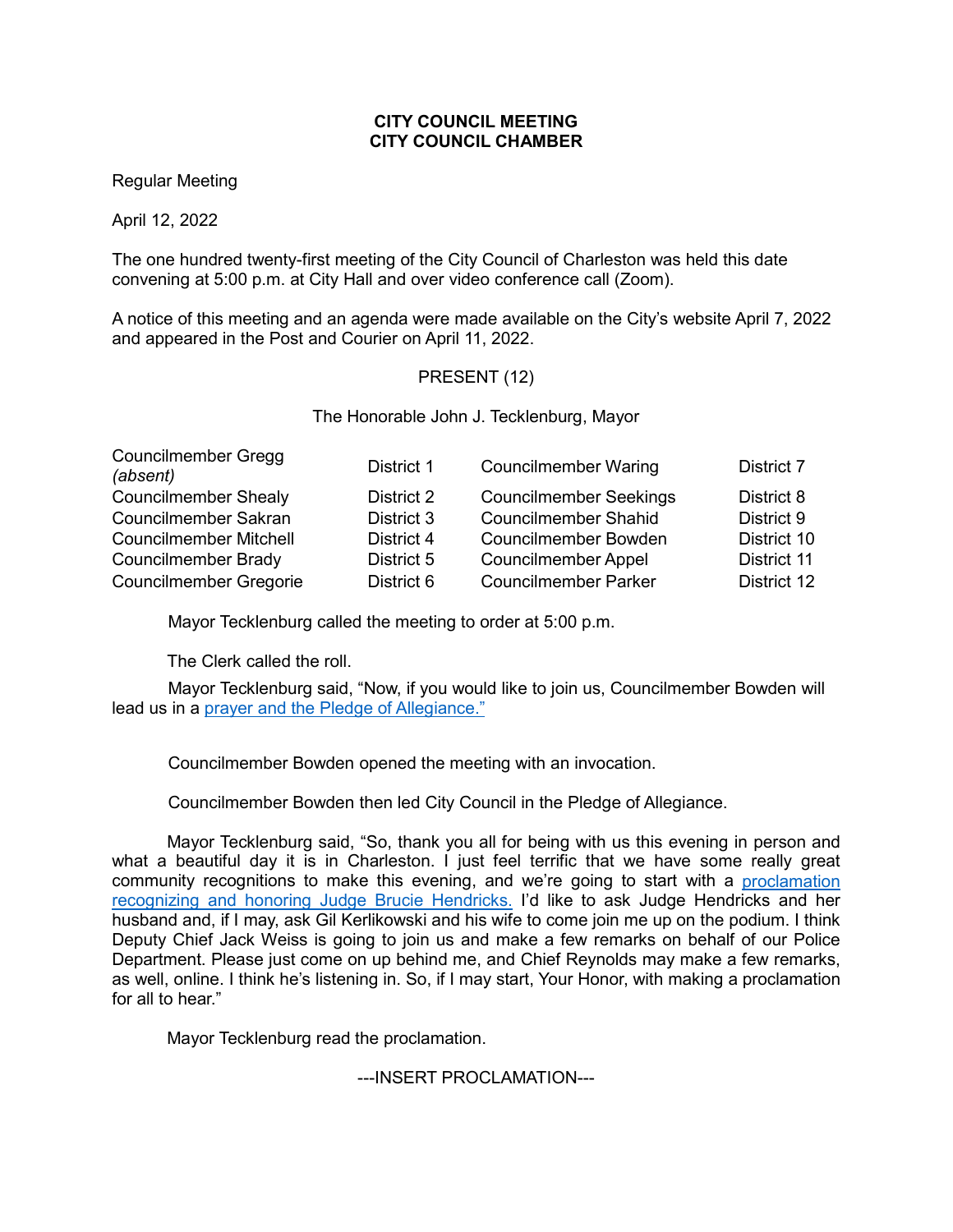There was a standing ovation in the Chamber.

Mayor Tecklenburg said, "So, I would like to ask first Deputy Chief Jack Weiss to make a few comments on behalf of the Charleston Police Force if he would like. Jack."

Deputy Chief Jack Weiss said, "On behalf of Chief Reynolds, we just want to thank Judge Hendricks for her leadership and bringing us all together to do collaborative work during this epidemic, which our City has been plagued by, like everywhere else in this country. She's brought us all together to the table because like we always say, 'You can't arrest your way out of a drug crisis.' Bringing all of the resources into one room, taking part in case reviews, seeing what we may have been able to do better, and have an honest, open conversation is to further down the road to save lives in our City. Thank you."

The Honorable Brucie Hendricks said, "Thank you very much. My goodness gracious. Thank you to the Mayor and everyone who had a hand in this. I have some reasonable suspicion as to who may have conspired, but let me just start out by saying my general philosophy has been, since I started this job, that I do believe that a courtroom can both punish and heal, and that is my overriding philosophy. But, I need to begin my tenure as fully, newly minted City of Charleston honoree by putting the credit right where it belongs, with the people that truly make the Federal Drug Court and the State Drug Court, because I collaborate closely with Judge Irv Condon and all of the great judges across the street, who work day in and out to help those that are suffering from substance use disorder. Whatever honor and respect I'm receiving today ought to be paid tenfold to the probation officers, the Assistant United States Attorneys, the Federal Public Defenders, and the United States Magistrate Judges that pour their souls into this work. Moreover, I'd like to highlight and honor unsung, unseen heroes, the sponsors, the mentors, and the family members that so sacrificially come alongside Drug Court participants, those suffering from the ravages of Fentanyl and substance use disorder, to ensure that they are truly successful in their endeavor toward recovery. That's where the real work of recovery is done. It's in the families, it's in Alcoholics Anonymous and Narcotics Anonymous meetings with the boss. Someone who takes on someone who is in recovery because they know what it's like to struggle with addiction themselves. They do it, we all do it, because it's perhaps the most redemptive thing happening in the Federal Court System. Watching a life be transformed from the brink of incarceration for criminal activity connected to addiction all the way to full recovery, employment, and successful living in the community is nothing short of a beautiful thing. I'm honored to play a small part in it, but most of all to see those transformations become a reality. I'd also like to thank all of the people in the community who have helped pull together to create the ACT Force. Chief Reynolds has been a linchpin, Chief Reggie Burgess, the Mt. Pleasant Chief, the Sheriff, and Mr. Kerlikowske, who is the former Director of the Office of National Drug Control Policy under President Obama, has been key and the glue to hold this all together, so we have a lot more work to do. I'm surprised, but I'm flattered and hope that this will keep us energized for the hard work ahead. Thank you, all."

There was applause in the Chamber.

Councilmember Shahid said, "Mr. Mayor."

Mayor Tecklenburg said, "The Judge introduced Gil Kerlikowske and his behind the scenes role in all of this, and I'm just going to say, before you walk off, that Charleston is very honored and blessed to have you and your lovely wife as Charlestonians now, and thank you for your service to our country and to our community ongoing."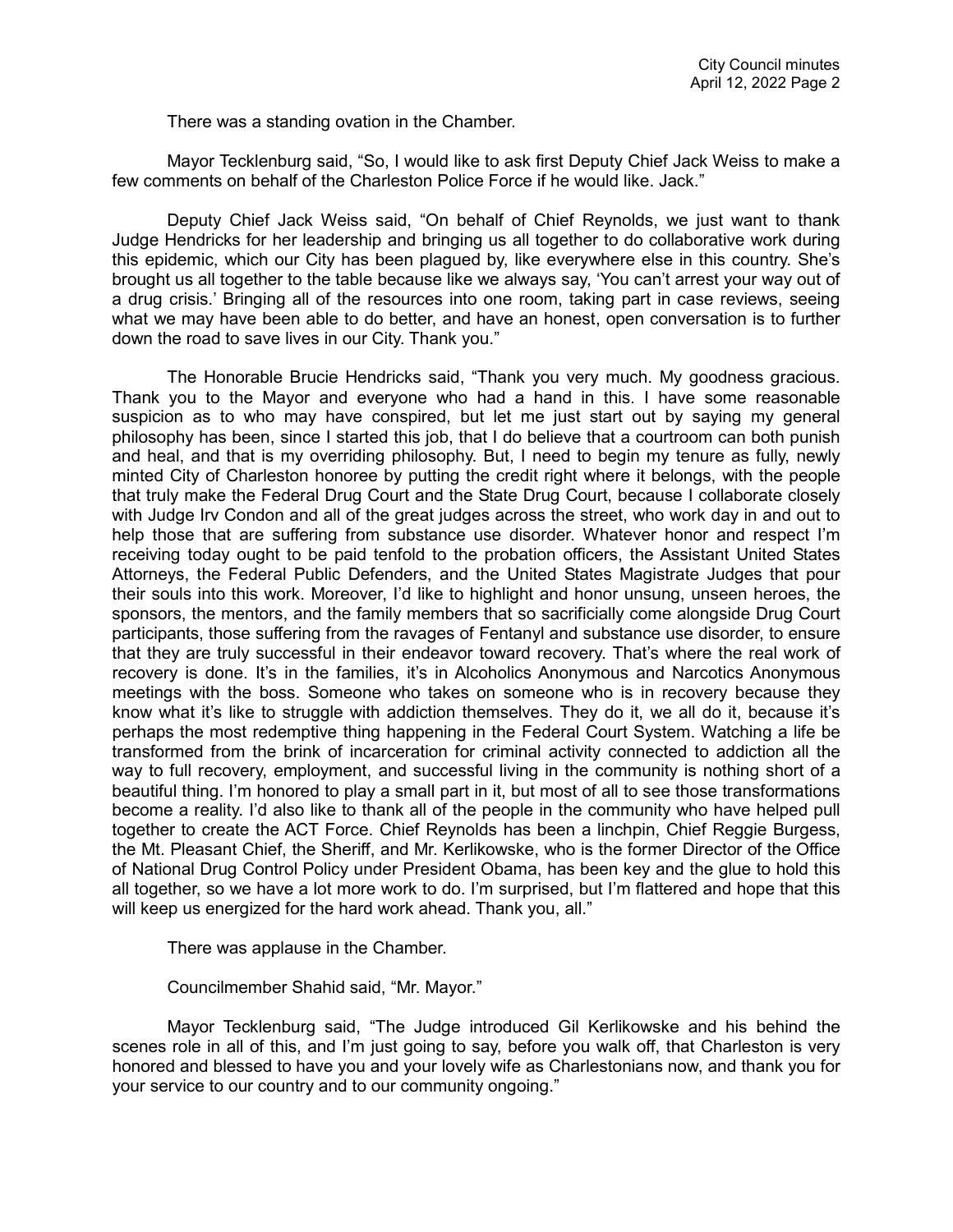Gil Kerlikowske said, "Thank you, Mayor."

There was applause in the Chamber.

Mayor Tecklenburg said, "Thank you. One minute, I think we're going to bring Chief Reynolds in for a comment, too. Do we have that on a screen or just over the speaker system?"

Chief Luther Reynolds said, "Are you ready now, Mayor?"

Mayor Tecklenburg said, "There he is."

Chief Reynolds said, "Are you ready for me now? Can you hear me now?"

Mayor Tecklenburg said, "Hey, Chief?"

Chief Reynolds said, "Mayor, can you hear me?"

Mayor Tecklenburg said, "Barely. Speak up a little bit, and we'll try to adjust the volume."

Chief Reynolds said, "I just want to add to what you just said for Judge Hendricks, and I'm sorry I'm not there in person to say this, but as you said, when we first talked about honoring the Judge, I think quoting you, 'She is a true Charlestonian leader.' A person who loves this City, loves the people that she works with, and she is a true collaborator. She has been so passionate about getting all of us at the table, Federal, State, and local, and I just want to say thank you, Judge. I would agree with you that we have a lot more work to do, but this is a welldeserved recognition for your leadership, for your integrity, for your commitment, for your tenacity, and for your passion for saving lives. One of the things that we say is, 'If we save one life, it's all worth it.' There's no question in my mind, Judge, that we are saving lives, and we certainly have a lot more work to do. So, congratulations and thank you so much for all that you've done and all that you will be doing to continue to keep us together."

The Honorable Judge Hendricks said, "Thank you, Chief Reynolds, appreciate it."

Mayor Tecklenburg recognized Councilmember Shahid.

Councilmember Shahid said, "And, Judge Hendricks, you're not going to get away from this courtroom. First of all, Mayor and City Council, behind me is, or next to me is, Magistrate Judge Molly Cherry is also with us, so I just also want to recognize her for being here and appreciate her presence. Judge Brucie Howe Hendricks would not be here but for her father, 'Uncle Arthur,' as we affectionately called him, who for many years practiced on Broad Street. Judge Hendricks, at one time, was an Assistant United States Attorney Hendricks, and she and I have worked together on the Violent Crime Task Force and several other notable projects. I just want to tell you how proud I am and how grateful our community is to your service. I've said this to other folks who we have recognized, and they are sons of Charleston. You are a daughter of Charleston, and we mean that sincerely. So, thank you for all that you have done, and this is a well-deserved recognition. I'm just sorry I didn't come up with the idea, but Chief Reynolds did ahead of me, so Chief beat me to the punch. Congratulations."

Mayor Tecklenburg recognized Councilmember Seekings.

Councilmember Shahid said, "My senior Councilmember kicked me out of my chair."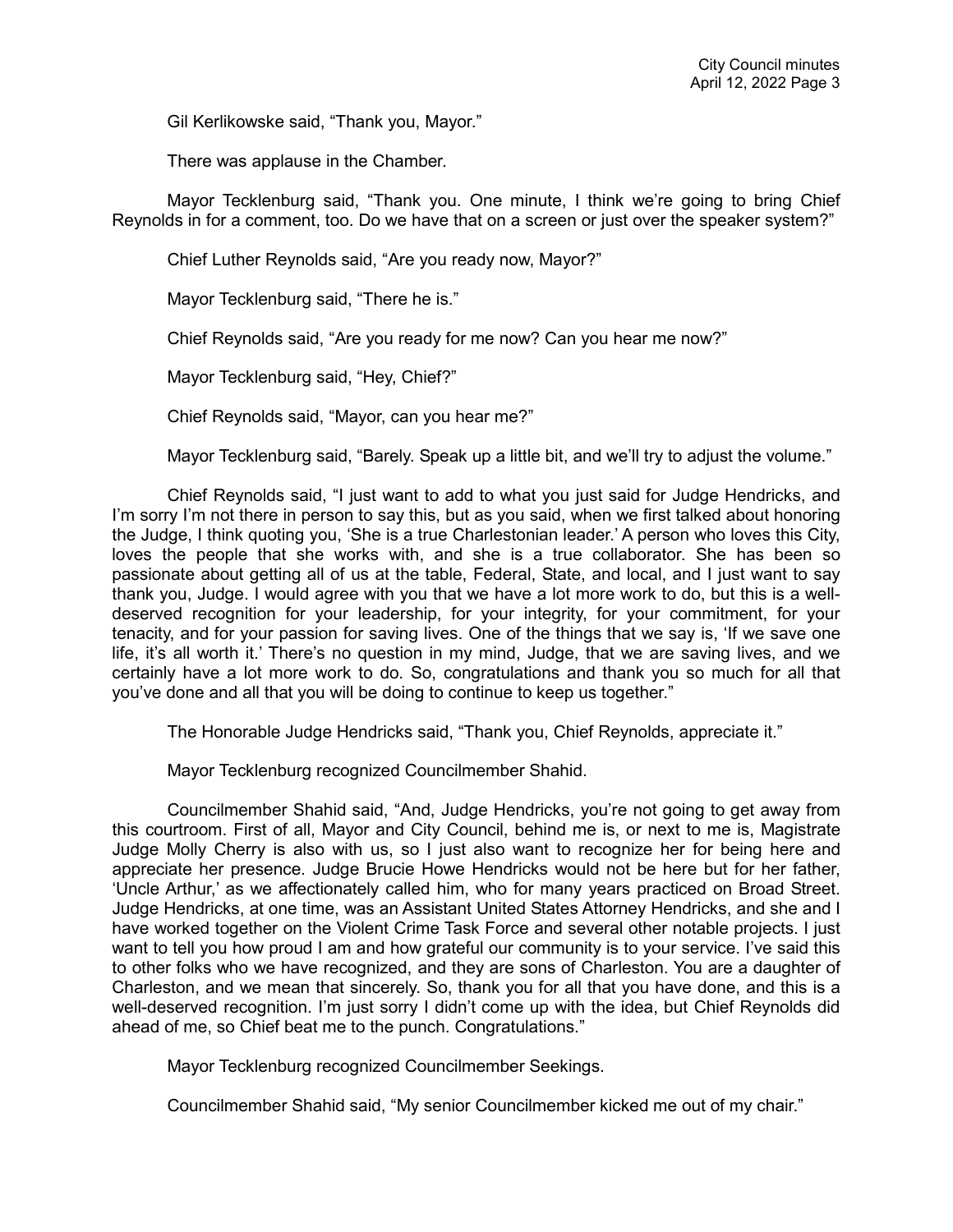Councilmember Seekings said, "I did. Fellow Councilmembers, I can't let this moment go without making just a few very brief comments. Every now and then, and it's rare, but every now and then someone comes along and rises to a place where they can do so much good in their community and beyond. I have known Judge Hendricks long before she was elevated to the lofty position of Judge Hendricks, back in the days when we traveled to Richmond, and we would argue in the  $4<sup>th</sup>$  Circuit. The arguments would last about two minutes. By the time I got back, the decision was already made. Another win for Judge Hendricks, then U.S. Attorney Hendricks. But what she's done with a lifetime appointment and a rare opportunity is unique. I mean, we just don't hear about things like this in our community and our Country every day, and there's a reason, because there aren't many people like Judge Hendricks. What she's done in our community to take on what is something that affects all of us every day. Whether you know it or not, it affects all of us. She has been the leader in addressing it not in a way that you might think a judge would do. By dispensing sentences, she has dispensed something way better than justice, and that is compassion and understanding, and there's no doubt that she was destined to be sitting on the bench for a lifetime, and in these Chambers, and in our community doing what she's doing. So, I'm honored to, I've known her for a long time, to call her both Your Honor and friend, and it's a proud moment for all of us that you're here, Judge, so thank you so much."

Mayor Tecklenburg said, "Alright. One last hoorah."

There was a standing ovation in the Chamber.

Mayor Tecklenburg said, "Well, next, I'd like to recognize the [South Carolina State](https://youtu.be/9vYkYTqz1Vc?t=945)  [Guard,](https://youtu.be/9vYkYTqz1Vc?t=945) and we have some more distinguished guests with us if you would join me, please, on the podium. Brigadier General Leon Lott, Lieutenant Colonel David Preston, Warrant Officer Michael Northrup, Command Sergeant Major James Guest, Private Robert Ashley, and Private Kyle Castin. Thank you for being with us all this evening. The occasion rose, as requested by a fellow South Carolina Guardsman, Karl Brady, that on the occasion of the Cooper River Bridge Run that for many, many years the South Carolina Guard has come to help volunteer as we conduct that big event. But, believe you me, and I guess I'll mention this in the proclamation, that there's so much more the South Carolina State Guard does, and we're so thankful for what you do for public safety and for watching out for us in this State."

Mayor Tecklenburg read the proclamation.

## ---INSERT PROCLAMATION---

Mayor Tecklenburg said, "Congratulations, General. Thank you so much."

Brigadier General Leon Lott said, "Thank you."

Mayor Tecklenburg said, "So, before you come forward, if you don't mind, I'd like to ask Councilmember Brady, one of your colleagues and fellow guardsman, although I understand he might get a demerit this evening for not shaving properly. Councilmember."

There was laughter in the Chamber.

Councilmember Brady said, "I'm in between drills, so it's okay. I wanted to thank Mayor Tecklenburg and my colleagues on Council for letting us recognize the State Guard today. I think a lot of the comments that I had originally gotten were that people didn't know a lot about the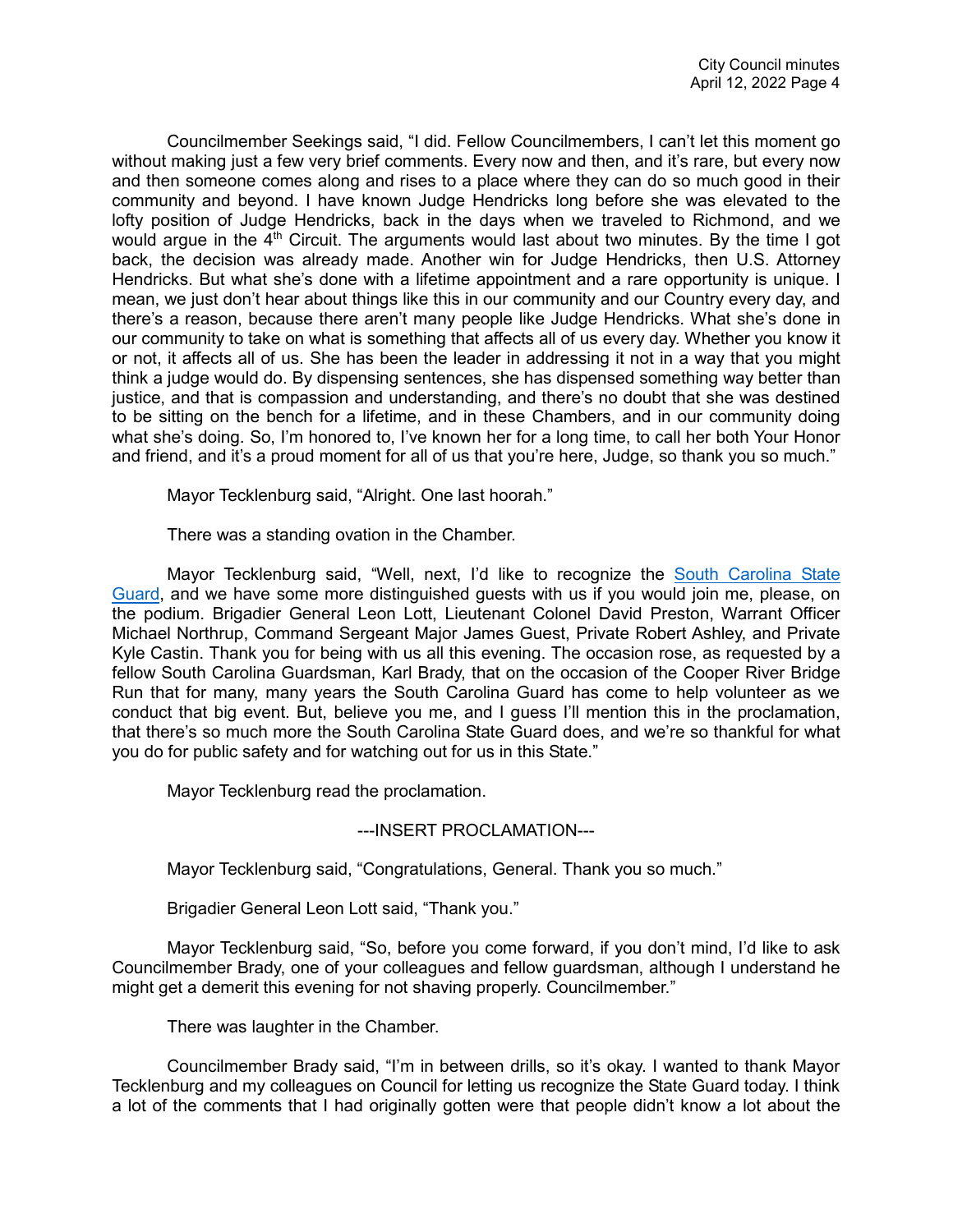State Guard. I'm sure Brigadier General Lott can fill everyone in, but I'm honored that we were able to do this today, and I'm going to turn it over to the General who definitely outranks me. General<sup>"</sup>

Brigadier General Lott said, "Thank you, Mayor and Council. I want to thank you all for recognizing the South Carolina State Guard, your South Carolina State Guard. As the Mayor said, we are in our 352<sup>nd</sup> year. This was the very first military organization in the State of South Carolina. Now, you can see we all look different, but we have one thing in common, that's the love that we have for this State and the citizens, and we serve because of that. The Bridge Run is just one of those opportunities that give us that opportunity to go out here and serve, so we appreciate that opportunity. We will continue to be here to serve you. I hope we don't get called for a hurricane anytime soon, but if it happens, we're trained, and we're ready. That's our motto, trained and ready. So, Mayor, thank you so much, but I would also like to give you our coin, our 350<sup>th</sup> Anniversary coin. It's two years past, but we're going to give it to you today. Thank you."

Mayor Tecklenburg said, "God bless. Thank you, sir. Appreciate it very much."

Brigadier General Lott said, "Yes, sir."

Mayor Tecklenburg said, "Would you all like to come up and just get a picture together with the General? And we'll see if we can appropriate some funds to buy Councilmember Brady a razor."

There was laughter in the Chamber.

Councilmember Brady said, "That's right."

Brigadier General Lott said, "A shave to match his head would be a good shave."

There was laughter in the Chamber.

Mayor Tecklenburg said, "God bless you. Thank you for your service. Appreciate it."

Councilmember Brady said, "Thank you."

Brigadier General Lott said, "Thank you, all."

Mayor Tecklenburg said, "That is a big coin now. Alright. Thank you. So, then, in addition to those recognitions, we have a couple of City of Charleston employees that have received community recognition since our last meeting, and I would like to recognize them. First, Paul [Wieters,](https://youtu.be/9vYkYTqz1Vc?t=1298) please come forward along with Irv Batten, who is the race director of the Cooper River Bridge Run. Speaking of the Cooper River Bridge Run, we also have two other board members of the Cooper River Bridge Run, our own Councilmember Mike Seekings and Laurie Yarbrough, head of our Recreation Department. If you all would all come forward, I would appreciate it. So, I was at the little opening luncheon that they have for the Cooper River Bridge Thursday a week ago I think it was, time flies, and felt so proud and honored that the City of Charleston's own Paul Wieters was recognized by the Cooper River Bridge Run with their Joseph P. Riley Award, so we're here to congratulate you, Paul. Paul, we won't hold this against him, he's a graduate of Clemson University, has a Bachelor's Degree in Administrative Management. He began working with the City of Charleston in 1996. I was working there at the same time. He was head of the Recreation Department and has more than 15 years now specifically focused on health and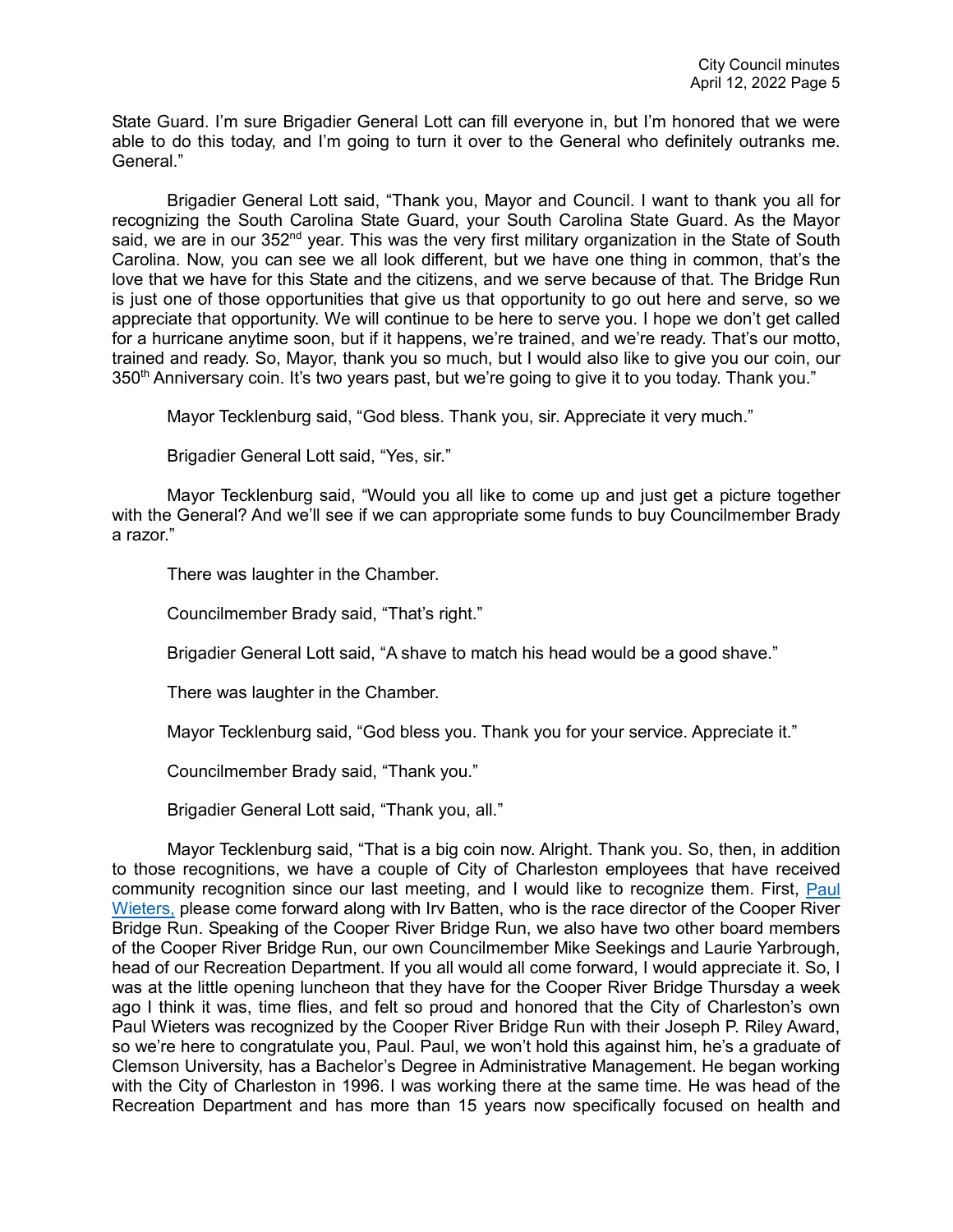wellness. He has served as the President of the South Carolina Parks and Recreation Association, a member of the SCPRT Commission, the NRPA Southern Regional Board Member, Eat Smart and Move More South Carolina Board of Directors, Tri-County ESMMSC Board, I don't even know what that one is."

Paul Wieters said, "Eat Smart."

Mayor Tecklenburg continued, "Eat Smart and Move More, Cooper River Bridge Run Board of Directors, serves as the lead for the City's Health and Wellness Advisory Committee, and also a former President of his church congregation. He has been instrumental in developing the Lighten Up Charleston Initiative in Charleston and partnering with MUSC. In his free time, believe it or not, he enjoys Clemson football, and he also enjoys spending time with his wife, Maudie, and his children, who are wonderful. So, I'm going to ask Irv Batten now to come forward and make a re-presentation of this 'very small' trophy that they presented to Paul just a few weeks ago. Irv. And thank you for your service, Irv, in making sure the Cooper River Bridge Run runs so well. You did a terrific job this year, Irv. Irv Batten."

There was applause in the Chamber.

Irv Batten said, "On behalf of the Cooper River Bridge Run, we want to present Paul Wieters with the Joseph P. Riley Award for Health and Wellness."

Paul Wieters said, "Thank you."

There was applause in the Chamber.

Mr. Wieters said, "Well, I just want to say everything I do has always been a team effort. I've had great mentors over my career starting with Dr. Reid, Thad Bell, then Marcus Newberry, and it just continues on. It's all about us talking and listening and then finding ways to make a difference in our community. With your help, through the Health and Wellness Advisory Committee, through 'Lighten Up Charleston,' we've been able to start that process. I really can't thank you enough. I had 30 years in Parks and Recreation, and then I always knew there was more than Parks and Recreation, and it was in Health and Wellness where we really can take a deeper look into how we change lives, so I'm honored to be a part of the City's team, and I look forward to more years to come. And as a great football coach in South Carolina says, 'We're all in this together, all for one.'"

There was applause in the Chamber.

Mayor Tecklenburg said, "I did just want to share that Paul's entire life has been dedicated to the well-being of others. Listen to this, if you call Paul, and he doesn't pick up the phone, even his voicemail says, 'It is a great day in Charleston. Get out, and exercise, and eat healthy.' Thank you, Paul. Paul Wieters, everyone. Let's give him another round of applause."

There was applause in the Chamber.

Mayor Tecklenburg said, "Then, lastly, although the news was broken in our Ways and Means Committee, that wasn't on the agenda. We would like to recognize [Geona Shaw](https://youtu.be/9vYkYTqz1Vc?t=1594)  [Johnson, the 2022 Lowcountry Woman of the Year.](https://youtu.be/9vYkYTqz1Vc?t=1594) Geona, would you and your husband please come forward?"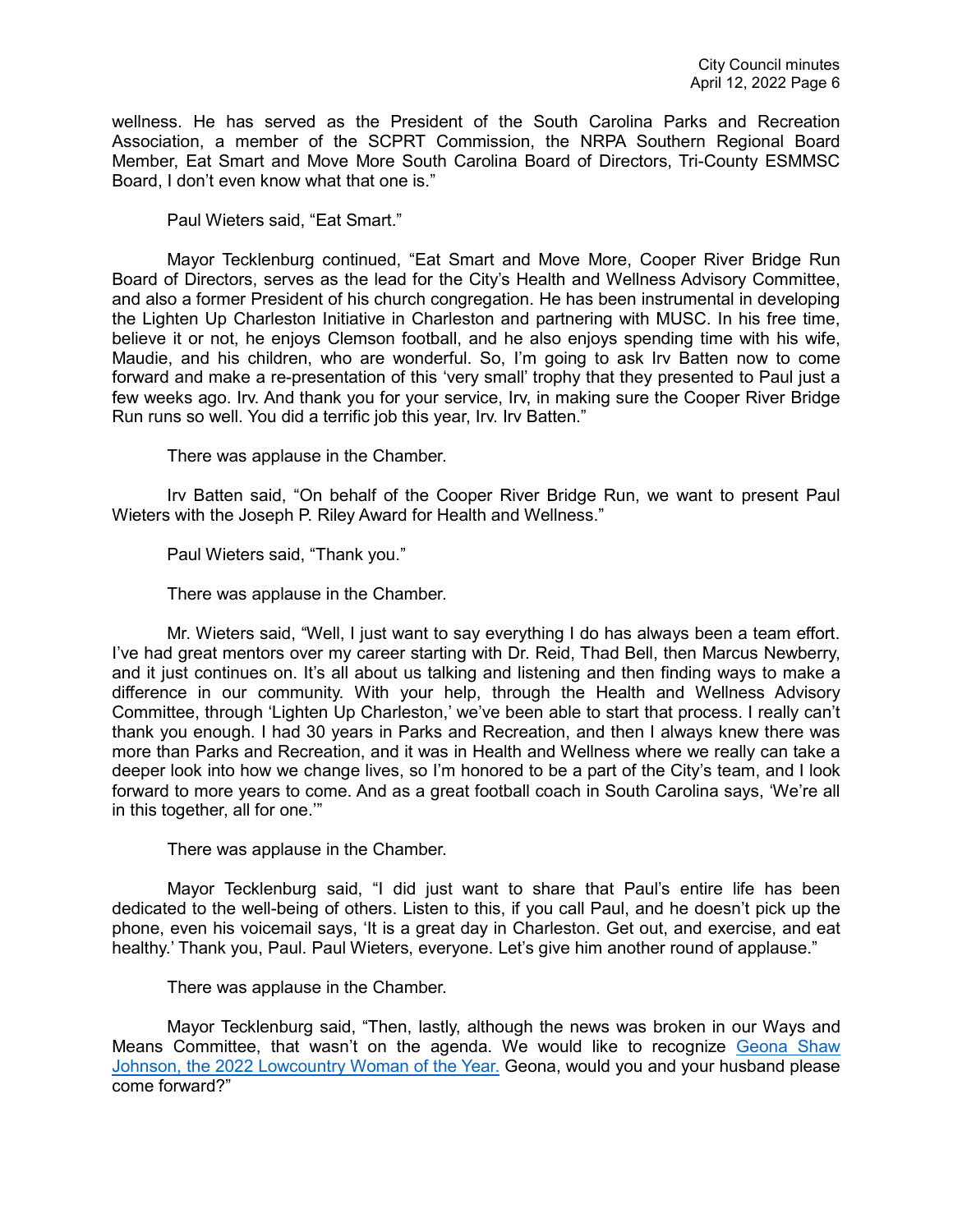There was a standing ovation in the Chamber.

Mayor Tecklenburg continued, "And Eddie Bines and other staff and family, you all please come forward. So, you all, for the last few years, WCBD News 2, Count on 2, has been highlighting local women who make a difference in our community with their Remarkable Women Campaign. Each year over a hundred nominations are made, and they have a sixperson committee that goes through all of the nominations and selects someone on three criteria: community contribution, self-achievement, and family impact. Now, the four finalists this year actually included Dr. Jocelyn Evans of the College of Charleston, Nilsy Rapalo who also serves on the City of Charleston Latinx Advisory Council, and Emily Cruse who leads 'Be a Mentor,' which mentors kids out of our own City of Charleston Julian Devine Center. So, I must tell you, when I showed up the other day and, out of four of the finalists, three of them were actively involved with the City of Charleston in some way, made me feel very proud, but I couldn't be prouder than when they announced the finalist and the Most Remarkable Woman in Charleston this year being our own Geona Shaw Johnson. Congratulations, Geona."

There was applause in the Chamber.

Geona Shaw Johnson said, "Well, I want to first thank God for the nomination and the election of me as the WCBD TV 2 2022 Remarkable Woman of the Year and then, Mayor, certainly, and Council, for this wonderful acknowledgement by you. I also want to remind me and us that what we accomplish is never done singularly. I have an amazing family, a supportive husband, Lieutenant Colonel Johnson. He's the quiet one of the two of us. He's with us tonight. My siblings are here tonight, as well, at least two of them, and my grand nieces, and members of the staff of the Department of Housing and Community Development. I know I don't look like a great aunt, but I am. So, I could not do what I do on a daily basis without my team members. Eddie Bines, who has been with the City now 30 plus years, Eddie, LaTosha Jenkins-Fludd, who Council approved last year for us to hire. LaTosha will direct the Hope Center, currently called the Navigation Center, but the Hope Center. She is with us tonight, as well, and other team members who could not be here. I want to acknowledge them as part of this success because, again, I could not do it without them. Finally, I accept this acknowledgement and recognition on behalf of my awesome parents, Benny and Thelma Shaw. They are deceased and no longer with us. However, they raised ten children, and I am the ninth of that ten, two boys and eight girls, and we all love each other. They taught us a great deal about honoring God, hard work, loving one another, and respecting our fellow man. I would say, in these days and times, these are characteristics that we can carry on and, hopefully, allow generations to come to experience those same things. So, God bless you, members of Council, and thank you all for your support tonight."

Mayor Tecklenburg said, "Amen to that."

There was applause in the Chamber.

Mayor Tecklenburg said, "Let's get a picture."

Ms. Shaw Johnson said, "Thank you."

Mayor Tecklenburg said, "Terrific. Congratulations."

Ms. Shaw Johnson said, "Thank you again, Mayor."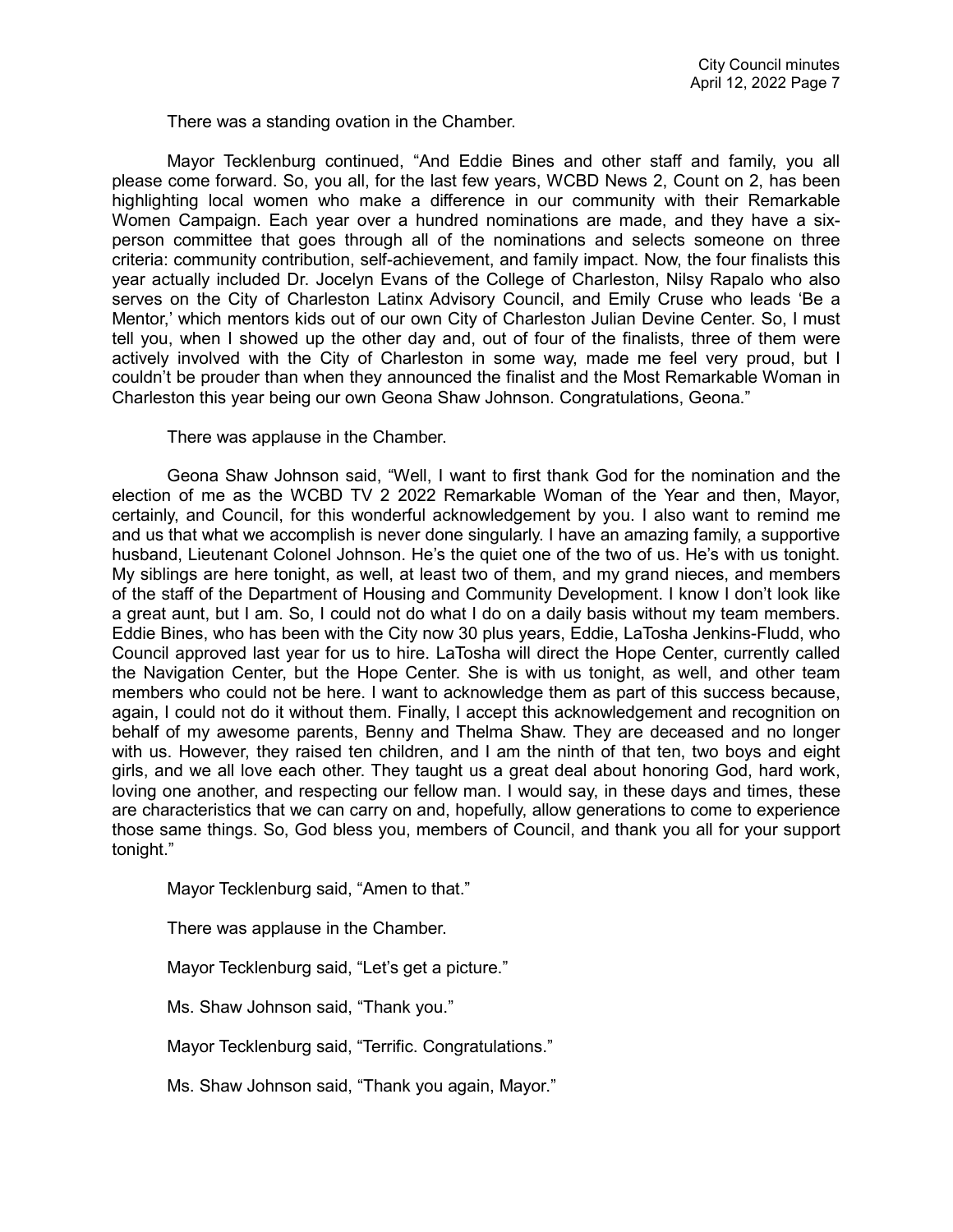Mayor Tecklenburg said, "Alright, and just when you thought all of our recognitions were over, I did want to present a [ten-year employment pin to Madam Clerk, Jennifer Cook.](https://youtu.be/9vYkYTqz1Vc?t=1895) Here is your ten-year service pin."

The Clerk said, "Thank you."

There was applause in the Chamber.

Mayor Tecklenburg said, "Speech. Jennifer?"

The Clerk said, "No, I'm good."

Mayor Tecklenburg said, "No, she's good."

There was laughter in the Chamber.

Mayor Tecklenburg said, "I did also want to share with Council, because the family had requested that it not be a big media event, but Councilmember Mitchell and I joined the Earl Drayton family today. He was one of our fallen firefighters from the Charleston 9. He grew up on Amherst Street on the Eastside. At the corner of Nassau and Amherst Street, please go by there sometime soon and note the sign that we've honored the memory of this brave firefighter, the 'Earl Drayton Way' at the corner of Amherst, the block that he and his family kind of owned when he was growing up. It was a very nice memorial, not only to Earl, but to all of our Charleston firefighters. We had a really terrific showing there today. Councilmember Mitchell, do you want to add anything?"

Mayor Tecklenburg recognized Councilmember Mitchell.

Councilmember Mitchell said, "Mr. Mayor, a lot of people and the family thought that this would never be done because this has been going on probably, what, for the past four years. After COVID came, everything just kind of slacked down, so when the Chief called me, Chief Curia called me, I said, 'Well, let's go ahead and get it done,' and we got it done. We had the Color Guards out there today. We had also the last fire truck that he rode on which is, what, 119. Station 119 that was there. It was a beautiful occasion with the family there recognizing that he died, you know, but he gave his life to help and assist the people in this community, so we have to always remember that, and I told the family the same thing. I know he is looking down and smiling although he is not here in presence, but in the spirit he is here, but he gave his life for the residents of the City of Charleston. So, they can be proud of that although he is not here. His daughters are here and some of his sisters and brothers were there, so it was a beautiful occasion. I was glad I was a part of it. Thank you."

Mayor Tecklenburg said, "Thank you, Councilmember. So, we're going to move ahead with our agenda. First up is approval of [City Council minutes](https://youtu.be/9vYkYTqz1Vc?t=2064) from March 22<sup>nd</sup>."

Councilmember Brady said, "Move for approval."

Councilmember Shealy said, "Second."

Mayor Tecklenburg said, "Any additions, deletions, corrections?"

No one asked to speak.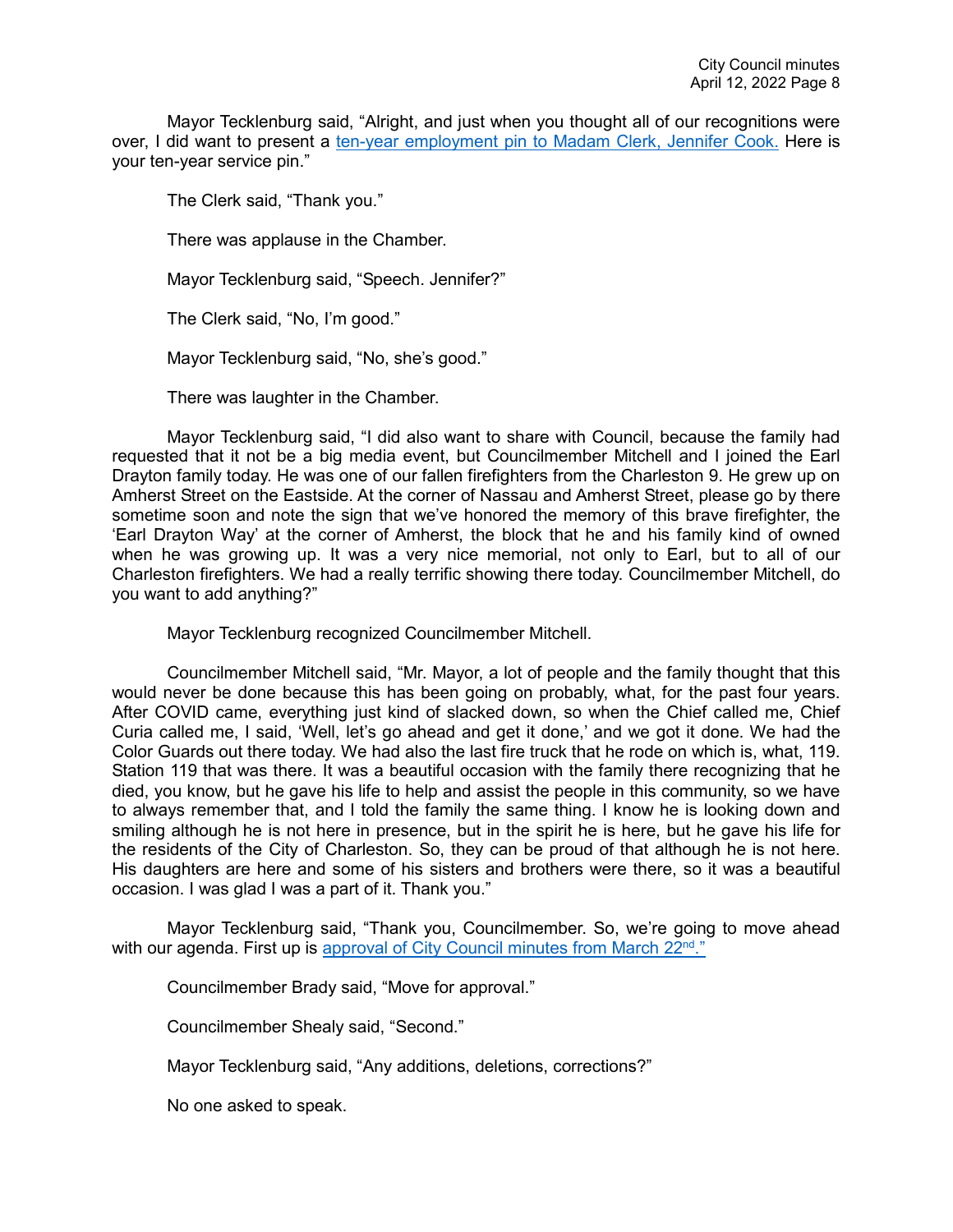On a motion of Councilmember Brady, seconded by Councilmember Shealy, City Council voted unanimously to approve the minutes of the March 22, 2022 City Council meeting.

Mayor Tecklenburg said, "Next is our [Citizens Participation Period.](https://youtu.be/9vYkYTqz1Vc?t=2075) Madam Clerk."

The Clerk said, "So, we have 28 people signed up to speak."

Mayor Tecklenburg said, "Let's do 90 seconds to give everybody a little time to be able to express themselves."

The Clerk said, "Alright. Anthony Bryant."

1. Anthony Bryant said he went to the County Council, and they said he went from Zoning to the Solicitor's Office. He said, 'He who knows that he knows is wise.' He said he loved every minute of it. He requested under the South Carolina FOIA Procedure Act a copy of the officer-involved critical incident guidelines, due to the public notice expressed by Scarlett Wilson, 9th Circuit on March 9, 2022, expressed copy to SLED Captain Ryan Neill and to Rebecca Gregg. He said that Bryant v. U.S. District Attorney's Office was the same date, and he took it as a political reprisal against him that he took personally. He had a Charleston Police Department report placed with his social security number. He said they didn't handle personal identifiers, and that it was intentionally done because Council had the information that the Clerk had. He made a public comment in 2016 and 2017 to the Charleston Police Department, Charleston County Sheriff's Office, and the Commission on Accreditation for Law Enforcement Agencies, Inc., an indirect initiative against his speech and what he stood for as far as prohibition being a failure, and destroying Black lives throughout the whole Country, from 1970 to present. He said it was embarrassing to hear that mitigating, ridiculous nonsense. It had no effect on the lives of poor Black folks, and they had been destroyed by those crime bills and were still being controlled by them.

The Clerk said, "Time. Mohammed Idris."

2. Mohammed Idris said they were working to place a Philip Simmons' Multi-Purpose Culture Center at the site where he was beneath a tree as it looked like he was about to be hanged. He said that one picture was more expressive than a thousand words, but when they looked at a picture of Philip Simmons, who was a great iron worker and a great citizen of Charleston, it looked like he was being hanged. He said they wanted to put a Multi-Purpose Cultural Center for the recognition of the late Philip Simmons on that site.

Mayor Tecklenburg said, "Thank you, sir."

The Clerk said, "Hilary Smith."

3. Hilary Smith said she was born and raised in Charleston. She said she was referencing the rezoning of two properties on Folly Road and said they had been fighting a battle with Mr. Bennett for two or three years. She said they weren't following the zoning policies Council had set forth, and he had to go in and re-do some things. They didn't know about the request that was read a month or two back, which was for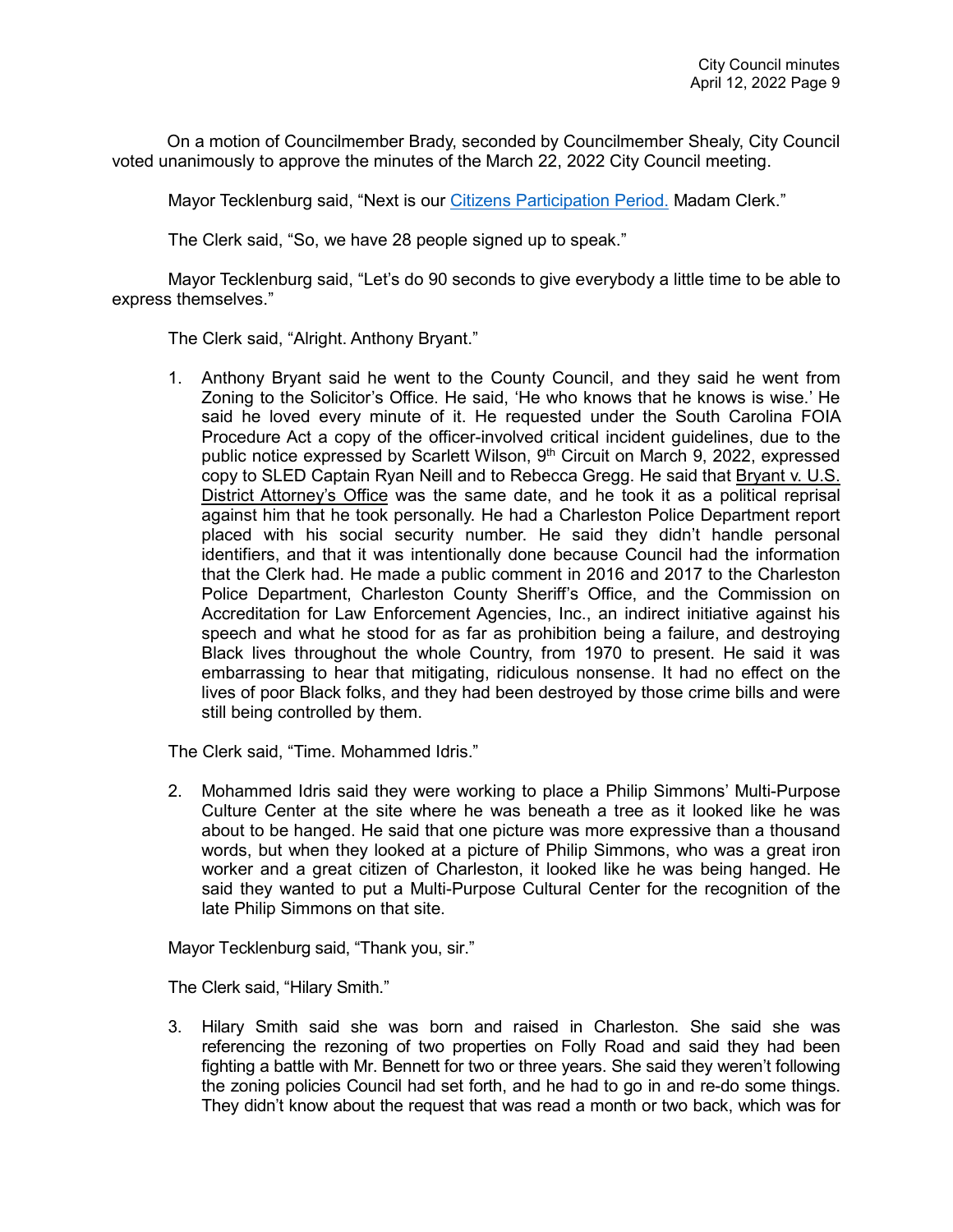first reading. She said they weren't notified and didn't know anything about it. She said they were distrustful of a lot of the things he said he was doing and was going to do. She said they never saw a sign about it, but there were many signs on the lot, and when they were going by it at 40 mph, it was facing the road and was not perpendicular. She lived one street behind, running parallel, and they were worried about increased traffic because between Camp Road and Fort Johnson Road, if the Folly Road traffic got any worse, they would become a frontage road. People sped down that way already. She said that currently, Mr. Bennett had two properties, one building had four mailboxes on it---

The Clerk said, "Time."

Mayor Tecklenburg said, "Thank you, ma'am."

The Clerk said, "Nathan Gates."

4. Nathan Gates said he worked for the City of Charleston as a firefighter, and he was there to talk about the pay and retention issue that plagued the City of Charleston Fire Department. When he spoke last time, one of their comparables with their pay study they gave Council was Durham, who received a 14.3% increase in January. He said they were roughly 29 days out from the 90-day pay review for first responder pay, and they eagerly awaited the results of that, and, hopefully, that was all public knowledge at that point. He had been in the fire service full-time for 14½ years, and it was the first time he had heard of an ISO 1 department like the City of Charleston have to re-open their lateral hiring process due to lack of applications. It should have been a destination department with a rich history. The equipment and personnel were good, but they struggled to attract and maintain experienced members with their entry-level pay and the retention pay. He said since he last spoke, the City of North Charleston raised their pay for entry-level and across the board. He said the City of Charleston's qualified members with the same qualifications got paid \$6,917 less starting out compared to their partners to the north. He said if there was a new person looking to get into the field and they saw those two numbers, he asked why somebody would come to the City of Charleston when they could make \$7,000 more for doing the same job.

Mayor Tecklenburg said, "Thank you, sir."

The Clerk said, "Michael Maher."

5. Michael Maher said he was the CEO of the WestEdge Foundation which was a nonprofit foundation in the WestEdge District. He gave an update on the process they had been going through for the permit that was necessary for addressing the ongoing and increasing tidal flooding issues along Hagood Avenue within the Westside and Gadsden Green Homes. He said the effort began in 2007 and continued from 2013 working with the Corps of Engineers and with South Carolina DHEC. He had two public hearings in 2015 and 2019, and a City Council review in 2020, and culminated last summer in a determination by South Carolina DHEC and OCRM that the proposed work was appropriate under South Carolina regulations. He said they were now in litigation to protect the permit that made that remedy possible. The hearing would be in June at the South Carolina Administrative Law Court (ALC). He said the issue would have its day in court, and the Chief Justice of the ALC would make a legally binding ruling based on the facts of the situation. He said their work was always guided by an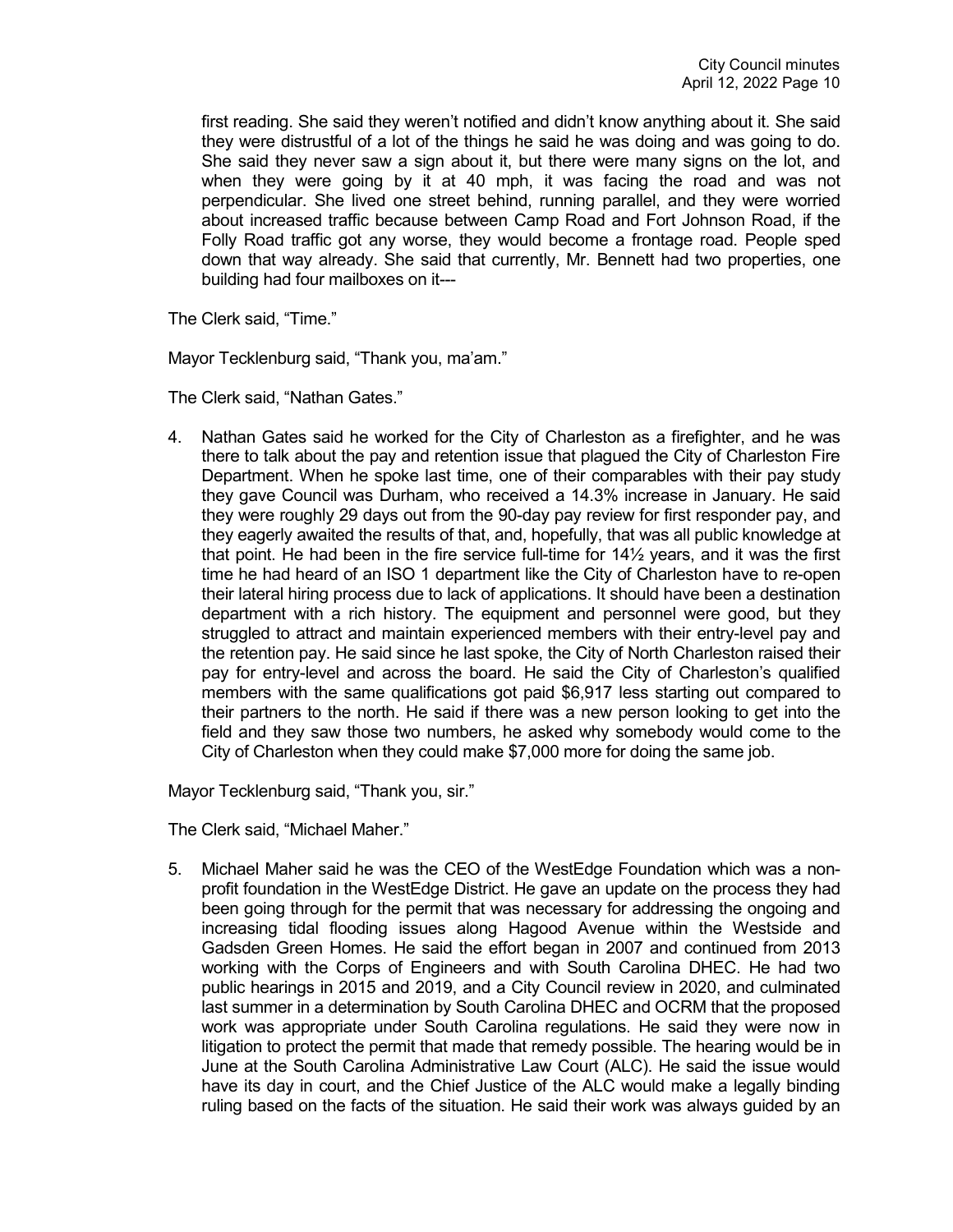ethic of facts-based analysis and engineering to arrive at a legal, feasible, and fundable solution for complex challenges such as the flooding issue on the Westside. He said their remedy would protect the public health, safety, and welfare and alleviate the impacts on that vulnerable community.

The Clerk said, "Time."

Mayor Tecklenburg said, "Thank you, sir."

The Clerk said, "John Pachomski."

6. John Pachomski said he had been a member of the Charleston Fire Department for over four years. During his time, the City had failed to address the department's pay retention issues. He said they currently had 48 vacancies, and forcing people to work had been an ongoing problem. He was likely to be forced again on Easter Sunday and possibly throughout the week, and he hoped Council never had to make the disappointing phone calls to their children to tell them they wouldn't be home to celebrate the holidays again. He said it was constantly told to them that their hourly wages decreased due to working more hours. He said being required to work more hours was not a privilege, but a sacrifice, and their time should not have been devalued because emergencies didn't only happen between the hours of 9:00 a.m. to 5:00 p.m. He said that currently, Charleston was viewed as a stepping stone for many to obtain certifications and gain experience in order to get hired by better paying departments, and that ongoing cycle cost taxpayers in Charleston lots of money. He said that ignoring the fact that the issues were directly correlated to firefighter pay would be willfully ignorant.

Mayor Tecklenburg said, "Thank you, sir."

The Clerk said, "I believe it's Allen Small or Dalen Small."

7. Dalen Small said in the final City Plan adopted October 12, 2021, action item #5 stated, 'Collaborate with regional and State partners to increase preservation and restoration of saltwater ecosystems like our marshes and wetlands, as these are key carbon sequestering assets.' She said Mayor Tecklenburg brought the Dutch Dialogue scene to Charleston, and in his May 19, 2019 opening remarks for that effort, he noted that, 'It's the Dutch way to give back to the world with their expertise.' She said he called for a coming together to create a vision imploring people to understand that water was not to be viewed as the enemy, but as a resource. They did otherwise at their own peril. She said in January of 2020, City Council unanimously approved the Dutch Dialogues Final Report, a report that was unequivocal and in its insistence that Gadsden Creek not be filled, noting the history of worsened flooding in Charleston every single time a tidal creek had been filled. She simply called on the City to engage in practices it had already approved.

Mayor Tecklenburg said, "Thank you."

The Clerk said, "Richard Gowe."

No one asked to speak.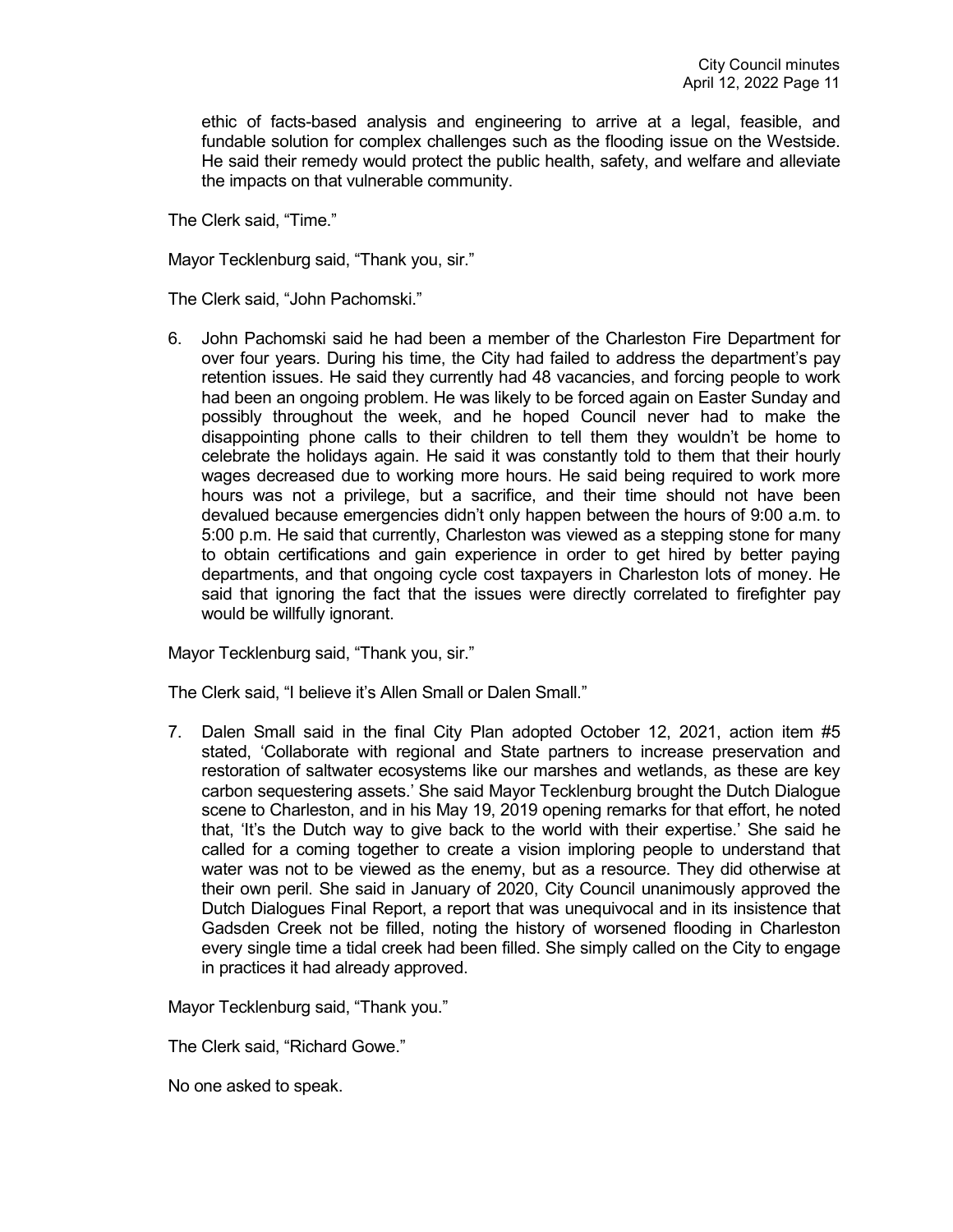The Clerk said, "Barbara Savage."

No one asked to speak.

The Clerk said, "Peyton Thays."

No one asked to speak.

The Clerk said, "Kristin Wallace."

No one asked to speak.

The Clerk said, "Tony Daniell."

Mayor Tecklenburg said, "Were you called out?"

Kristin Wallace said, "Yes, I'm Kristin Wallace."

8. Kristin Wallace said she was there to speak to Council not as an expert on environmental systems or water, but as a concerned citizen and researcher of racial disparities in Charleston and nationally. She said she'd like Council to consider the impact of the filling of the Gadsden Creek on the community and the historical role that the destruction to that area had on the people of Charleston. She encouraged Council to look at the research by the Coastal Carolina Conservation League, as well as the City's research, to look at the best practices in which to restore the creek. Restoration there meant not only restoration of a creek, but restoration of a people who had been systematically discriminated against going back over 100 years. She said that the creek once brought fish and livelihood and was the center of a vibrant and flowing community. She said they just wanted to see that brought back in the most environmental and safe way while respecting the ongoing business interests and the development of the historical and beautiful City. She thought that everyone would agree that thriving people of all backgrounds, cultures, and nations were better than having divisions. She thought it needed more study, and she appreciated Council looking into it.

The Clerk said, "Time."

Mayor Tecklenburg said, "Thank you. Let's go back to Mr. Gowe because I think those folks came back upstairs. He was the first one I think."

The Clerk said, "Alright. Richard Gowe."

9. Richard Gowe said he was there on behalf of Mr. Patel with the Montford Group to let Council know if they had questions during the second reading, he was happy to participate.

Mayor Tecklenburg said, "Great. Thank you, sir."

The Clerk said, "Barbara Savage."

No one asked to speak.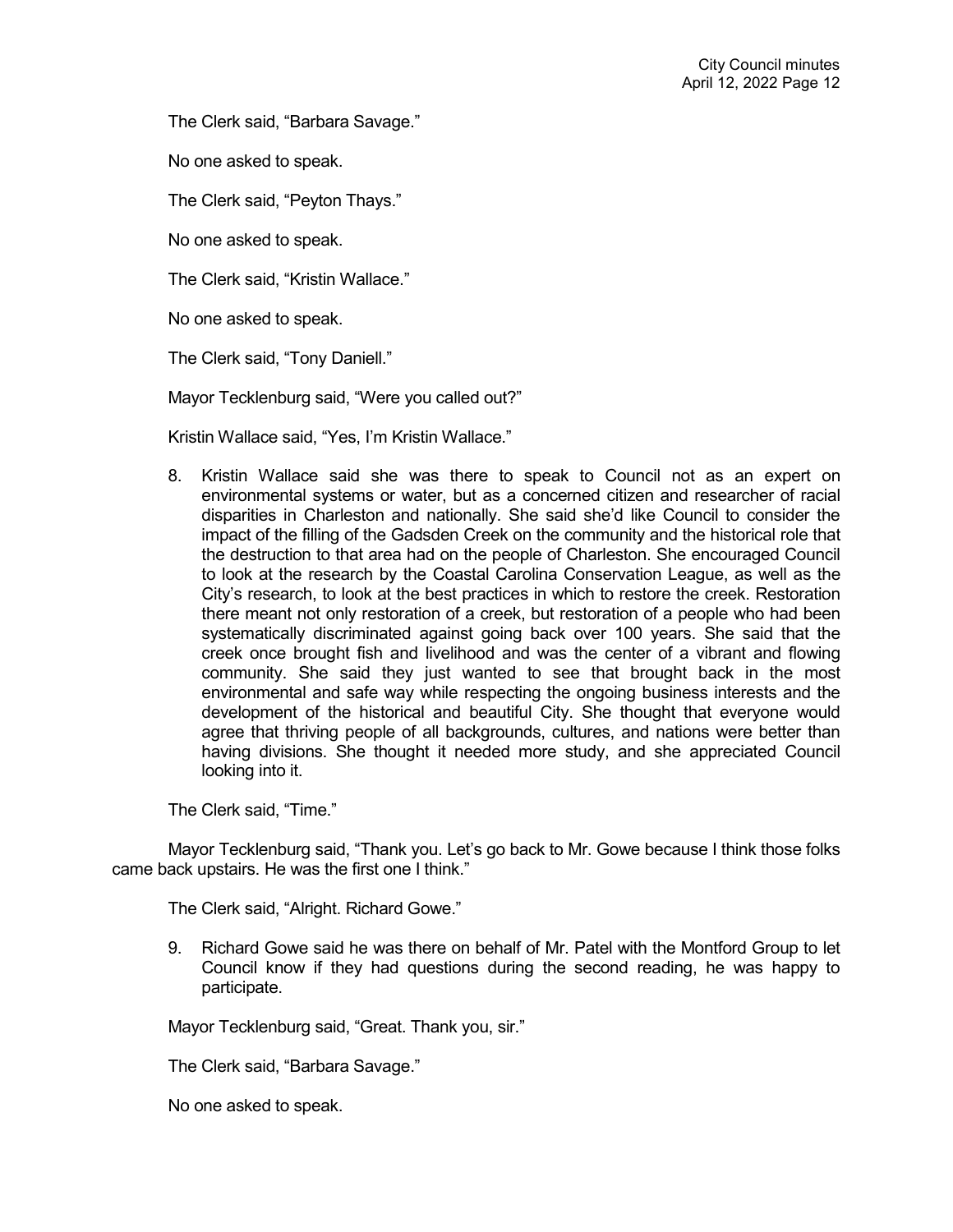The Clerk said, "Peyton Thays."

No one asked to speak.

The Clerk said, "Tony Daniell."

10. Tony Daniell thanked Councilmember Brady for the traffic study, but he said it was fairly flawed. He said if there were over 1,000 cars averaging 16 miles an hour in a 25 mph speed limit zone, that should tell them it was because there was a ton of traffic, and then there was no traffic. He said if they averaged together three cars going 5 mph and one going 45 mph, that would equal about 16 miles an hour, which was exactly the data Council got. He said Council asked if there was any way to alleviate traffic. He said there used to be on Inverness Drive. He said there was no traffic on Inverness Drive. He asked Council why they didn't put the black box on Burning Tree Road, Inverness Drive, and Fairway Drive to see where the traffic was really going. He didn't know that he would agree with Council. He thought 1,100 cars without being able to count the ones that are in traffic for the school because almost 200, 250 a day went to the school, which was 750. He asked Council how they got 1,100 when they had 750 cars in three days picking up from the school. He said the numbers didn't match. He said people were speeding. He wanted to see what it was between 10:00 p.m. and 4:00 a.m., because that was when they flew down the road. He said they couldn't fly down the road during the day because there was traffic, and they would run into somebody. That was why the average speed limit was 16 mph over a three- or fourday weekend. He said that was the problem, and it was still illegal to close roads. He asked if it wasn't so bad, then he asked why they were screaming. He asked Councilmember Seekings why Charles Rivers wrote to him. He asked the Mayor why they kept saying it was okay because it was not okay. He said when he met with the Mayor that the Mayor told him he had to sue the City to get them to enforce the law.

The Clerk said, "Time."

Mayor Tecklenburg said, "Thank you, sir."

The Clerk said, "Reverend Darby."

11. Reverend Darby said he was a member of the Charleston Area Justice Ministry, and he thanked the members of Council who attended their recent Nehimiah Action. He encouraged other members of Council to stand with them to restore and revitalize Gadsden Creek. He made that request as Pastor of Nichols Chapel AME Church on the Westside adjacent to Gadsden Green, but the flooding was getting worse instead of better. He said restoring and revitalizing the creek would be compatible with the recommendations of the City's Dutch Dialogues. He believed it could be done because he knew how Charleston protected its architectural history. He had seen houses ready to fall over rehabilitated and restored, and they needed to do the same thing when it came to the environmental history. He commended Council for its recent attention to Charleston's unvarnished racial history, and its creation of a Commission to address that. He said restoring and revitalizing Gadsden Creek would address a century of environmental racism, instead of simply filling it in and covering it up. He thanked Council and said God bless.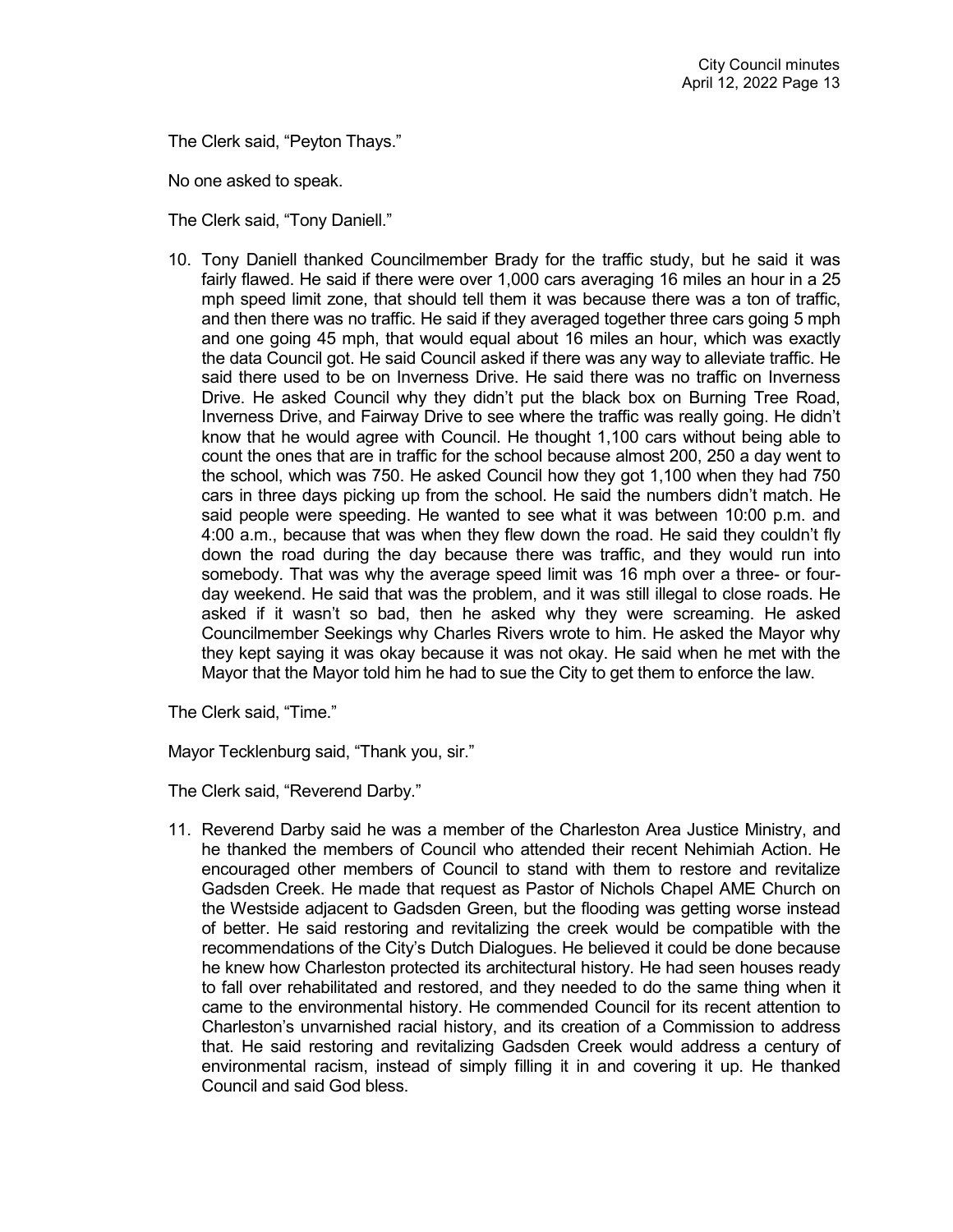Mayor Tecklenburg said, "Thank you, sir."

The Clerk said, "John Ford."

No one asked to speak.

The Clerk said, "Caroline Frady."

12. Caroline Frady said at City Council July 29, 2020, over 50 citizens made public comments demanding that the City of Charleston stop with the Westedge plan to destroy Gadsden Creek, but instead that same day, Council voted unanimously to support WestEdge. She said last Monday, at the CAJM Nehemiah Action, over 1,500 people showed up to make the same demands. She said Councilmembers Bowden, Sakran, and Waring committed to stopping the filling, revitalizing the creek, and working with the community to design the pedestrian greenway that reconnected the Gadsden Green community with the water. She said Mayor Tecklenburg and the rest of the City Council did not attend, so they were now bringing the issue to Council. She told Council to stand for the people in breaking the pattern that put profits over people.

Mayor Tecklenburg said, "Thank you, ma'am."

The Clerk said, "Courtney Kozelski."

13. Courtney Kozelski said she lived at 1605 Shandon Street and shared a property line with 1144 Folly Road. She requested that Council deny the rezoning of both 1144 and 1150 Folly Road. She said no matter the owner of the property, upzoning was not compatible with their neighborhood. She said they had a quiet neighborhood where many toddlers, kids, and people rode their bikes, and walked throughout the neighborhood. She said the LB zoning would increase the traffic and the noise in the neighborhood, business hours would extend up to 11:00 p.m., the larger business allowances would make for more traffic, and cars and trucks would be heard, even dumpsters may be emptied on a property. They already heard Black Magic Café's dumpster emptying at 4:00 a.m. sometimes. She said the general livability conditions would be negatively impacted. They loved their backyards, and there would be no setbacks in LB zoning. She said the shopping center where Garage 75 was located was an example of a Limited Business zoning, and there were quite a mixture of business uses there that were not typically allowed under LB, and they could already hear that, so they would be opening a can of worms if they moved to LB zoning. She wanted to know when the last visit from City zoning was done at the properties, as she already knew they were in violation of RO zoning at present, and had been for several months. She urged Council to deny rezoning at both of the properties, and if Council was unable to deny, she asked Council to defer until the residents had the opportunity for meaningful participation.

Mayor Tecklenburg said, "Thank you."

The Clerk said, "Michelle Brandt."

14. Michelle Brandt said that time and time again, the level of opposition to the project from citizens whom Council claimed to represent had far outnumbered the endorsements of the City's plans to destroy Gadsden Creek. She said Council wanted to destroy the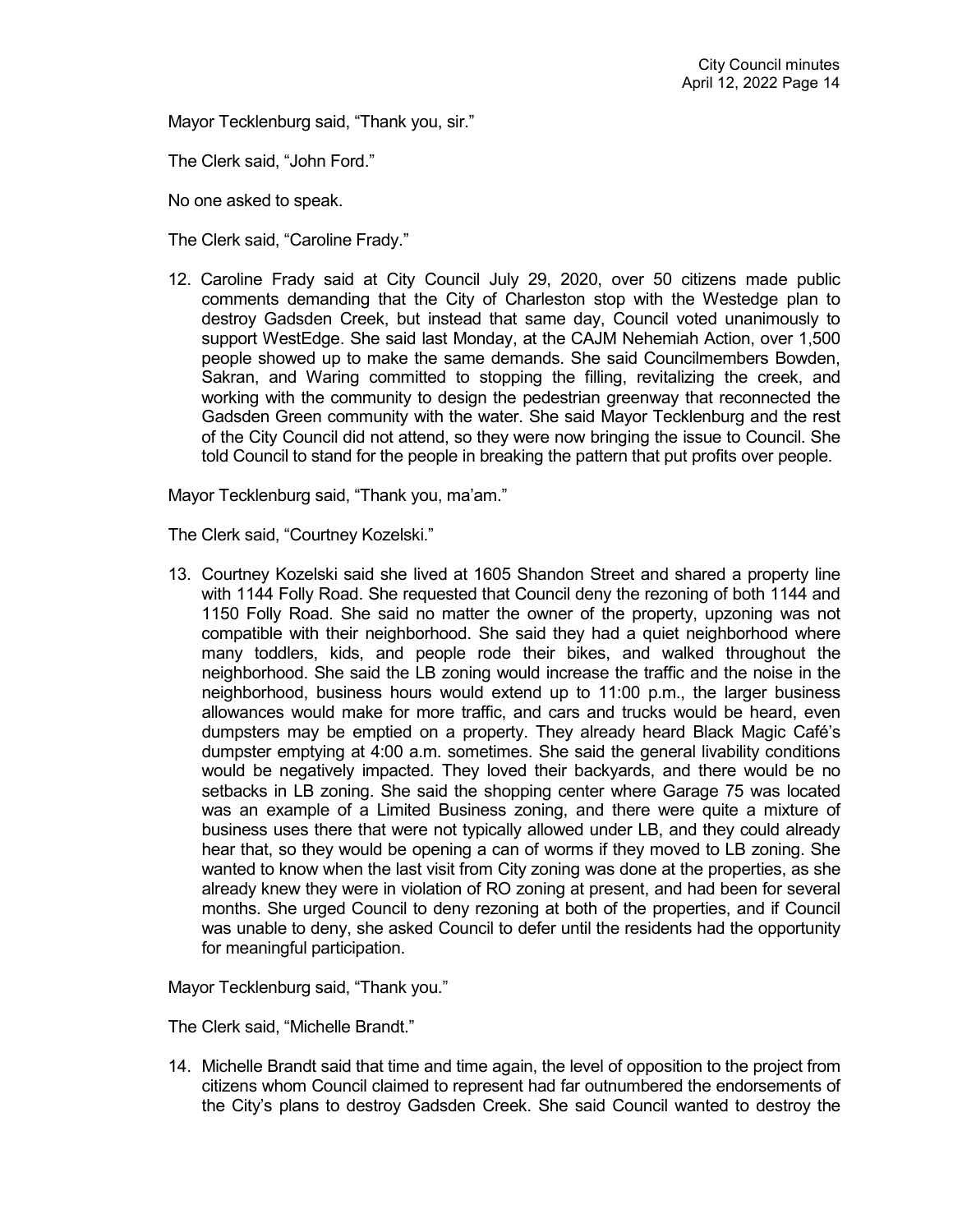creek to gain four additional acres of developable land. She asked those in attendance to stand if they were in opposition to the City's current plans to destroy Gadsden Creek. She said they stood in support of Councilmembers Sakran, Bowden, Waring, and others who were ready to lead and forge a new path to save Gadsden Creek. She also said there was no television downstairs in the overflow room, and it should be addressed.

Mayor Tecklenburg said, "Thank you."

The Clerk said, "Judy Dixon."

15. Judy Dixon said she wanted to add her voice to those urging the Councilmembers to support the preservation and the restoration of Gadsden Creek.

The Clerk said, "Megan Grasmick."

16. Megan Grasmick said she supported the residents of Gadsden Creek and urged Council and the Mayor to prevent WestEdge from destroying the wetlands. She said on January 14, 2020, the City united in support of the Dutch Dialogues. She said she remembered watching as there was excitement in Council Chambers that night. It was a community effort involving MUSC, CWS, CofC, the Nature Conservancy, and the Aquarium, to name a few. She said Chief Resiliency Officer Mark Wilbert kept repeating 'natural systems matter and safety first. You don't put people in harm's way.' She said those were the biggest takeaways from the report. She said Mr. Wilbert also stated 'we're really, really keen on preserving our history and the beauty of Charleston,' and Council agreed and voted unanimously to adopt the recommendations. She said most of Council who voted then were still serving, and most of Council ran their campaigns with a promise to address flooding. She said when affluent areas flooded, the City worked tirelessly to mitigate the problem, but if Council refused to restore the creek in the historically Black community, then they should call it what it was: environmental racism. She asked whose history and beauty were they really interested in preserving.

The Clerk said, "Kathy Squires."

17. Kathy Squires spoke regarding Agenda Item L-4 which had to do with the zoning change approval on Folly Road. She couldn't add anything better than what her daughter spoke about, but she wanted Council to take into consideration that the person who owned the property had tried on numerous occasions to deceive them and had succeeded. She said when the zoning change was announced, he put several signs in his yard so they wouldn't notice. She thought currently he had five mailboxes, rented out five offices, and had two RVs on the property that may have been occupied. She said he may have just be applying for a zoning change, but he was applying for a foot in the door. As Council could imagine, people were always upset when their neighbors applied for zoning changes. She said no matter what Council gave to Mr. Bennett, it would not be good, and it would not be enough. She asked that at least, when Council approved his zoning, which was probably what they would do, that Council take into consideration his past history and his lack of respect for the zoning laws and regulations. She also wanted Council to inspect the property sometime after business hours.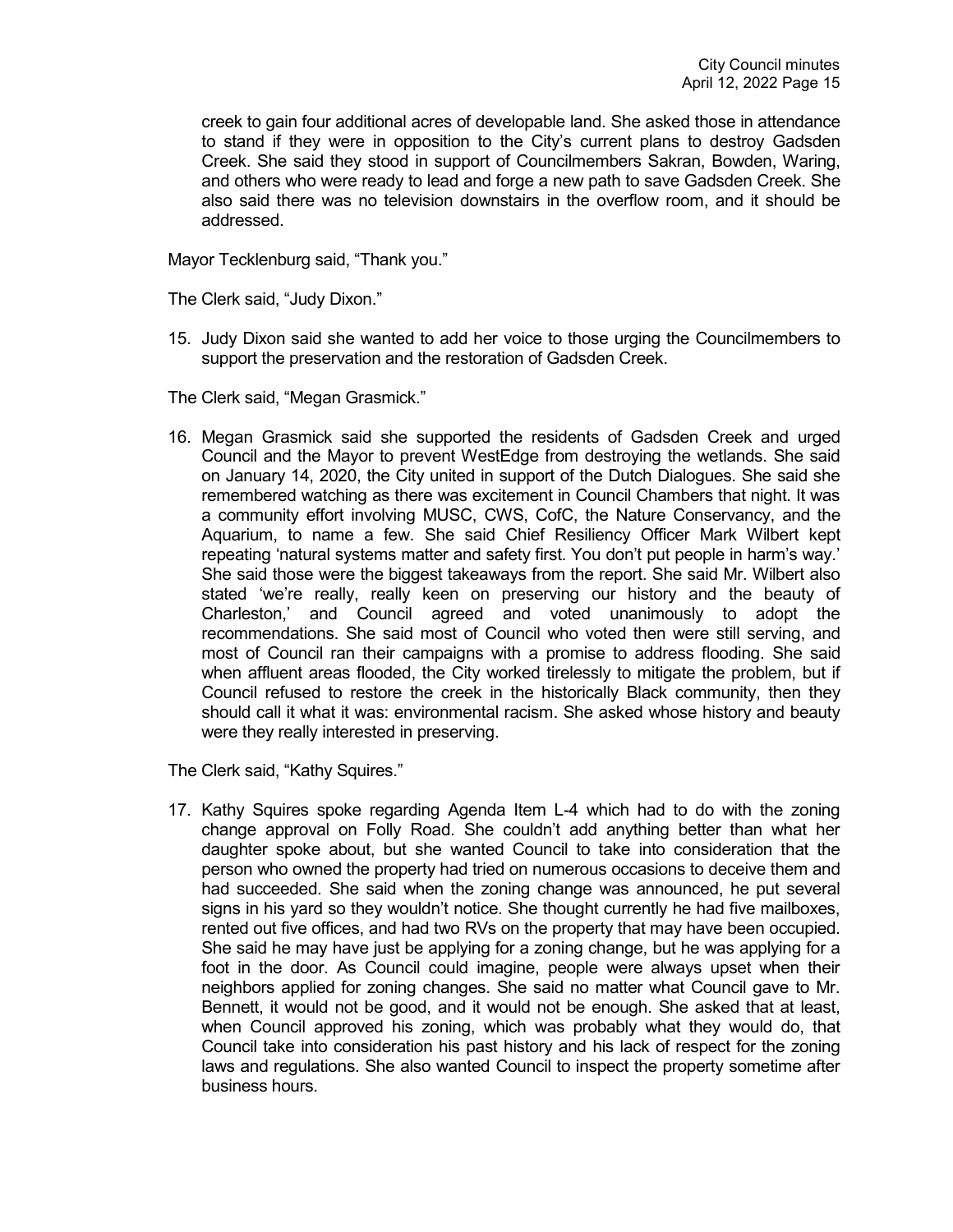Mayor Tecklenburg said, "Thank you, ma'am."

The Clerk said, "Cameron Wilder."

18. Cameron Wilder said he used to live on the Westside near Gadsden Creek, and when he heard in July 2020 that Council voted to move forward with the filling of Gadsden Creek, he learned about the deep ties to the community and how the City had used the land over and over again to disadvantage the surrounding community by seizing the land from the largest group of Black homeowners, dumping municipal waste, and letting the thriving creek turn into a polluted mess. He loved Charleston, he loved the people that made up their beautiful City, he loved the diversity, he loved what their community offered. He said that, with just another step, they were disadvantaging the community and what was left of the Black community on the Peninsula, many of whom were descendents of enslaved folks who built the City and whose culture the City continued to advertise and profit from. He said the filling of Gadsden Creek for yet another deep pocketed investor, who did not care about the people, but profit, could not be allowed. He said they loved to tout the preservation of history in the City, and that was what attracted so many folks to Charleston to visit and to live. He said the creek held so much important history and was so important to the telling of a story of Charleston. He said while they recognized the decision remained in litigation, no matter what happened the City owned the creek and therefore had control over its fate.

The Clerk said, "Time."

Mayor Tecklenburg said, "Thank you, sir."

The Clerk said, "Elliott Ferguson."

19. Elliott Ferguson said on July 28, 2020, City Council unanimously voted to support the WestEdge permit to destroy Gadsden Creek, citing the creek's contamination, yet the GEL report funded by the City in 2020 reported that the surface water quality did not appear to be significantly degraded, and was similar to the Ashley River. He said the contamination levels were not any worse than those in Shem Creek, James Island Creek, or the Ashley River, yet the plan for those was not to fill them in. He said there were local experts with alternative plans for Gadsden Creek other than the one presented by WestEdge that allowed development to proceed without filling the creek. He said they called on City Council to adopt one of the alternatives and save Gadsden Creek.

Mayor Tecklenburg said, "Thank you, sir."

The Clerk said, "Marcus McDonald."

20. Marcus McDonald said he was a concerned citizen of the City of Charleston. He thanked the Mayor and City Council for the opportunity to speak, and he stood with CAJM against the filling of Gadsden Creek. He asked if they had learned nothing in the City's over 350-year history of filling in wetlands. He said it was not a sustainable City plan. He said that, unfortunately, prioritizing private interests over environmental community concerns was a path well-traveled by Council, and he found it hypocritical and disingenuous that many elected officials who ran on tickets that addressed flooding had remained silent on the issue. He said to save Gadsden Creek and protect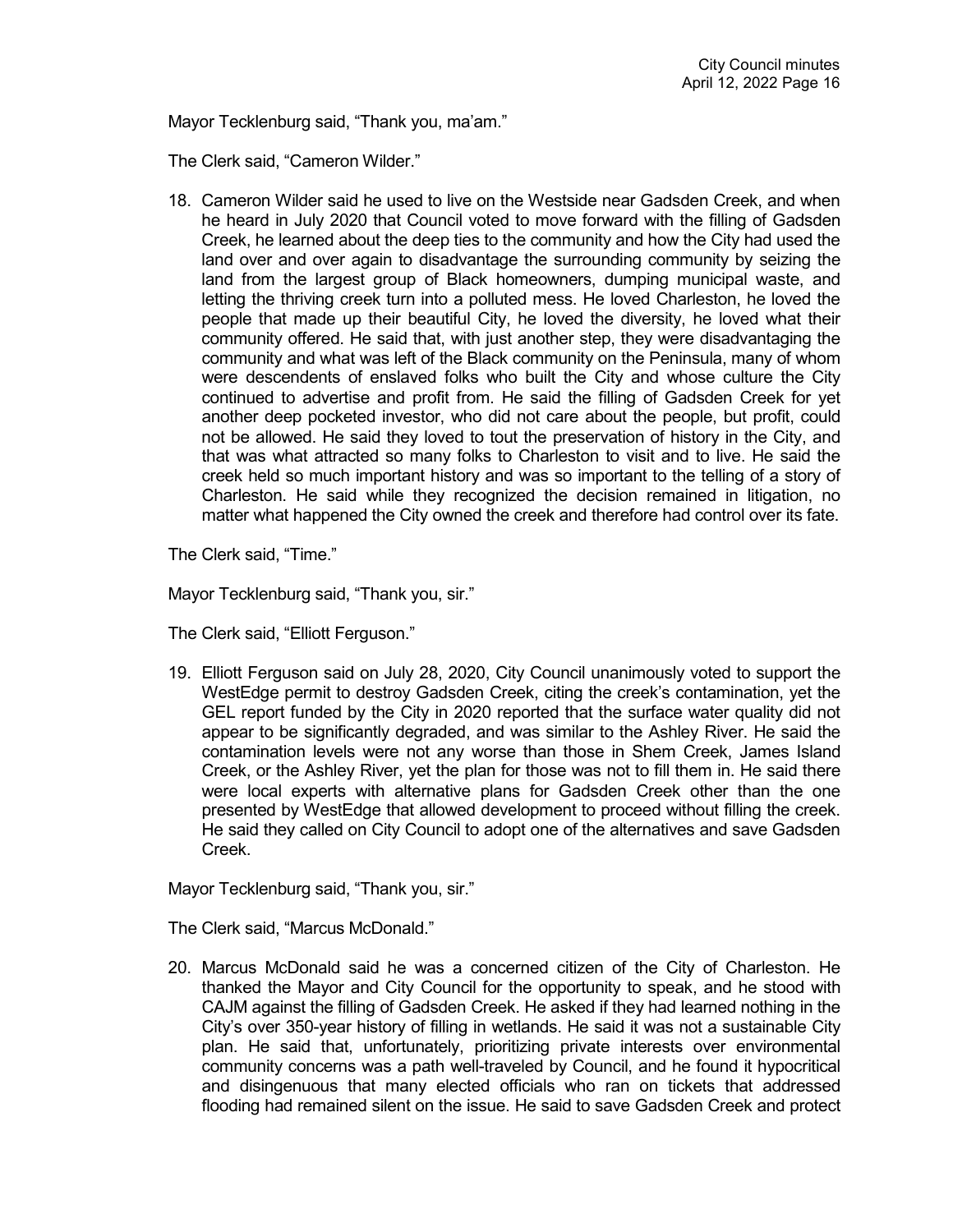the 'Back the Green' community. It had come to his attention that Amber Johnson resigned as the Equity, Inclusion, and Racial Conciliation Manager. He thanked Amber Johnson for all of her hard work on the Special Commission on Equity, Inclusion, and Racial Conciliation Report, creating the Racial Equity Map, and putting the Human Affairs and Racial Conciliation Commission on the right track to be successful. He said her presence and leadership would be missed. He urged the Mayor and City Council to do their best to find the most qualified and effective leaders to not only take the reins as a manager, but to also become a strong and respectful support group within that department and the soon-to-be established Commission. Although he stood in solidarity with the firm believers of Christ and CAJM, he didn't want Charleston to see any great floods or famines.

Mayor Tecklenburg said, "Thank you, sir."

The Clerk said, "Rita Kazirskis."

21. Rita Kazirskis said nearly a year ago, on July 29, 2021, Mayor Tecklenburg and most of the members of the Council held a closed-door emergency meeting regarding a new First Amendment demonstration ordinance amid their concerns for open carry at demonstrations in Charleston. After listening to the Chief of Police describe how a handgun was found in a backpack during a demonstration, Council voted the ordinance into law. She said Sec. 2538(c) stated that open carry was not allowed at permitted events and that the person organizing a demonstration must posted signs indicating the area where open carry was prohibited. She said the men who gathered at the Battery nearly every Sunday morning to wave their Confederate Flag never posted the required signage, yet Charleston Police refused to enforce the ordinance against those groups and instead welcomed them back to the Battery every Sunday morning. She said the group of men continued to violate multiple sections of the ordinance yet Charleston Police regularly refused to speak and walked away from and threatened to arrest citizens who requested assistance enforcing the law that was urgently passed by Council almost a year ago. She asked if there were groups or individuals who were exempt. She said Sec. 2544, Item #7, stated that if the demonstration was to be solely on the sidewalk, that the demonstration should be in single file only with no vehicles or other non-human objects except reasonably sized signs individually carried. She said that group not only included a vehicle, but also an enormous flag that was not individually carried. She asked if anyone had the authority to exempt anyone from the law. She said Sec. 2554(b) stated that if one's group's demonstration repeated more than one time per month---

The Clerk said, "Time. Minister Rosalyn Brown."

No one asked to speak.

The Clerk said, "Greta Anderson."

22. Greta Anderson said last week she met with the Mayor to discuss the First Amendment Ordinance and remind him that each week the City of Charleston Police Department issued a permit to the group 'Flags Across the South.' Each week, that group violated the permit which, in turn, violated the First Amendment Ordinance. However, the Police Department continued to issue the permit to 'Flags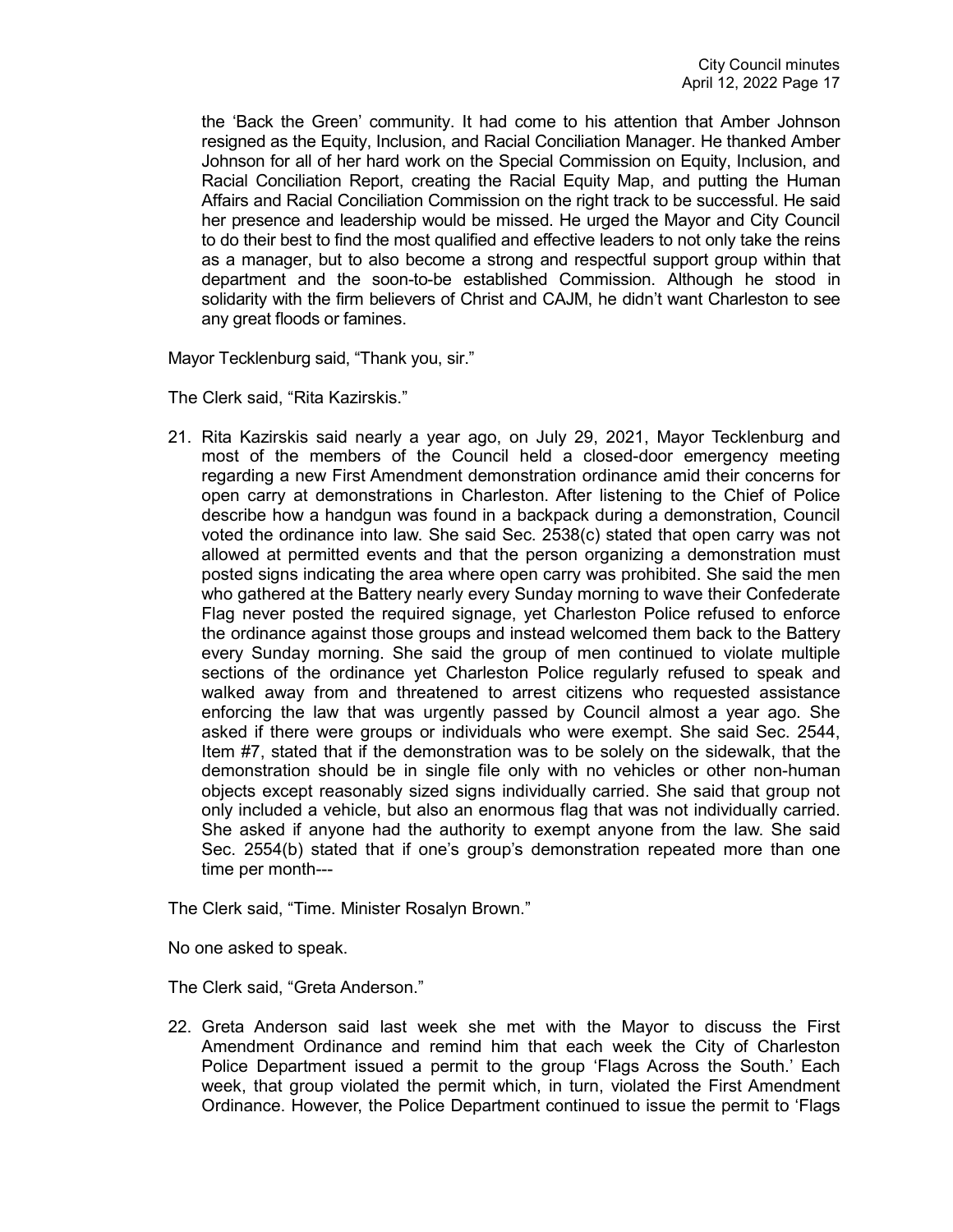Across the South.' She asked the Mayor to look into the violations and find out why the permits were still being issued. She now asked Council to get with the Mayor and Captain Bruder to stop issuing the permits. She said the Mayor was sent a full list of violations, which she was sure he shared with Council. The City had her phone number and e-mail address if anyone wanted to reach out to her personally for more information.

The Clerk said, "LuAnn Rosenzweig."

23. LuAnn Rosenzweig said she was a member of Kahal Kadosh Beth Elohim on Hasell Street and part owner of the Charleston Crafts Gallery on Society Street. She said the Kentucky author and writer Wendell Berry wrote, 'A viable neighborhood is a community, and a viable community is made up of neighbors who cherish and protect what they have in common.' They all had Gadsden Creek in common. She said a waterway that was properly protected, repaired, and restored then returned the favor in protecting the community from floodwaters. She said filling in Gadsden Creek was destroying what they had in common and, therefore, in essence, destroyed the community. She said their waterways were Federally protected for a reason. She said they agreed with Councilmember Gregorie that the City had kicked the can down the road far too long and had failed to care for the creek, but filling in the creek was not the answer. They called on the City to go through the necessary mitigation steps that other communities were taking to save their vital creeks. She asked Council to save the creek and save the community.

Mayor Tecklenburg said, "Thank you, ma'am."

The Clerk said, "Lin Kuhl Jay."

24. Lin Kuhl Jay spoke in support of restoring and revitalizing Gadsden Creek and joined her fellow citizens in demanding reparations for the Gadsden Creek community. She was a member of CAJM and an ally of Friends of Gadsden Creek. She was at the 2019 public meeting that the CEO of WestEdge mentioned, and there had been overwhelming opposition to the developer's plans and filling in the creek. In the past few years, Council had adopted several reports including the Dutch Dialogues, the City Comprehensive Plan, the Stormwater Design Guidelines, and the Climate Action Plan. She said all four of those reports explicitly stated a commitment to natural drainage solutions that worked with wetlands to address flooding. The reports cited Gadsden Creek as a prime example of a tidal wetland that was an invaluable resource that should not be destroyed in favor of an engineered drainage solution. They asked for the City to keep its promises and commitments and reverse its support of the WestEdge permit application. As the majority landowner of the impacted site, Council had both the power and the responsibility. It was accountability to stand with the people in taking the City in a new, more equitable direction.

The Clerk said, "Time."

Mayor Tecklenburg said, "Thank you."

The Clerk said, "Those were all of the speakers that we had signed up. We did receive some comments. We had one person that said every excuse for the illegal road closures was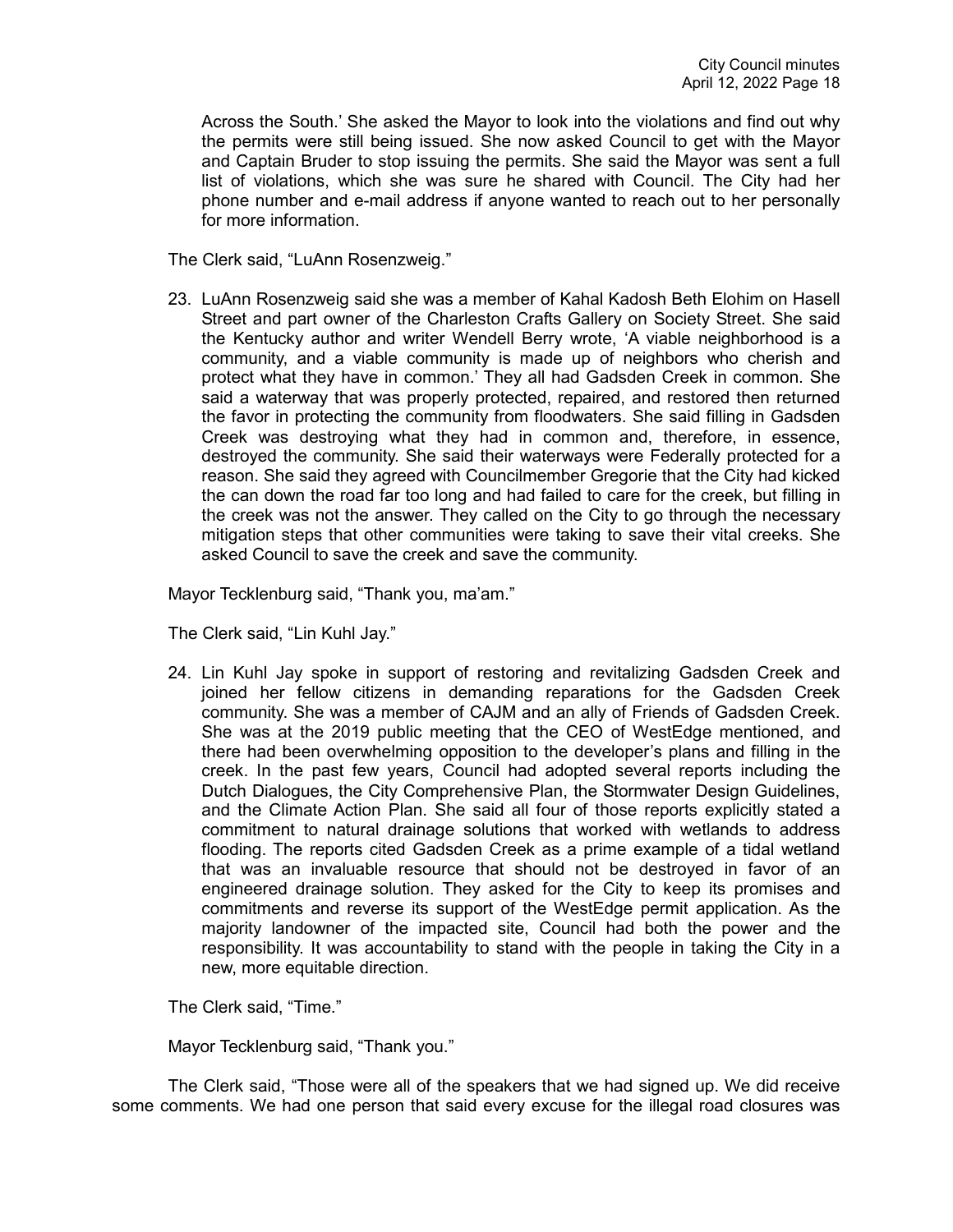disproven. The group that claimed to be the majority only represented 43 out of 93 residents. The City's attorney said only temporary blockades were authorized, not the closing of streets. Four people opposed the rezoning of 1144 and 1150 Folly Road and said that families that lived behind the properties would be impacted. Rezoning to Limited Business would allow hours of operation to be as long as 11:00 p.m. to include Saturdays and Sundays. One person said the City closed two streets that forced traffic and congestion near a senior citizen's home. There was no explanation or legal argument put forth by the City. Two people said for the well-being and quality of life for the Gadsden Green community, it was critical the City did not proceed with their plan to fill in Gadsden Creek. The creek was not a ditch and was an integral part of fighting flooding on the Peninsula. One person asked that there be a report from the Director of Planning with details on the status of the RFQ from the consulting community with expertise to draft comprehensive revisions to the City Zoning Code. Three people said to listen to the residents and do not fill in Gadsden Creek. One person asked that City Council announce and implement a process to identify a timeline for nominating, vetting, and seating Commissioners to the HARRC and congratulated Amber Johnson and the City GIS for creating the Racial Equity Story Map. Three people said that filling in Gadsden Creek would increase flooding, and instead the City should support efforts to revitalize and increase the ecological function of the creek. Those are all of the comments that we received."

Mayor Tecklenburg said, "Alright."

Mayor Tecklenburg recognized Councilmember Seekings.

Councilmember Seekings said, "If you don't mind, Mr. Mayor, if we're about to move on from public comment, I want to sort of put on the record, we've heard now, over the course of several weeks, from some of our firefighters. Tonight, I heard Mr. Gates talk about all of the wonderful assets and all of the good things in the Charleston Fire Department and the reasons why people should come here. I just want to make sure that the firefighters know, if you all have any grievances, it shouldn't be with your Chief. He fights like crazy for you all and is probably the best team player we've got in the City. Chief Curia, if there's a grievance, it's with us around this table, so please know that he's out there. One of his jobs is to make sure we're informed as to what's going on, and he does it. He just flat-out does it, and he fights for you all, so I just want to make sure that people know that. We're listening, we get it, but if you're thinking about coming to be a firefighter in Charleston, there's no better leader to work for than Chief Curia. So, I want to make sure to put that on the record. Thank you."

Mayor Tecklenburg said, "Thank you. Well, thank you, all, who came and participated and shared your comments with us this evening. I really appreciate it, and I appreciate your civic involvement and being here. God bless."

Mayor Tecklenburg recognized Councilmember Gregorie.

Councilmember Gregorie said, "Yes, Mr. Mayor, I would like to sort of mimic what Councilmember Seekings just said with regard to our firefighters and our Chief, but I would also like to remind everybody that the City, our staff, is currently doing a 90-day study to make some determinations with regard to salaries for firefighters, so it's not as though we're not listening. We're just trying to wait until the results of those studies come in so that we can make recommendations accordingly. I just wanted the record to reflect that, Mr. Mayor, and I think you placed that 90-day."

Mayor Tecklenburg said, "That is correct."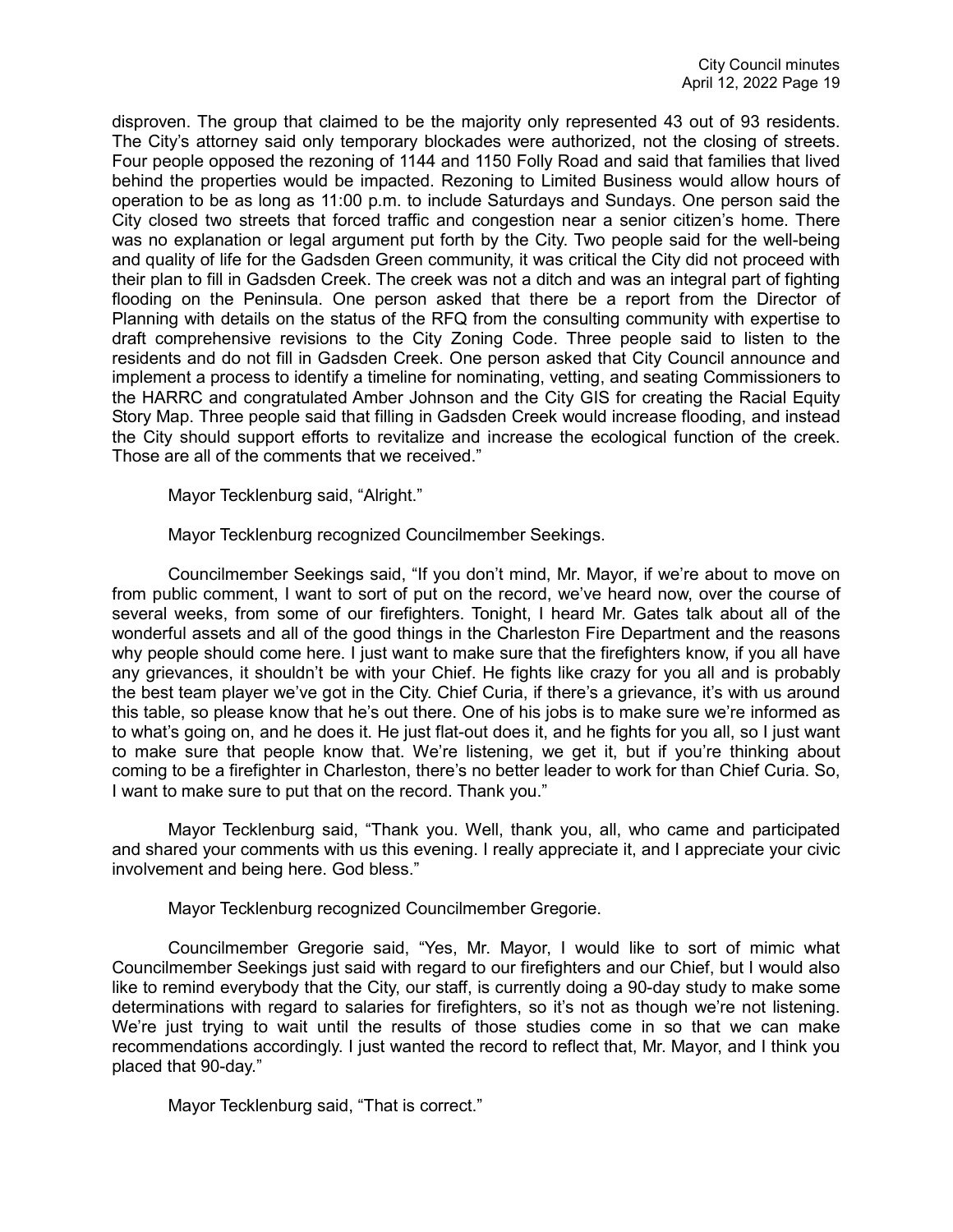Councilmember Gregorie said, "Okay."

Mayor Tecklenburg said, "And I think we're well into that."

Councilmember Gregorie said, "Yes, we are."

Mayor Tecklenburg said, "Yes. So, when that report is ready, just to let everyone know who is interested, it will go to the Human Resources Committee of Council first for review, and then recommendations can be made to the full Council. Alright. So, next up is our Petitions and Communications. We have [appointments to the Charleston County Aviation Authority."](https://youtu.be/9vYkYTqz1Vc?t=4423)

Councilmember Gregorie said, "Move for approval."

Councilmember Waring said, "Second."

Mayor Tecklenburg said, "We have a motion to approve and a second. Any discussion?"

No one asked to speak.

On a motion of Councilmember Gregorie, seconded by Councilmember Waring, City Council voted unanimously to approve the following appointment to the Charleston County Aviation Authority:

- 1. Appointments:
	- (a) Charleston County Aviation Authority
	- (i) City of Charleston Representative Councilmember Michael Seekings

Councilmember Seekings said, "Thank you."

Councilmember Appel said, "You're cleared for take-off."

Councilmember Seekings said, "Thank you."

There was laughter in the Chamber.

Councilmember Shahid said, "You're being re-routed already."

Mayor Tecklenburg said, "Well, of course, there is a process for further steps or final approval for Councilmember Seekings. I did, as noted here, want to announce, and I'm able to do this without any other approvals, I'm appointing Joan Robinson-Berry as my permanent proxy on the Authority. She is a wonderful person, if you haven't met her, but her experience with avionics is par excellence, if I may say, and I'm really looking forward to her representing, not just me, but all of us on the Aviation Authority in addition to Councilmember Seekings."

Mayor Tecklenburg recognized Councilmember Shahid.

Councilmember Shahid said, "Yes, just a quick update, as well. We also are trying to get some West Ashley Revitalization Commissioners appointed. I don't know what the delay has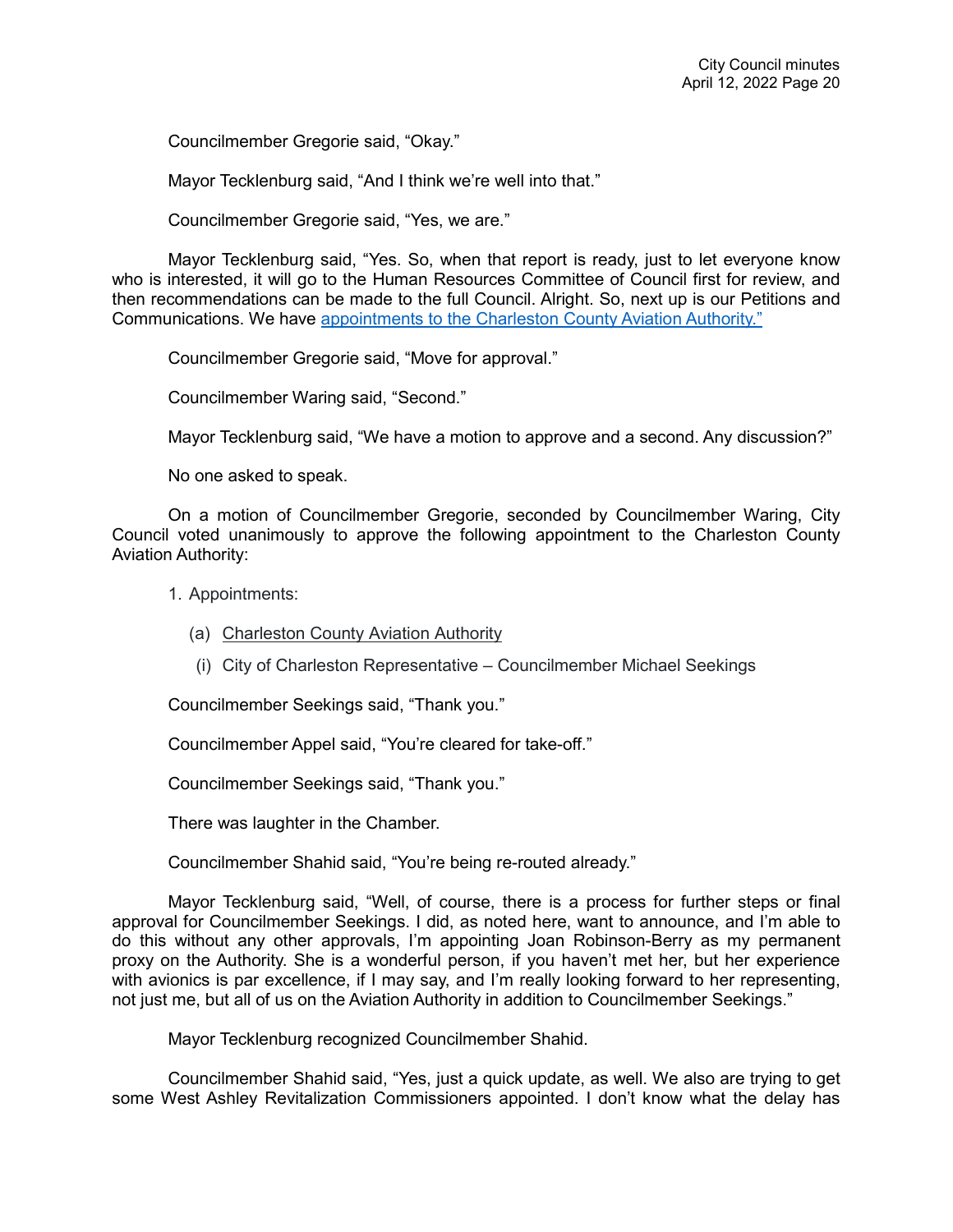been with getting that, but I will check with your office to see what we're doing, and I think that we all just need to take one other recognition that we went through this process about four years ago with our representative for the Aviation Authority, and it was very controversial, so I'm just glad that we're on a different track now with our new appointments, so our time is up. So, thank you."

Mayor Tecklenburg said, "Yes, sir. So, next up is our, I think will be very brief, [update on](https://youtu.be/9vYkYTqz1Vc?t=4527)  [the City's response to COVID-19.](https://youtu.be/9vYkYTqz1Vc?t=4527) Tracy might have a couple of slides for us. Tracy McKee."

Tracy McKee said, "Thank you, Mayor, and good evening, Councilmembers. I will try to make this very brief. The good news continues as far as cases go for COVID-19. Up at the top, this chart shows the daily cases in Charleston County and then the lower chart actually shows the daily deaths, the 7-day moving average for Charleston County. So, you can see cases are doing very well, but the deaths are still a little bit volatile following the latest surge that we experienced at the beginning of the year. We see this same trend happening in Berkeley County, but cases continue to look really good. Some more double zeros for employee cases, which is excellent news for everyone."

Councilmember Shahid said, "We like zeros."

Ms. McKee said, "Yes. So, from the CDC, our COVID-19 community level is low, and that's for both Charleston and Berkeley counties. With communities that have a low classification, the biggest recommendation is for citizens to stay up-to-date with their COVID-19 vaccines. So, just a little information about the efficacy of vaccinations. This is from the most recent data from the CDC. So, this is COVID-19 cases by vaccination status and booster dose, so you can see that the black line on this is number of cases for unvaccinated. The dashed blue line is vaccinated with a primary series only, and then the solid blue line is vaccinated with a primary series as well as a booster dose. And then we can see here, the same data looks at deaths though based off of vaccination status, and I apologize for the typo, not COVID-10, but COVID-19. In January, unvaccinated individuals 12 and older were 21 times more at risk from dying from COVID-19. That's data that was just from January of this year.

So, just a few points on what the current recommendations are for vaccine and booster guidance from the CDC. Obviously, as with all other diseases, people are best protected against infection when they stay up-to-date on their vaccinations. COVID-19 vaccinations continue to protect people from getting seriously ill, being hospitalized, and even dying, especially people who have received a booster are especially protected. The CDC recommends that everyone ages 12 and older do receive the booster after completing their COVID-19 vaccinations, their primary series. Some people are now eligible to receive two boosters, so I'll show that here in just a second and, of course, there are special considerations and recommendations for those who are immunocompromised, and all of those details can be looked up on the CDC site very easily.

So, here is just the general guidance, but essentially anyone over the age of 12 can receive a booster after their primary series and, in general, the mRNAs can be received five months after their primary series for the first booster. For the second booster, they're now recommending that if you're 50 and over, and you can have that as early as four months after your second booster. All of the boosters, they do recommend that it's an mRNA vaccine, as well. Slightly different for you if your primary series was Johnson & Johnson, but generally the same. As always, if you need help getting a vaccination or a booster, you can visit the [http://vaxlocator.dhec.sc.gov,](http://vaxlocator.dhec.sc.gov/) and I'm going to try to answer any questions."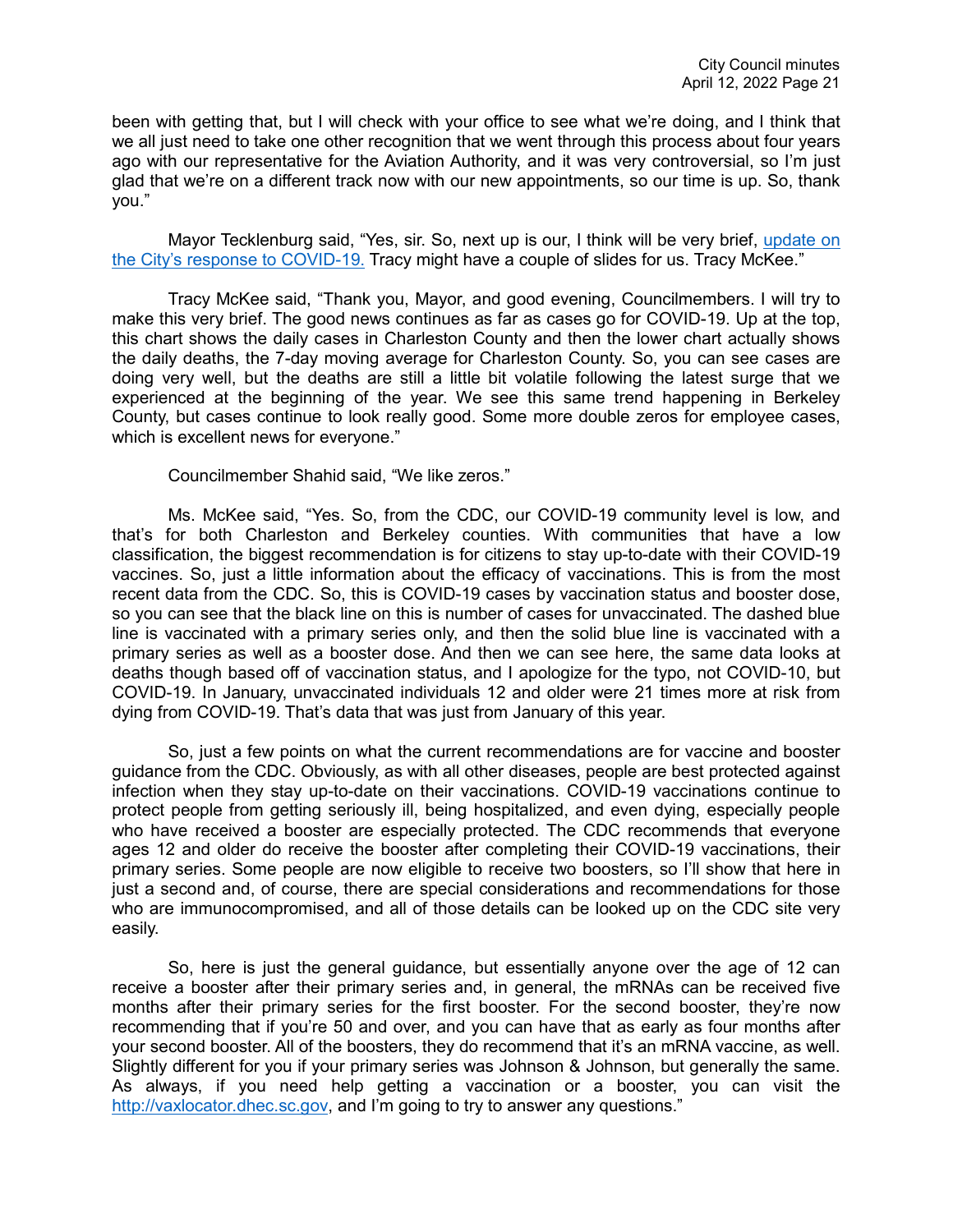Councilmember Seekings was excused from the Chamber at 6:20 p.m.

Mayor Tecklenburg said, "Any questions?"

No one asked to speak.

Mayor Tecklenburg said, "Thank you, Tracy. Appreciate it."

Ms. McKee said, "Thank you."

Mayor Tecklenburg said, "So, next up is our Council Communications. First is a [discussion regarding an ordinance clarifying the Mayor's emergency powers and administrative](https://youtu.be/9vYkYTqz1Vc?t=4817)  [powers.](https://youtu.be/9vYkYTqz1Vc?t=4817) Councilmember Parker."

Councilmember Parker said, "Thank you, Mr. Mayor. Yes, just wanted to put this on again just to kind of give you an update. I am working on an ordinance with our Legal team, and I hope to just bring you all something once I have it, but just wanted to give you that update. Just going to hopefully be talking to you all in the future and see what we might be able to do or what we might agree on as far as the process moving forward. Thank you, Mr. Mayor."

Councilmember Seekings returned to the Chamber at 6:21 p.m.

Mayor Tecklenburg said, "Okay. Thank you. Any further comment or questions for Councilmember Parker?"

No one asked to speak.

Mayor Tecklenburg said, "Hearing none, next is a [discussion regarding correspondence](https://youtu.be/9vYkYTqz1Vc?t=4859)  [from Councilmember Shahid to discontinue mandates discussion,](https://youtu.be/9vYkYTqz1Vc?t=4859) and this was also requested by Councilmember Parker."

Councilmember Parker said, "Thank you, Mr. Mayor. And, Councilmember Shahid, just so you know, I mean, understanding the rules, I felt that since this was shared with the entire Council, I thought it best be discussed openly here in Chambers. So, you questioned why I brought up an issue that is important that you might not feel is important to be discussed. I, again, Council, I really don't want to go backwards. I want to move forward, which is the whole idea with the ordinance and the process. Councilmember Shahid, I do wish that you had reached out to me. I was a little taken aback by the e-mail. I certainly will always continue to bring up issues that arise that citizens bring to my attention and, as you know, it affected me, as well. That's why I am continuing to work on something of an ordinance or a process.

Why is it that my questions disturb you so much? Our opinions may differ, but it certainly doesn't mean that you are right, and I am wrong. I'm allowed to ask questions and have an opinion. The challenge to this policy has not been fully litigated, validated, and resolved. Fact. I've read the Orders you felt the need to share with me prior to raising the question and asking the AG for an opinion. City Council is not bound by a judge's orders, and asking for the AG's opinion seems perfectly reasonable in my opinion, so, no, the question has not been answered. When these Administrative Laws were written, a pandemic like COVID-19 was, obviously, not taken into consideration. So, Councilmember Shahid, I will respectfully decline your request to cease raising the issue. To think that a question and conversation would confuse our citizens is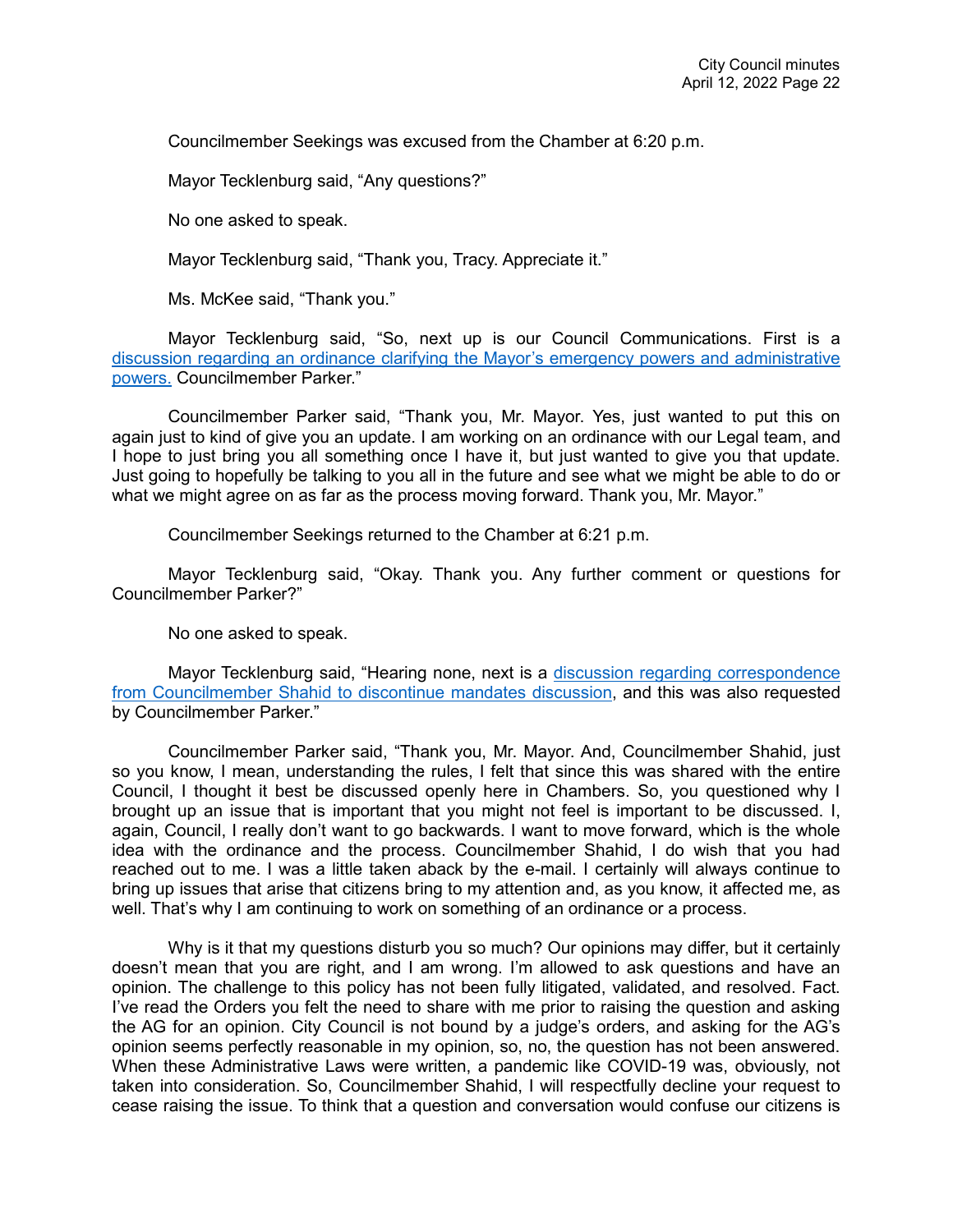downright insulting when so many have asked for answers and policy change. So, I thank you for your time, but I'm always available by phone."

Mayor Tecklenburg said, "Thank you."

Mayor Tecklenburg recognized Councilmember Shahid.

Councilmember Shahid said, "Thank you, Mr. Mayor, and thank you, members of Council. Councilmember Parker, I thought that this was the appropriate way to address your continuing bringing up this question. The answer has been resolved. You may not like the answer that Judge Norton gave, but in the two Orders he has fully litigated this question. You can seek an Attorney General's Opinion, and we'll get an Attorney General Opinion, maybe, maybe not, but it doesn't change anything about the Mayor's authority and what he did. We may not have liked the way he did it, we may disagree with the way he did it, we may disagree with the policy, but at the end of the day, the question has been answered. This is not a popularity contest among Council. I give you the opportunity to talk anytime you want, Councilmember Parker. I'm available for you to come see me, come talk to me. I tried to reach out to you personally one time, and you rebuked my efforts. I'm sorry you did that.

I'm not here for a personality conflict with you. That's not the issue. The issue is this. We have a question that came up, and while you continually bring up the question, it confuses the public, and it undermines the Mayor's authority. He is the Chief Executive Officer of the City. The ordinance substantiates that, State law substantiates that, and when the firefighters, and police officers, and other City employees challenged the Mayor's authority, it got resolved. It's over, and we are bound by that. The City employees are bound by that, Council is bound by that Order, it has been addressed. If an issue comes up again similar to what the Mayor did, then we would have what's called *stare decisis.* That means the issue has been resolved, it's been collaterally resolved, so you bring it up all you want. I think it's important for the community to understand that, in spite of your efforts, the issue and the challenge against the Mayor's authority under the Home Rule Act and our City Ordinance has been validated, and it's over, but continue to bring it up, and I'll address it again. Thank you."

Mayor Tecklenburg said, "Thank you."

Mayor Tecklenburg recognized Councilmember Parker.

Councilmember Parker said, "It's not about undermining the Mayor's Administrative Laws. Like I said, when the Administrative Law was written, it didn't take COVID-19 into account. You all also mentioned at a previous meeting that a lot of folks didn't remember what they voted on during COVID-19 when these laws were enacted or laws or mandates or things put into place. So, again, I say again, I hear you, I understand, I respect your opinion, but I also hope that you respect--I am allowed to ask whatever question I'd like. So, the e-mail, the letter, was a little off-putting requesting that I stop asking because it confuses the public when the public has asked me those same questions, and I'm allowed to bring them up for Council to discuss. Thank you."

Mayor Tecklenburg said, "Thank you. Alright. No other comments? Next up is our [Council Committee Reports.](https://youtu.be/9vYkYTqz1Vc?t=5175) The first one is our [Committee on Public Safety.](https://youtu.be/9vYkYTqz1Vc?t=5178) Councilmember Shahid."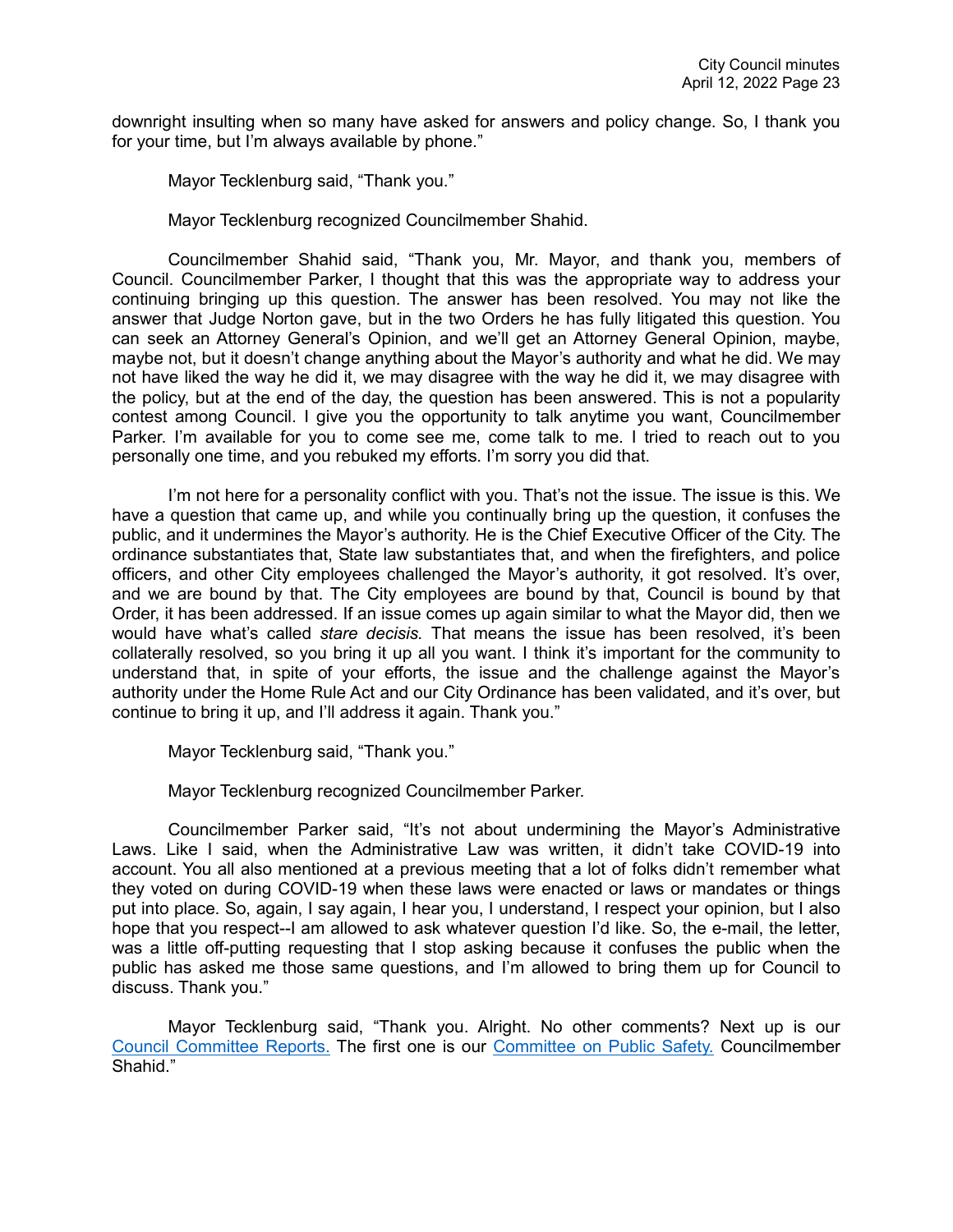Councilmember Shahid said, "Thank you, Mr. Mayor. First of all, I'll remind everybody when our wonderful Clerk tells you you need an hour-an-a-half for a Committee meeting, you better listen to her because she's dead-on right about that. My apologies to Shannon Scaff and to Chief Curia. We did not get to items c and d of the agenda, and I wanted to have that available for Council, particularly from Chief Curia on the Fire Department update, but we will do that at our next Committee meeting, hopefully, in two weeks. So, we received an update from our wonderful Turn90 Director, Amy Barch. If you don't know her or her program, it used to be called Turning Leaf, but since she has sort of hit more of a national standing, to trademark her name, it is now called Turn90. She has been involved with the City as a part of her seven years. I got to know her when I was the President of the Charleston County Bar Association when she was asking for funding on this program, which is really about job placement for folks who are coming out of the prison system. She is located at Leeds Avenue. She's opened an office in Columbia and is working on opening an office up in the upstate in the upcoming months. She addresses those folks who have been recently released from prison to try to stop the pipeline from prison release back into prison. Her transitional work has been overwhelming. She has had, for 2021, zero of her graduates have been re-arrested. Zero of those folks have been rearrested. That's really an amazing number. Over the seven-year period, only 22% of her graduates have been re-arrested or returned to prison. Those who have graduated from her program, 98% stayed with their job for 30 days, and 89% stayed for that job for 90 days or longer. I will say that the folks that she sends to the City have been well-received. We like that. Only eight are currently employed with the City now, and that is because we pay \$14 an hour. Starting pay in the private sector is paying a little bit higher, but she is working with us. Her model in Charleston has been replicated throughout the State.

We next had a very comprehensive report from Chief Reynolds and the Police Department. I'm not going to go over the entire report. I'll send you, if you wish, the PowerPoint presentation. The areas that he covered were crime statistics, collision statistics, community outreach, staffing, investigative and partnership efforts, initiatives, an update on the Racial Bias Audit status, the annual banquet, and other priorities that are coming along. I'll just give you all some really quick numbers. He gave us a crime statistics report that stretch from 2013 to 2022. There has certainly been a trend in violent crime from 2013 of 227 to 2021 of 498, but the good news is that, as of 2022, we've had zero homicides in the City of Charleston, which is a really important number. All of the property crime has also increased from 2013 just under 1,000, 986, to 2014, 1,514. There is one thing that we have been emphasizing over and over again with property crimes, lock your cars, please lock your cars. A lot of the property crimes are related to thefts out of automobiles. Take your valuables, particularly your firearms, out of your car when you leave for the night. He also gave us an update on accident fatalities. That, too, has increased from 2013 from a low of 10 to 2021 to 24, and of this year just 2.

We talked about staffing. The department is allotted 456 sworn employees. That number is currently at 49 with 47 vacancies. There is a projected vacancy of 30 after the June swearingin of officers. So, as he stated, by running hard, we're staying in place pretty much with our number of sworn officers. Our number of civilian staff positions is 114. We only have 88 of those filled with 26 vacancies. We talked a little bit about an initiative regarding the Charleston Police Department electronic monitoring. For those of you who are not familiar with that, and I know some of my colleagues around the table are very familiar, if a person is arrested and appears for bond, a magistrate can issue a conditional bond that he wear an electronic monitor. That GPS monitor tracks a person's location and where that person is located, so we're trying a pilot program. We're going to start off with just, I think, five folks. There will be no cost to the person who is arrested. It will provide for curfew hours and then a 120-day review period to see where this is leading. We're going to take this up at a slow start and try to build it up, but this is an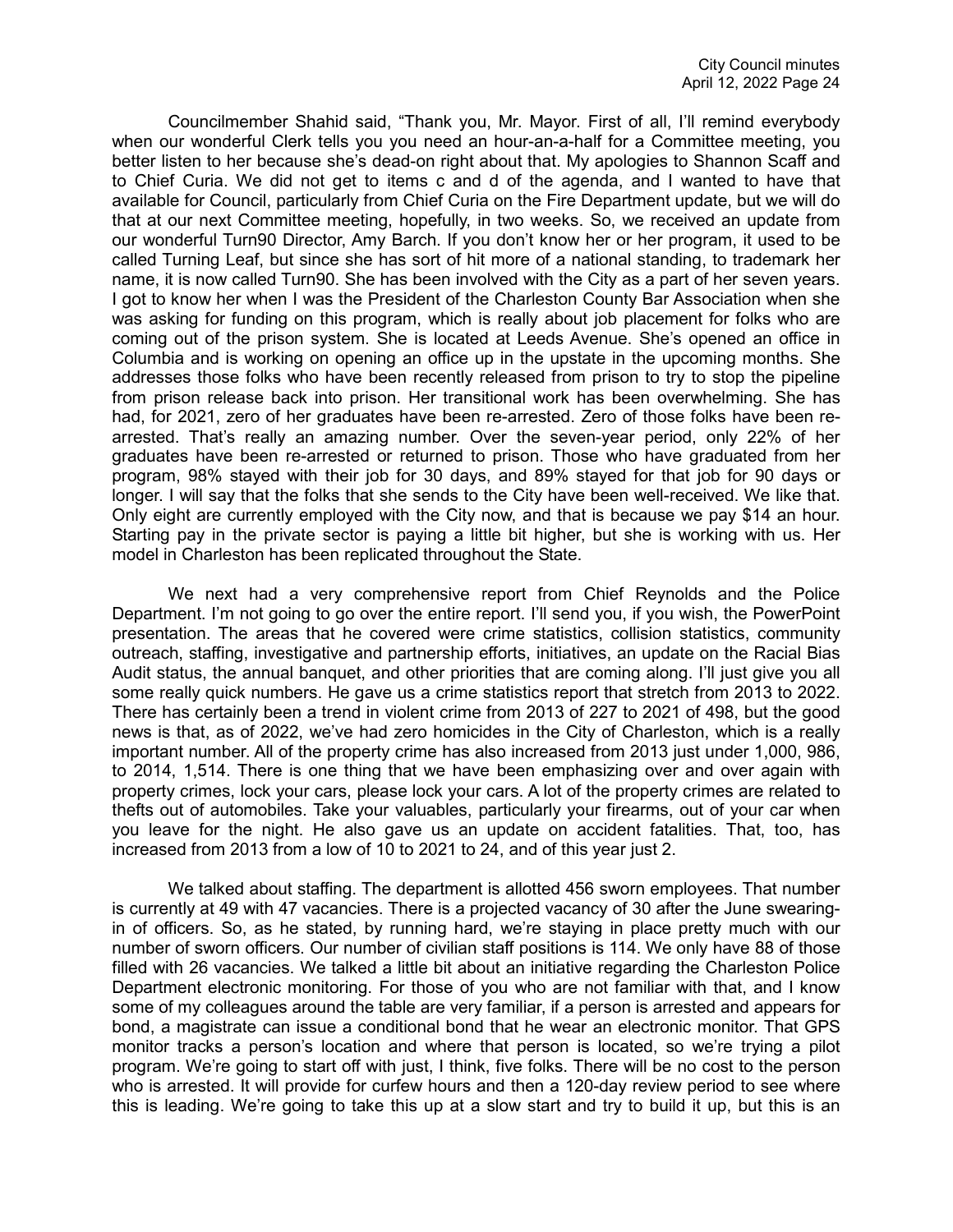opportunity for those who are released on bond, that we are protecting the community knowing where they are and what they're doing. So, it's just a wonderful opportunity for the City to be involved in monitoring folks who, after they are arrested, where they are located.

You all have heard about the mounted patrol, thanks to Helen Hill and our partners, that's being fully funded for one year. We also had a, and Councilmember Shealy was present, I was there for a short time, the annual banquet to recognize those officers who received certain awards, and I had to bug out a little early, but it was a wonderful event, and I think they're planning that for another year. Then, the Chief went over other issues that were of emergent concern, but that's pretty much a very quick Reader's Digest summary of about an hour-long presentation by the Chief. I appreciate everyone's participation with that, and this is always very good. We try to create this sort of State of the Department Report, and we'll get Chief Curia and Shannon's update in two weeks. My apologies again, Chief, for not getting to you in time, and I just want to echo one more thing that my two colleagues mentioned about Chief Curia. That's why I wanted his report to come out today is just that he has been a tremendous defender for his firefighters. He's working with them very closely, and we are a better City because of men like Chief Curia. Thank you, Chief, for your service to the community."

Councilmember Gregorie said, "A question."

Mayor Tecklenburg recognized Councilmember Gregorie.

Councilmember Gregorie said, "Thanks for the update on Turn90. That was something that I requested."

Councilmember Shahid said, "You did, and I told you that I was going to follow up."

Councilmember Gregorie said, "I appreciate that. I know that there is a dashboard for the audit that you go in. Could you just give us a sense of where we are with respect to that audit in terms of the implementation?"

Councilmember Appel was excused from the Chamber at 6:34 p.m.

Councilmember Shahid said, "Yes. Give me one second, but I just sort of flipped through that, and I shouldn't have done that. They have quarterly updates on the audit, so the final report was presented to the Police Department in 2019. CNA provided, that was our company that we contracted, 72 recommendations. Of those, currently eight recommendations are 'in progress,' so we have eight of those 72 in progress, 63 recommendations are either full compliance or full compliance annually reviewed. I'm not sure of the difference between those two distinctions, and then there was the creation of the Audit Dashboard. That dashboard shows pretty much the raw numbers of police interaction, police contact with the community, and police arrests in certain areas. So, those are raw numbers, and I think that dashboard needs a little bit more interpretation and more refining that we're getting to that point, so we should have, I think within 30 or 60 days, another quarterly report that will be available for the public to join in. I know that the Charleston Area Justice Ministry has been very active and vocal with that, so we're following through with the report, and I can give you an update, hopefully, in the next month or two about where we are with that quarterly report."

Councilmember Gregorie said, "Thank you."

Councilmember Appel returned to the Chamber at 6:36 p.m.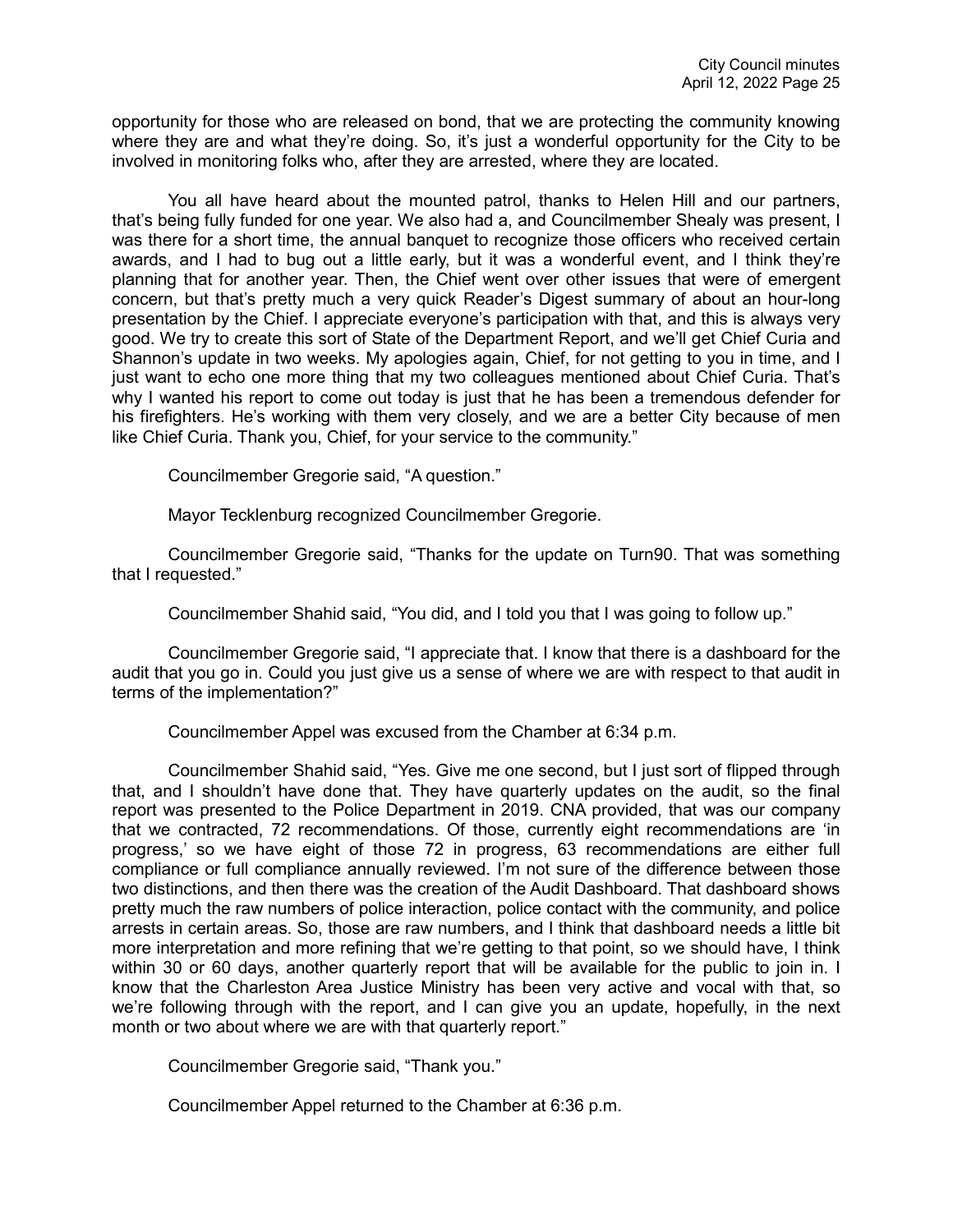Mayor Tecklenburg said, "Alright. Any other questions?"

Mayor Tecklenburg recognized Councilmember Bowden.

Councilmember Bowden said, "Yes, I just want to ask about the electronic monitoring program. Who has access to that location data? So, if a crime is committed, is somebody going and checking where all of the people on that program are, or is there some individualized suspicion requirements or a warrant requirement?"

Councilmember Shahid said, "So, what I didn't mention, it was Lieutenant Heath King who has been working on this for about eight months already, so it will be a two-person team working on this particular thing. They're working with the magistrate judges, who are setting the bond, to advise them of this program. When they get the print-out, they will supply that print-out to the Solicitor's Office if they think there's a violation and to the magistrate judge if they think there's a violation. So, they're not going to go back out and arrest somebody if they think there's a violation. They're going to just make the report. Does that answer your question?"

Councilmember Bowden said, "Yes."

Councilmember Mitchell said, "Also, the time, 7:00 p.m."

Mayor Tecklenburg recognized Councilmember Mitchell.

Councilmember Shahid said, "I'm sorry?"

Councilmember Mitchell said, "The time is going to be 7:00 p.m."

Councilmember Shahid said, "Yes. It's a curfew of 7:00 p.m. to 7:00 a.m."

Councilmember Mitchell said, "Right."

Councilmember Shahid said, "Yes."

Mayor Tecklenburg said, "Anyone else?"

Councilmember Shahid said, "And I just want to make one more comment about that. The County tried to do this about five or six years ago, and they literally bit off too much that they could chew, and it fell apart, so we're doing this incrementally. We'll see how this review period comes out after six months. I'll give you an update, and you can count on that, but bonding companies make a tremendous amount of money off of these GPS systems now. It really is, and Councilmember Bowden could probably address it a little bit better than I can, it has a disparity element to it. If you can afford to do it, you can get out of jail, be on a GPS monitor, and you are relying on a private entity to make the report. So, to Councilmember Bowden's question, here we have a Police Department who is monitoring this, and they're going to be on top of it, so if there is a violation, there's more of an urgency need to have that report presented to the Solicitor's Office and also a Magistrate Judge, which gives a community a little bit better sense of security of what's going on, and it's not going to cost them anything. It takes away that economic disparity issue that I think that we're concerned about."

Mayor Tecklenburg said, "Great. Thank you. Councilmember Waring."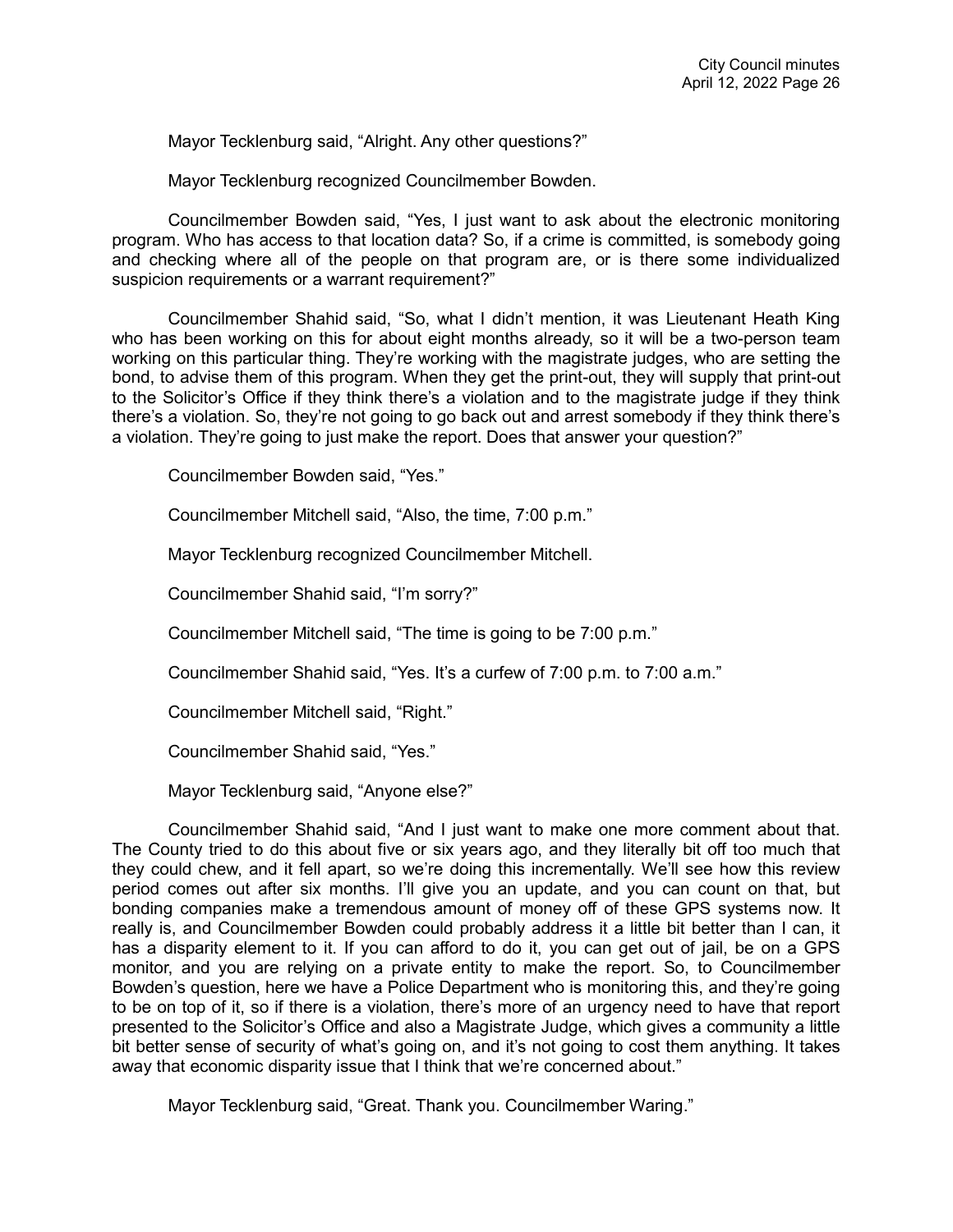Councilmember Seekings said, "A short report."

There was laughter in the Chamber.

Councilmember Gregorie said, "Very short."

Councilmember Shahid said, "I just thought I'd give you that summary report."

Mayor Tecklenburg said, "That summary report. Next up, [Committee on Public Works."](https://youtu.be/9vYkYTqz1Vc?t=5901)

Mayor Tecklenburg recognized Councilmember Waring.

Councilmember Waring said, "Thank you, Mr. Mayor. We're going to do better."

There was laughter in the Chamber.

Councilmember Waring said, "All actionable items on the Public Works Report were passed unanimously by the Committee, and I move their approval again today."

Councilmember Seekings said, "Second."

Mayor Tecklenburg said, "Any discussion?"

No one asked to speak.

Councilmember Waring said, "There were a couple of informational items that I think all Councilmembers should be aware of. We had a wonderful update on the Calhoun West Project, and there were a couple of nice, what I call, small victories that may be in hand as opposed, I know sometimes Calhoun West is an awesome project, you know, somewhere around \$500 or \$600 million, if you take the big number, and sometimes that big number keeps you from doing actionable items, but the Mayor and Councilmember Seekings spoke of some possibilities on Calhoun Street that I hope, that I know, we'll follow up with, so a couple of small steps are big victories in a big project that I think we can move forward on. Councilmember Mitchell, Cooper/Jackson, there was a very good update on that. We found out there are over 10,000 ft. of piping in the Cooper/Jackson district that has been cleaned, over 10,000 ft. of piping."

Councilmember Shahid said, "That's very impressive."

Councilmember Waring said, "Very impressive."

Councilmember Gregorie said, "South Street."

Councilmember Waring said, "South Street, all of that in that area, and I think Mr. Fountain and his team certainly need to be more than an 'attaboy' on that. I mean, they're getting it done. There was a presentation on small projects, and it's a benefit being on that Committee, but the truthful part about it is all 12 Councilmembers need to know about this. It is a limited budget, but these small projects have big impacts in neighborhoods. Ditches being put in where they once weren't, new pipes being cleaned where pipes are broken. So, that's going to be made available, Mr. Fountain, over the next two weeks. Councilmembers who are not on that Committee, please get in contact with Mr. Fountain so we can be brought up to speed. I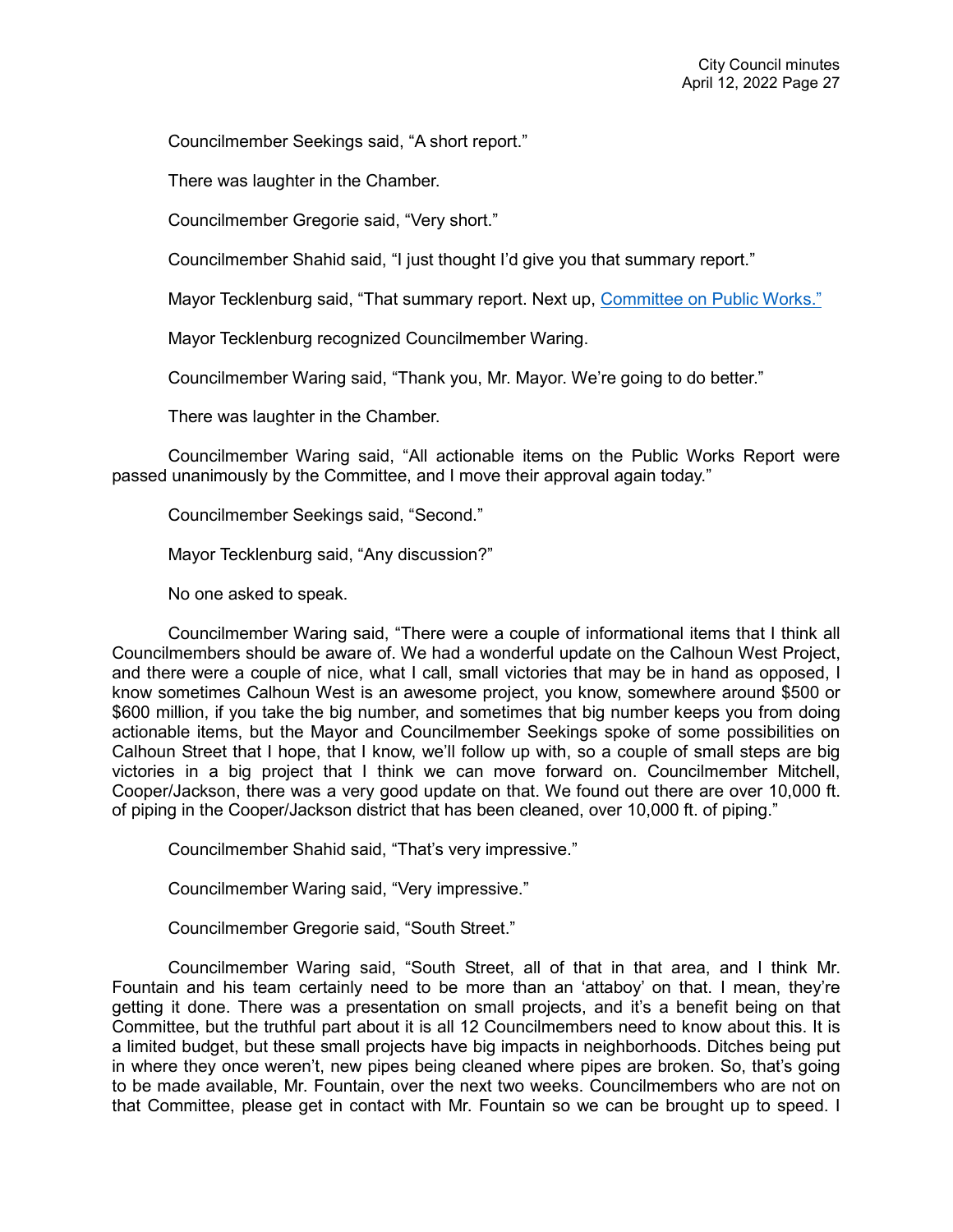know Mr. Fountain will send you all that information out, but this is the time to say, 'what about my neighborhood and your district?' The last thing, the old business, that we need the update on, and I'm going to refer to Councilmember Shealy who attended County Council, and what we appropriated money on last meeting here about the Glenn McConnell Expansion and Lake Dotterer. Councilmember Shealy."

Councilmember Shealy said, "Thank you, Mr. Chairman. Yes, first of all, I just want to say thank you to everybody who helped support this and helped reach across to the County, as well. There were a couple of us that did that, but both Councilmember Waring and I went to the Finance Committee meeting when they first voted on this, and it went through unanimously. I was very humbled and surprised that they were committing this. They felt like it also made sense to do this and Chairman Pryor did say, you know, 'Listen, we want to manage this, handle any contingencies, anything like that, but we just need a check from the City, and we will take it from there, and it will be done.' So, a great thing and, again, I just want to say thank you to everybody who supported it, but I think it was a great collaboration between the County and City. So, thank you so much."

Mayor Tecklenburg said, "Absolutely."

Councilmember Waring said, "Right. Mr. Mayor, he specifically said, 'If the City would cut a check for \$1.3 million, we'll take it from there.' Okay, so, I'm finished."

Mayor Tecklenburg said, "That's what we've got to do. No problem."

Councilmember Waring said, "With that and Amy's approval, that's the extent of my report."

Mayor Tecklenburg said, "We'll get it done. I do believe we've still got to get a permit for it, but yes."

Councilmember Waring said, "No contingency and no [inaudible]."

Mayor Tecklenburg recognized Councilmember Sakran.

Councilmember Sakran said, "Thank you, Mayor. I did have a few minutes yesterday to pop in on that meeting that's chaired by Keith, and I just want to say, you're right. When you're not on that Committee and you hear all of the reports, and you hear all of the great things that are happening, it's remarkable. The other thing I do want to just recognize is Mr. Fountain and his office. Any time I need information from Matt, he gets to me. I think it's important because the requests that I have made are just, you know, would have been some updates on particularly the Peninsula, the Westside Neighborhood, Elliottborough/Cannonborough, Wagener Terrace, and he breaks it all down. Hopefully, Matt, I'm not putting more work on your plate, but it's tremendously helpful to be able to share that with constituents because it's the little things that they don't see. A lot of times these trucks are working late at night off weird hours. So, Matt, thank you for that, and I know you're working on a West Ashley update, and I hope to share with my constituents out that way. So, thanks, Matt, for all of your work."

Mayor Tecklenburg said, "Great."

Councilmember Waring said, "Mayor, you might want to tell them that joining that Committee, the price to tap into that Zoom meeting is very affordable."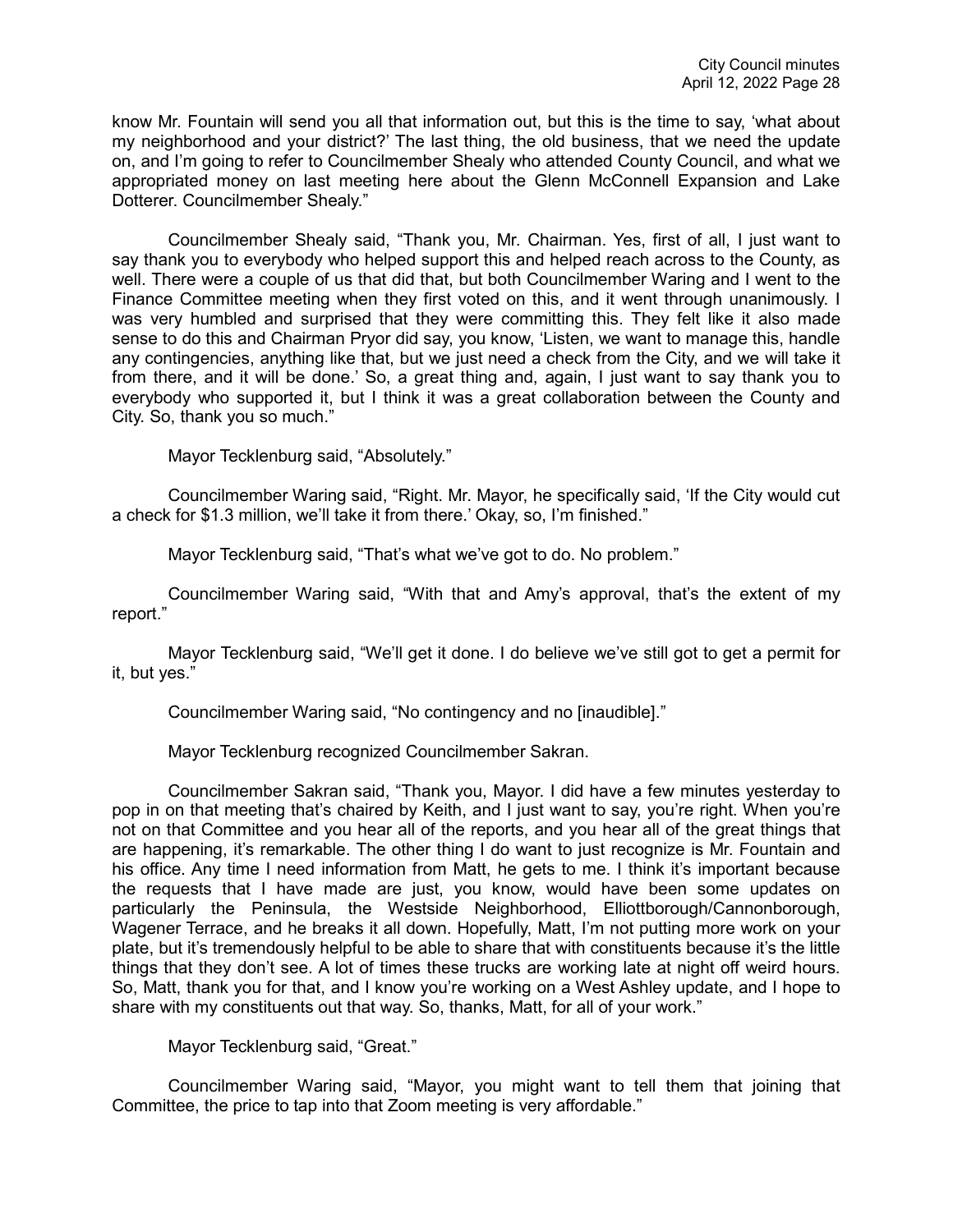There was laughter in the Chamber.

Mayor Tecklenburg said, "So, Mr. Chairman, if I may just add one comment to the report on the Cooper/Jackson Drainage Basins that, even though we have the 'hooray' for the 10,000 ft. of cleaning that's occurred, the Stormwater Department and Mr. Fountain are recommending, going forward, that we upsize a number of pipes in the two drainage basins. That will be a significant future project. We hadn't priced it out, but it will be millions of dollars to upgrade the pipe sizes in that part of the City, so I just want you all to know that will be coming maybe later this year or next year, those specific requests, along with others that will work through the system."

Councilmember Waring said, "Thank you for that, Mr. Mayor, and one of your suggestions was also to try to find an outparcel so in the future if we need to put a pump station in that area, which was certainly forward thinking. Thank you."

Mayor Tecklenburg said, "And Charleston Water System might have another piece of property we'll be interested in."

Mayor Tecklenburg recognized Councilmember Shahid.

Councilmember Shahid said, "I think either you or Councilmember Seekings ought to talk about the groundbreaking that we attended yesterday."

Mayor Tecklenburg recognized Councilmember Seekings.

Councilmember Seekings said, "Thank you, Mr. Mayor. I heard a rumor that there were some pictures of it on the front of the paper today. I didn't see it, but anyway, yesterday, we gathered at the Low Battery, at Rutledge and the Low Battery, to see the final product of Phase 2 of the Low Battery Seawall, which now takes it from the Coast Guard Station 2,000 ft. to the east. When you stand at sort of the end of that 2,000 ft. and look back towards the Coast Guard Station, you realize what an incredible project this really is. Going in and basically retrofitting and rebuilding a wall that was originally constructed 110-plus years ago, it's really been tremendous. They've done it on budget, on time, and essentially we're at half-time, right? So, not only did we see the product of those two phases, we then cut a ribbon on Phase 3, which is the longest phase going forward another 1,800 ft. When it's done, it really will be an amazing amenity for the City.

What I thought was interesting yesterday, we had some of the people who lived around there sort of come and join in with us, just their amazement of what they saw and all of them not taking pictures of us talking of this project, and that to me I thought was really telling. We were talking, and they were photographing a really beautiful project that is going to be out there in the public for a long time. So, it was really satisfying to be there and see what we can do on a couple of fronts. The most important is planning. For those of you who have not been here as long as Councilmembers Waring, Gregorie, and I have been, we've been thinking about this for a long time and putting a little bit of money aside. Amy has been really terrific about that, and this is a project that's being paid for with Hospitality dollars, and that's just a really good thing. I mean we're a tourism City. People who say, 'Well, where did that money go?,' well, you can go and take a look at it. Not only can you take a look at it, you can take a walk on it. So, Mr. Mayor, it was a really great day. I don't know who was in charge of the weather, who is going to take credit for that, but it was spectacular out there yesterday. So, if you haven't been---"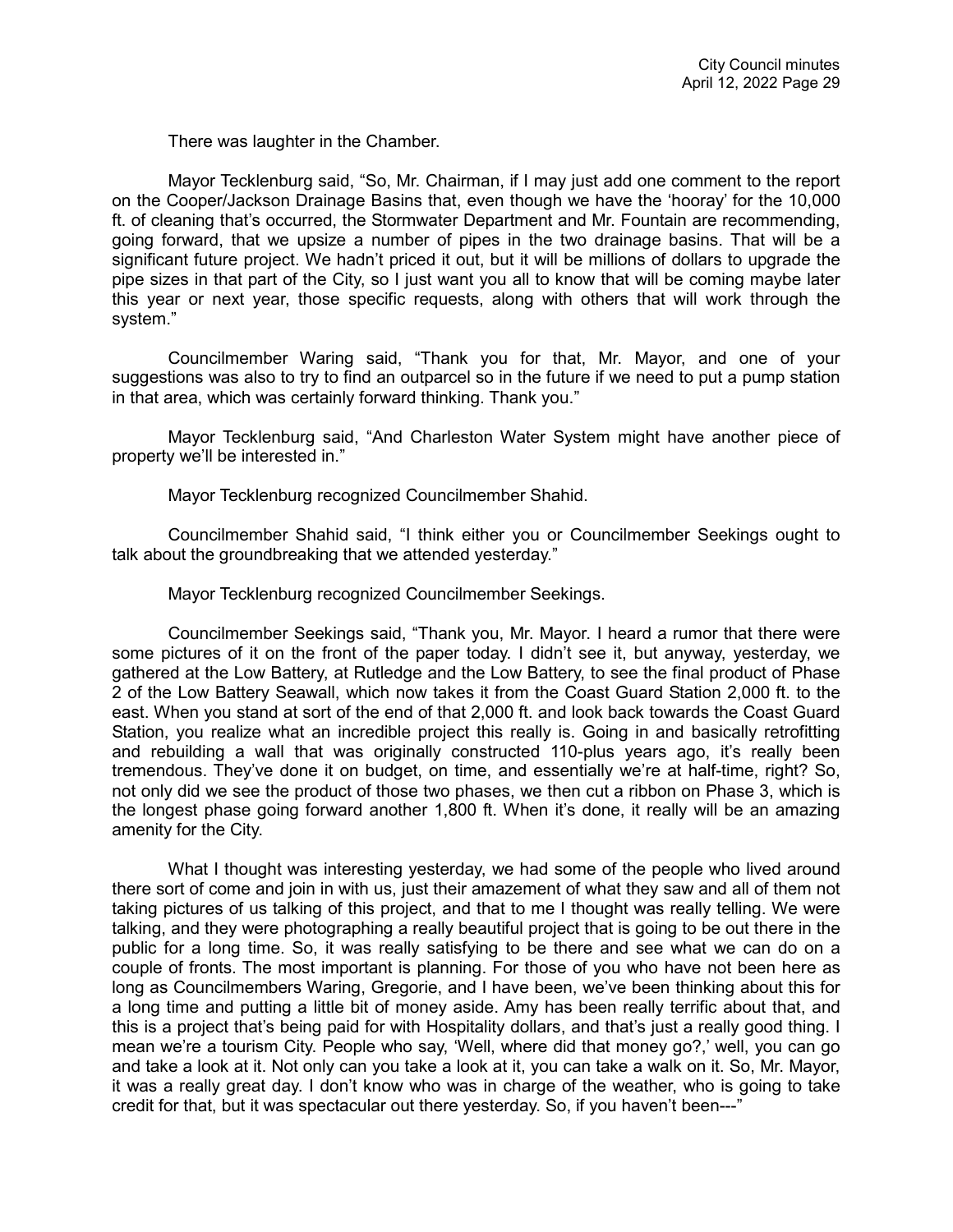Rick Jerue said, "We're taking credit for it."

There was laughter in the Chamber.

Councilmember Seekings said, "Rick said they're taking credit for it. If you haven't been out there, just go ahead and take a walk on it, just go take a walk on it and see. Then, finally, and I think the Mayor probably should talk about this a little bit more than me, but we did see, for the first time, the unveiling of a plaque that also represents perhaps some opportunity we'll have in the future to elevate the wall if we need to do that, if seas rise and tides become more frequent, and that was sort of a big deal, too, we all saw for the first time. So, to those sitting around this table that stuck with this project from the get-go, and particularly to the two to my right who have been there from the beginning, ---"

Councilmember Waring said, "And Councilmember Mitchell."

Councilmember Seekings said, "Councilmember Gregorie, oh and Councilmember Mitchell, too, sorry, I can't see you, Councilmembers Mitchell, Gregorie, and Waring. This is not in their districts, but they recognized how important it was for this entire City, and I can't tell you how your vision came to fruition yesterday and more coming. So, with that, Mr. Mayor, I'll let you talk about the new addition down there, the ten ft. of the plaque."

Mayor Tecklenburg said, "Oh, the panel?"

Councilmember Seekings said, "Yes."

Mayor Tecklenburg said, "So, well, there was a picture of that in the paper this morning, and you know that we did the engineering for the whole wall so that you can build up higher without having to re-pile it and re-do the foundation. It will support even more. So, as looking to the future, which is what we try to do, as sea level rises, we'll be able to protect our City even more, and one possibility is to install glass. When I say glass, you think about a window or something. That glass is about three or four inches thick. I mean, it's really a panel of glass that would hold up, and you could literally install panels of glass up and down the Battery whereby you could still see the view, see the water, enjoy the Charleston harbor and the river as we do now, and get about another 2 to 30 inches of protection for the future without having to rebuild the whole thing.

Not to belabor the point, if I may add, if we have not proven that you can protect the City and do it in a functional way where people can recreate, run, repose, and enjoy themselves, and in a beautiful way as in a linear park as we've done, you just need to go down there and see it because this City can do it that way. We don't build junk here in the City of Charleston. We can protect ourselves and be beautiful and be multi-functional at the same time, and that's the whole essence of the lessons from the Dutch Dialogues and our trip to the Netherlands a few years ago. So, it's quite an accomplishment and thanks, everybody, for supporting it, and the dollars from Hospitality, as noted, that were able to pay for this without raising people's property taxes is an important facet of it, as well."

Councilmember Seekings said, "One more thing very briefly."

Mayor Tecklenburg said, "Yes, sir."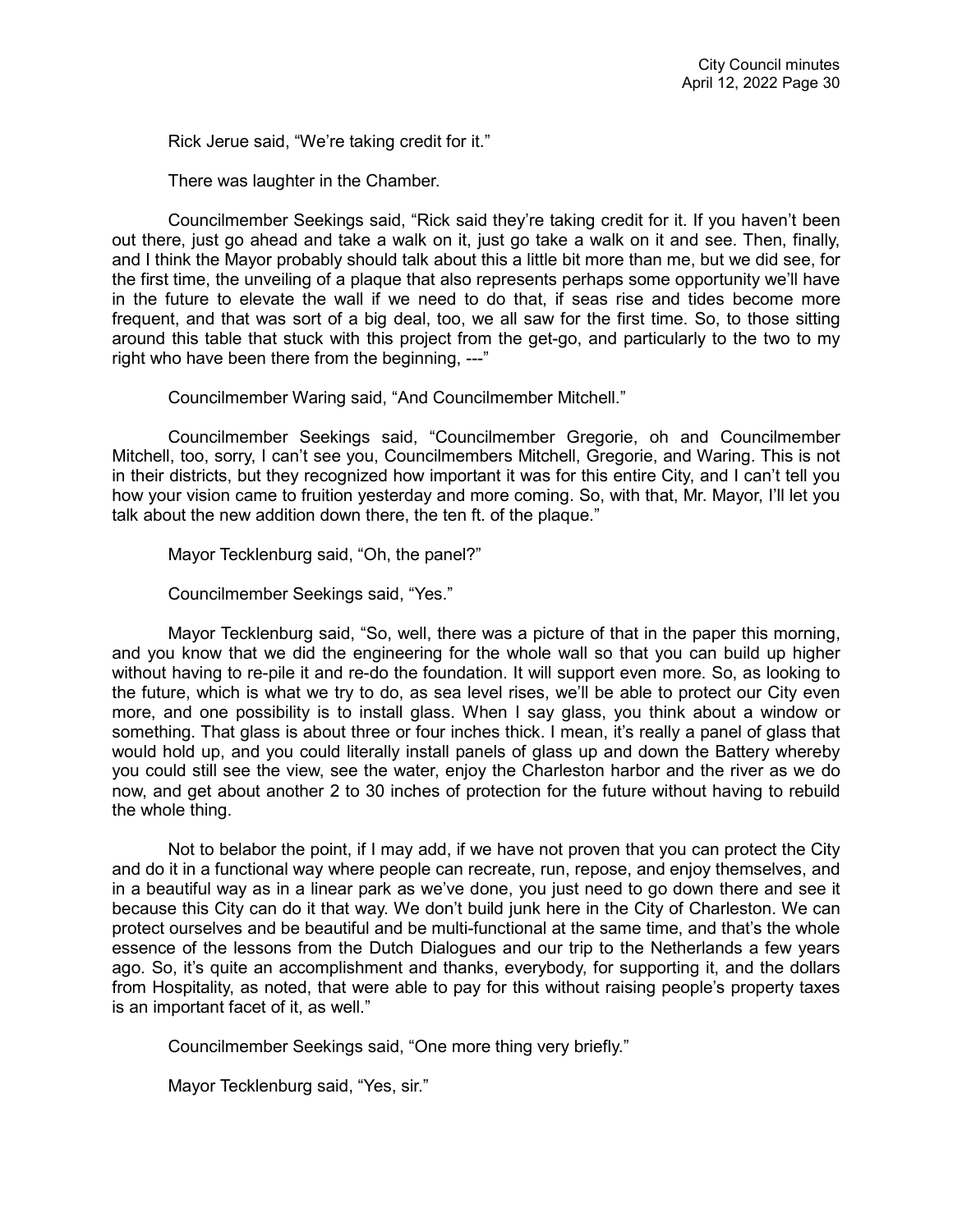Councilmember Seekings said, "Because I cannot pass this up, the one person that's not here tonight but really has been there day in and day out, I mean, for two-and-a-half years watching over this and making sure that every detail is attended to, is Frank Newham. I mean, it's been incredible what he has done down there, and I will tell you, remember where this wall is being built. That is a group that has been there watching for two-and-a-half years, so not only does he have to manage design construction, and it's very complicated, he has managed the group."

There was laughter in the Chamber.

Councilmember Seekings said, "Which are my friends, and neighbors, and constituents, but they have their moments, as well. So, to Frank, thank you. Stick around, we're not done yet, so he's really been amazing what he has done down there."

Mayor Tecklenburg recognized Councilmember Shahid.

Councilmember Shahid said, "Just one more comment that, at the press conference, you read from the historical account as to the construction of the original wall. It's one thing just to sort of keep in mind that, over the past 100 years, there has been almost zero maintenance on that wall, but it has held up. As Councilmember Seekings mentioned, being 100, 110 years old, held up without the City paying much attention to it. So, what they did, and it's really a marvel what our forbearers did on that wall and, as you said, Mayor, we do things right in Charleston, and I think that this project also is going to reflect us doing it right. So, I just want to thank everybody who was involved. It was quite an educational tour for me being down there with you all, and I appreciate the opportunity. I talked to some of the engineers about what they're doing. We should be very proud about this, and that's why I just wanted to make sure that, Mayor, you and Councilmember Seekings made some comment about it because this is something that is an amazing accomplishment that everybody in the City has been engaged in, our Budget Office, our Public Works, and Stormwater Department. So, thank you, all."

Mayor Tecklenburg said, "Great. Alright. Next up is our [Committee on Traffic and](https://youtu.be/9vYkYTqz1Vc?t=6759)  [Transportation.](https://youtu.be/9vYkYTqz1Vc?t=6759) Councilmember Brady."

Councilmember Brady said, "Yes. Thank you, Mr. Mayor, and I actually will try and be short."

There was laughter in the Chamber.

Councilmember Brady said, "That's why we're going to keep plowing ahead with this one. So, we had two applications for a Certificate of Public Convenience and Necessity, one for a limousine service and one for a taxi. Those were both approved unanimously. We received an update on the Frampton Street and the Police Department Traffic Study, which was a follow-up from a public hearing that was held before our Committee in January. There were two signs on Frampton Street warning no idling or standing. We've been in touch with the Charleston County School District to have them continue to inform parents that they can't block the driveways in that particular area. CPD did a speed study with, actually, a stealth box, which sounded really cool. That way you didn't see it posting your speed or anything, and an officer didn't have to sit out there with the box and record the traffic count and the speed over the three-day period that that was, from January  $26<sup>th</sup>$  to January  $30<sup>th</sup>$ , and it monitored in both directions, going away from the school and going towards the school.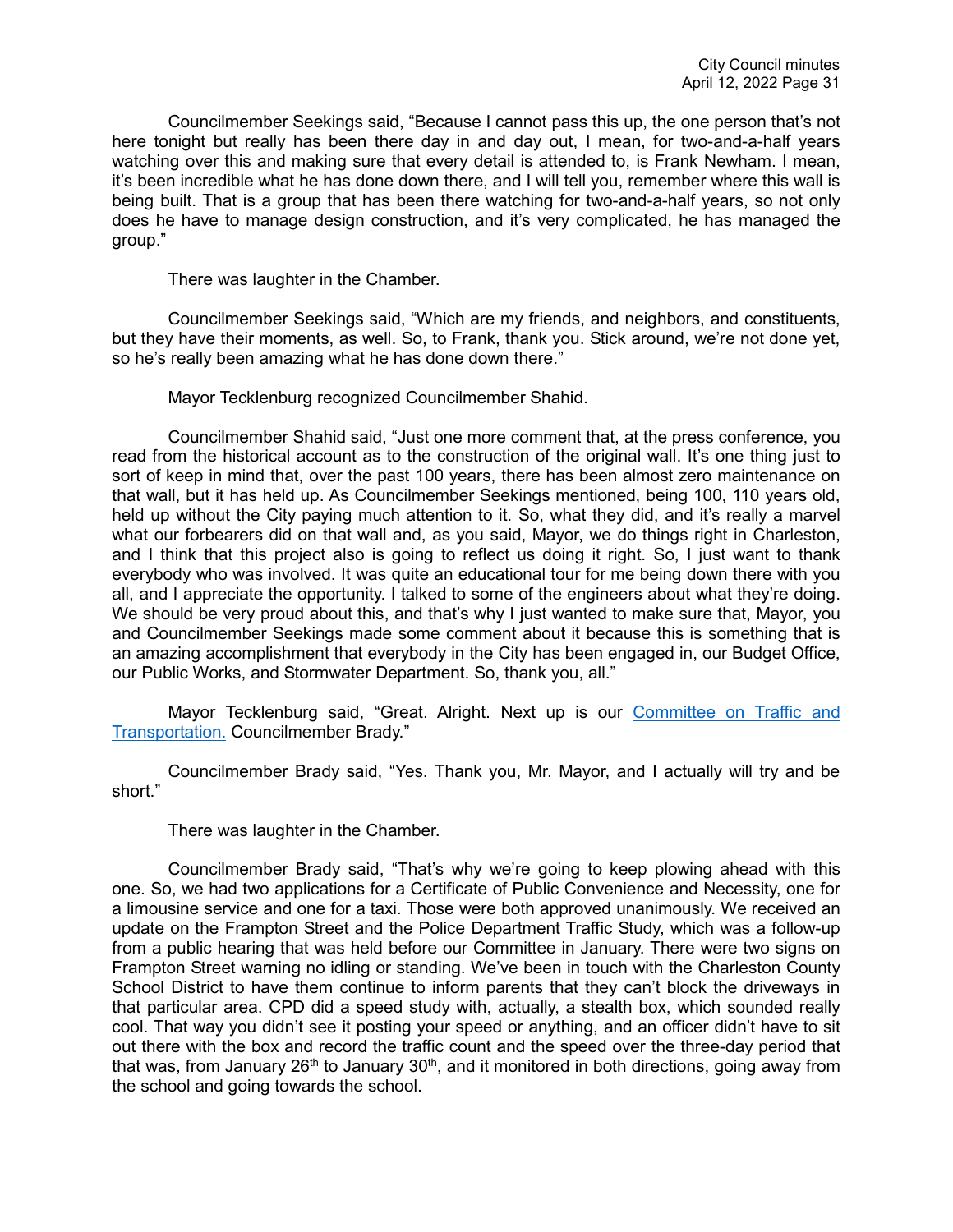Just for Council's edification, if you were going away from the school, it was 950 vehicles with an average speed of 16.8 mph. There were no speed issues there. Going towards the school, it was 1,178 vehicles. Average speed was 16.78 mph with the  $85<sup>th</sup>$  percentile on that being 23 mph, and the speed limit on that road is 25 mph. So, the Police Department found there were no significant speeding issues, but we did reach out to the School Resource Officers at the school for the School District to try and help mitigate some of that. So, they're looking at double-stacking for the cars that are going in for pick-up. That has not been completed yet, but, you know, that is something that we are working to mitigate knowing some of the inconveniences that that causes.

Then, lastly, we had a presentation and approval of the Charleston County Transportation Sales Tax (TST) for a raised crosswalk and a request for Coming Street, and St. Philip Street, and the College of Charleston Greenway. Councilmember Seekings was quite excited about this project, and we've been working on it for over ten years, and the City does not have to put up any funding for that, so that is always a good thing. With that, I would ask for approval of items 3, 4, and 6."

Councilmember Seekings said, "Move for approval."

Councilmember Shahid said, "Second."

Mayor Tecklenburg said, "Any discussion?"

No one asked to speak.

On a motion of Councilmember Seekings, seconded by Councilmember Shahid, City Council voted unanimously to adopt the Committee on Traffic and Transportation Report as presented:

---INSERT COMMITTEE ON TRAFFIC AND TRANSPORTATION REPORT---

- a. Charleston Car & Limo Service, LLC Application for Certificate of Public Convenience and Necessity, Limousine
- b. Prestige Transport of Charleston, LLC Application for Certificate of Public Convenience and Necessity, Taxi
- c. Update on Frampton Street/Police Department Traffic Study
- d. Presentation and approval of Charleston County Transportation Sales Tax (TST)-Raised Crosswalk request for Coming Street and St. Philip Street, College of Charleston Green Way
- e. Discussion

Mayor Tecklenburg said, "Next up is our [Committee on Ways and Means."](https://youtu.be/9vYkYTqz1Vc?t=6922)

Councilmember Seekings said, "Move for approval."

Councilmember Brady said, "Second."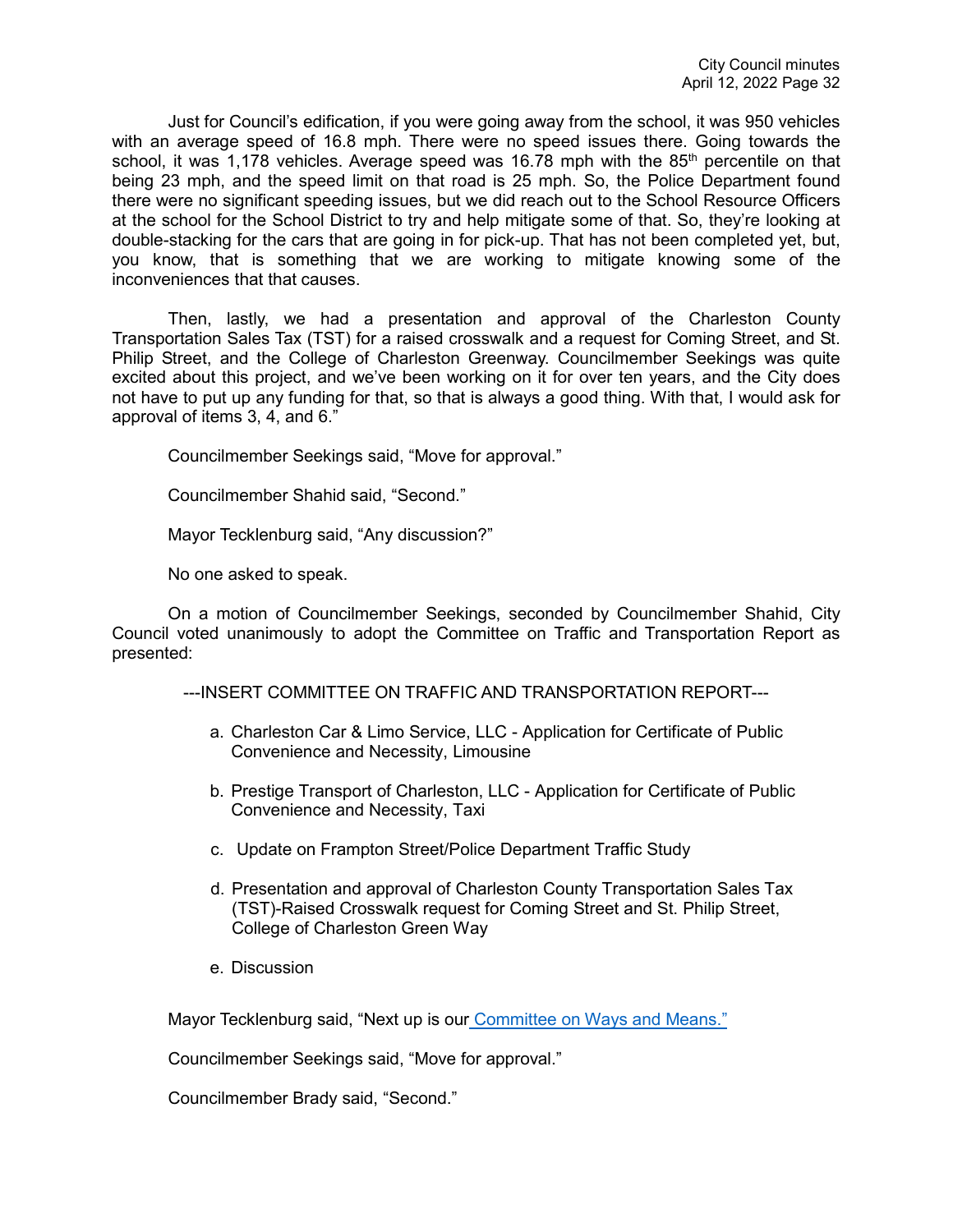Mayor Tecklenburg said, "Any discussion on any of those?"

No one asked to speak.

On a motion of Councilmember Seekings, seconded by Councilmember Brady, City Council voted unanimously to adopt the Committee on Ways and Means Report as presented:

### ---INSERT COMMITTEE ON WAYS AND MEANS REPORT---

### (Bids and Purchases

- (Executive Department: Approval to submit the Department of Transportation (DOT) RAISE Planning Grant FY2022 application in support of the Lowcountry Lowline, a proposed 1.7 mile bicycle/pedestrian trail located in downtown Charleston. The grant requires 80/20 cost share. The required City match is \$1,750,000 and the DOT funding request is \$7,000,000. The application is due by April 14, 2022. The required City match is \$1,750,000. The City of Charleston, as the grant applicant, will be responsible for the match. It was previously discussed in 2021 to allocate City TIF funding towards the project. The attached Lowline & City TIF Districts Overlay Map illustrates which TIF districts are included in the project area. In addition, the Friends of the Lowline have included a letter explaining their intent to raise funds to help fund the match.
- (Executive Department: Approval to accept a \$70,250 grant award from the NLC Equitable Economic Mobility Initiative for the second round of funding. In the first round of funding, the total received was \$25,000. The overall grant award amount received from the NLC Equitable Economic Mobility Initiative is \$95,250. There is no City match required. The National League of Cities (NLC)'s Equitable Economic Mobility Initiative (EEMI) is a 15-month technical assistance and grant project intended to catalyze municipal action to expand economic mobility for residents while eliminating longstanding racial inequities.
- (Parks Capital Projects: Approval of Municipal Operations Complex Professional Services contract with Edifice, LLC, in the amount of \$59,500 for construction manager services for the replacement of the current City operational facilities located at Milford St. The current contract includes services for Phase I of the project including pre-construction services, pricing of existing complex to establish a baseline replacement cost, pricing of conceptual building program with material and structural alternates, pricing of site development, site analysis and conceptual master plan. Approval of the professional services contract will obligate \$59,500 of the \$600,000 project budget. The funding source for this project is the 2019 General Fund Reserves (\$600,000).
- (Parks Capital Projects: Approval of Parking Garages Structural Repairs Professional Services contract with ADC Engineering in the amount of \$929,344.10 for the preparation of construction documents for short-term, intermediate and long-term repairs for 12 City garages as well as construction administration services. Approval of this professional services contract will obligate \$929,344.10 of the \$4,451,300 project budget. The funding source for this project is the Parking Fund.
- (Parks Capital Projects: Approval of Johns Island Fire Station #23 Professional Services contract with Liollio Architecture in the amount of \$855,732 for design, development of construction documents, bidding and construction administration for the construction of a 3-bay 12,000-14,000 ft fire station located on Johns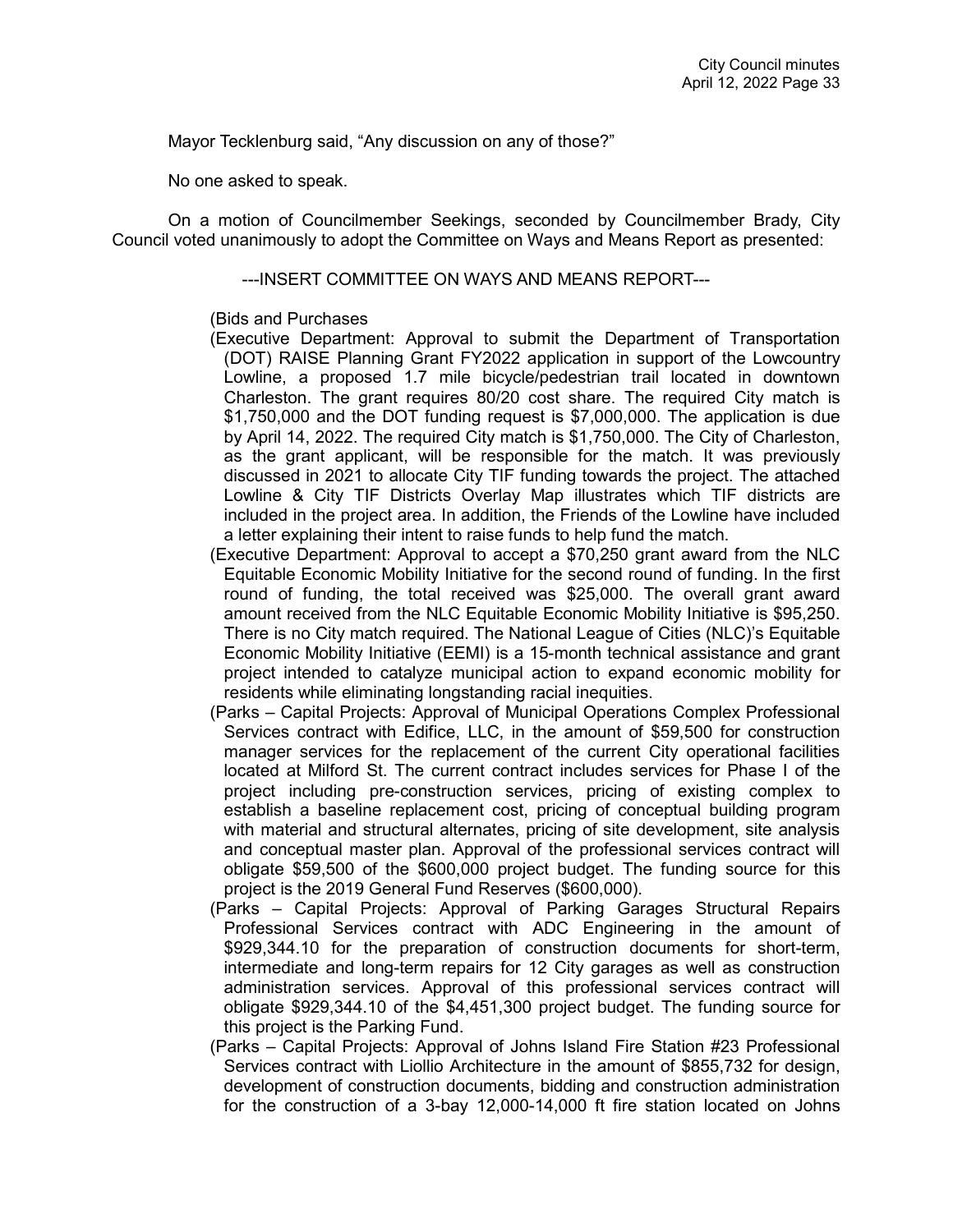Island. Approval of the professional services contract will obligate \$855,732 of the bond \$8,951,156 project budget. The funding source for this project is the 2021 IPRB Bond.

- (An ordinance authorizing the Mayor to execute on behalf of the City a Lease Agreement to lease six parking spaces at 2150 Milford Street to the City of Folly Beach, South Carolina.
- (An ordinance authorizing the Mayor to execute on behalf of the City a utility easement, approved as to form by the Office of Corporation Counsel, to Dominion Energy South Carolina, Inc., encumbering a portion of the City's real property designation as Charleston County TMS No. 463-16-02-039, commonly known as 645 Meeting Street , within the right of way shown on drawing D-84391, to permit installation and maintenance of underground electrical lines in order to create an electrical loop servicing 645, 649, and 651 Meeting Street and to allow for the conversion of overhead to underground cables north of 651 Meeting Street as shown on Drawing D-84391.
- (An ordinance to close and abandon Ackerman Court and authorizing the Mayor to execute on behalf of the City one or more quitclaim deeds and any other necessary documents, approved as to form by the Office of Corporation Counsel, to quitclaim equal portions to the adjacent property owners, subject to any and all easements and utilities.
- (Request approval of a Resolution to authorize the use of \$514,870 of the City of Charleston's Urban Greenbelt funds to provide for a conservation easement for the Oakville Tract.
- (Please consider the following annexations:
- -- 1890 and 1886 Ashley River Road and 1407 Adele Street (0.35 acre) (TMS #351- 07-00-027, 028, and 048), West Ashley, (District 7). The properties are owned by the Charleston Redevelopment Corporation.
- -- 2158 and 2154 Westrivers Road (0.48 acre) (TMS# 343-01-00-115; 136), James Island, (District 11). The property is owned by Ryan and Lauren Fogelgren.
- -- 2153 Westrivers Road (0.24 acre) (TMS # 343-06-00-209), James Island, (District 11). The property is owned by Nicholas and Martha Kliossis.
- -- 2931 Maybank Highway (0.61 acre) (TMS# 313-00-00-092), Johns Island, (District 5). The property is owned by HCC Holdings, LLC.

First reading was given to the following bills and resolution:

*An ordinance authorizing the Mayor to execute on behalf of the City a Lease Agreement to lease six parking spaces at 2150 Milford Street to the City of Folly Beach, South Carolina.*

*An ordinance authorizing the Mayor to execute on behalf of the City a utility easement, approved as to form by the Office of Corporation Counsel, to Dominion Energy South Carolina, Inc., encumbering a portion of the City's real property designation as Charleston County TMS No. 463-16-02-039, commonly known as 645 Meeting Street , within the right of way shown on drawing D-84391, to permit installation and maintenance of underground electrical lines in order to create an electrical loop servicing 645, 649, and 651 Meeting Street and to allow for the conversion of overhead to underground cables north of 651 Meeting Street as shown on Drawing D-84391.*

*An ordinance to close and abandon Ackerman Court and authorizing the Mayor to execute on behalf of the City one or more quitclaim deeds and any other necessary*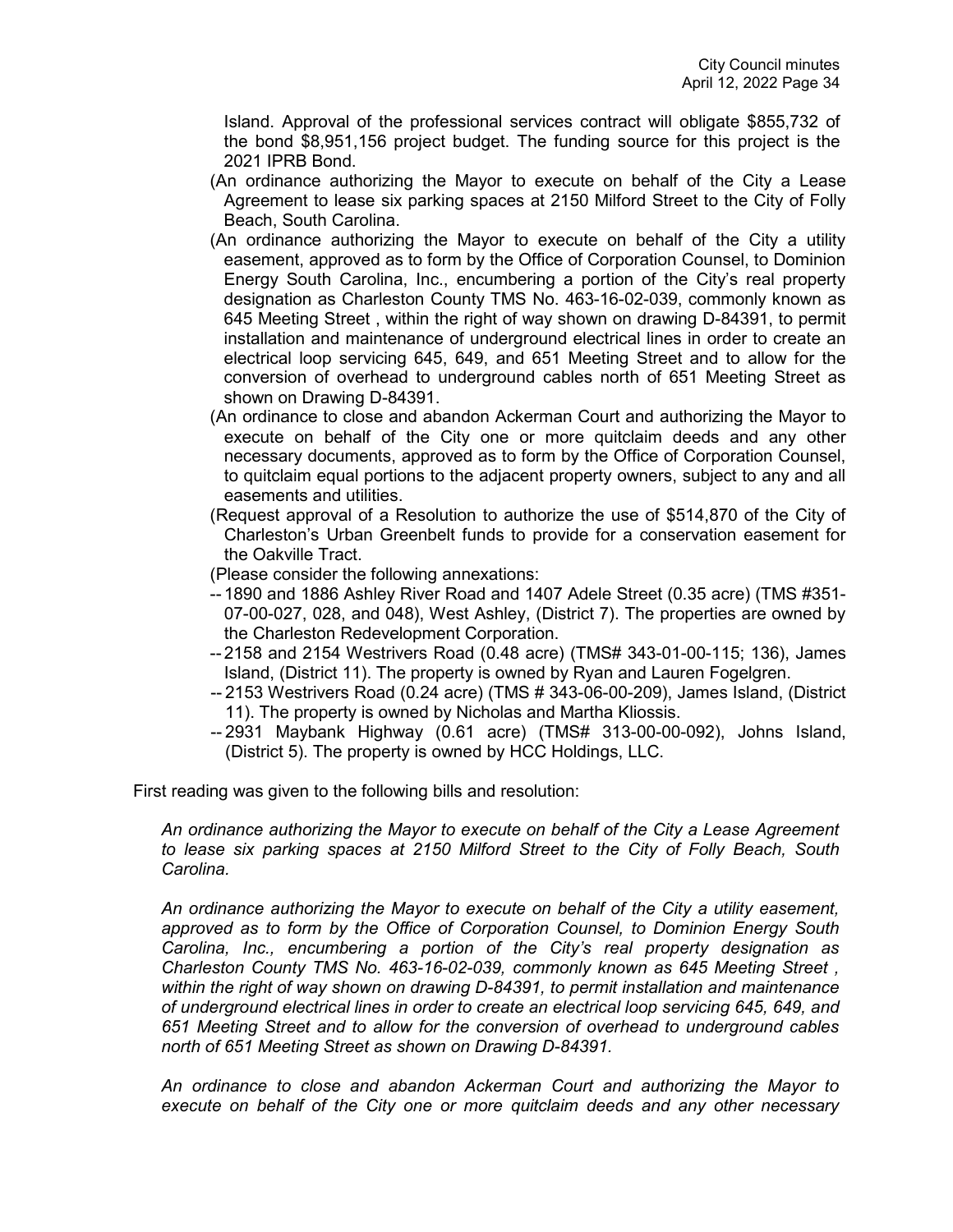*documents, approved as to form by the Office of Corporation Counsel, to quitclaim equal portions to the adjacent property owners, subject to any and all easements and utilities.*

*Resolution to authorize the use of \$514,870 of the City of Charleston's Urban Greenbelt funds to provide for a conservation easement for the Oakville Tract.*

*An ordinance to provide for the annexation of properties known as 1890 and 1886 Ashley River Road and 1407 Adele St (0.35 acre) (TMS# 351-07-00-027, 028 and 048), West Ashley, Charleston County, to the City of Charleston, shown within the area annexed upon a map attached hereto and make it part of District 7. The properties are owned by the Charleston Redevelopment Corporation.* 

*An ordinance to provide for the annexation of property known as 2158 and 2154 Westrivers Road (0.48 acre) (TMS# 343-01-00-115; 136), James Island, Charleston County, to the City of Charleston, shown within the area annexed upon a map attached hereto and make it part of District 11. The property is owned by Ryan and Lauren Fogelgren.* 

*An ordinance to provide for the annexation of property known as 2153 Westrivers Road (0.24 acre) (TMS# 343-06-00-209), James Island, Charleston County, to the City of Charleston, shown within the area annexed upon a map attached hereto and make it part of District 11. The property is owned by Nicholas and Martha Kliossis.* 

*An ordinance to provide for the annexation of property known as 2931 Maybank Highway (0.61 acre) (TMS# 313-00-00-092), Johns Island, Charleston County, to the City of Charleston, shown within the area annexed upon a map attached hereto and make it part of District 5. The property is owned by HCC Holdings, LLC.*

Mayor Tecklenburg said, "Next up is our [bills for second reading.](https://youtu.be/9vYkYTqz1Vc?t=6934) We have ten items. Councilmember Appel."

Mayor Tecklenburg recognized Councilmember Appel.

Councilmember Appel said, "I have a sense that we're about to go on light speed here, so I'd just like to note for the record I have to recuse on item number 10 under second reading. Thank you."

Mayor Tecklenburg said, "Okay. Could I request that we take number 4 separately? Number 4, the matter regarding Folly Road."

Councilmember Mitchell said, "So, I move for approval of 1 through 10, but excluding number 4."

Mayor Tecklenburg said, "Okay. So, we're going to have a motion to give second reading right now for 1, 2, 3, and then 5 through 10, correct?"

Councilmember Shealy said, "Second."

Mayor Tecklenburg said, "Alright. Any discussion on any of those items?"

No one asked to speak.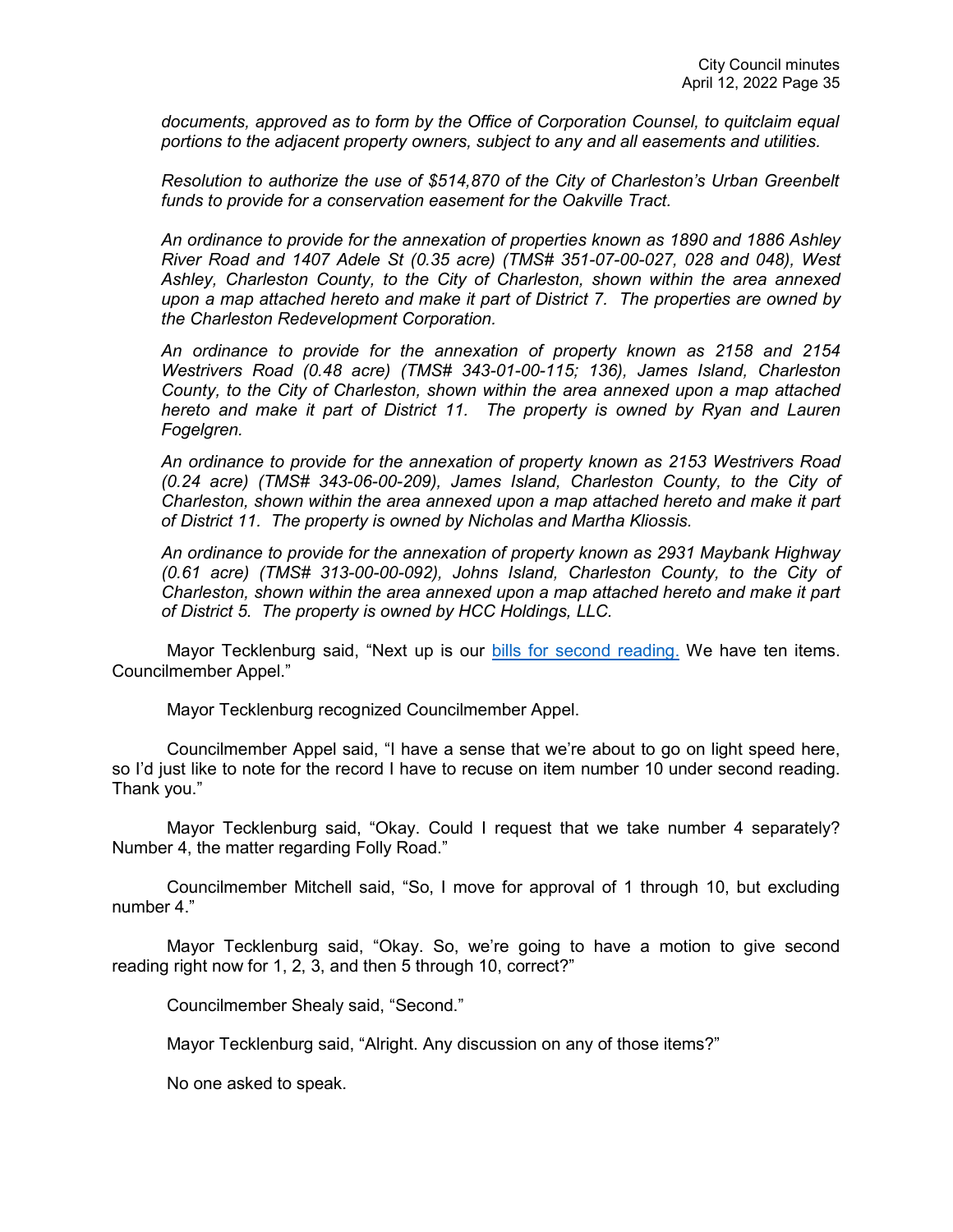On a motion of Councilmember Mitchell, nine (9) bills (Items L-1 through L-3 and L-5 through L-10) received second reading. They passed second reading on motion by Councilmember Shealy and third reading on motion of Councilmember Seekings. On further motion of Councilmember Mitchell, the rules were suspended, and the bills were immediately ratified as:

- **2022-048 -** AN ORDINANCE TO AMEND THE ZONING ORDINANCE OF THE CITY OF CHARLESTON BY CHANGING THE ZONE MAP, WHICH IS A PART THEREOF, SO THAT PROPERTIES ON MEETING STREET (PENINSULA) (APPROXIMATELY 0.37 ACRE) (TMS #459-05-04-077, 078 AND 079), (COUNCIL DISTRICT 4), BE REZONED FROM ACCOMMODATIONS OVERLAY DISTRICT (A-1) CLASSIFICATION TO ACCOMMODATIONS OVERLAY DISTRICT (A-4) CLASSIFICATION AND TO INCLUDE PROPERTIES ON MEETING STREET (PENINSULA) (APPROXIMATELY 0.14 ACRE) (TMS #459-05-04-216 AND 222) (COUNCIL DISTRICT 4) WITHIN THE ACCOMMODATIONS OVERLAY DISTRICT (A-4). THE PROPERTIES ARE OWNED BY GRACE HOTEL INC. AND THE CITY OF CHARLESTON.
- **2022-049 -** AN ORDINANCE TO AMEND THE ZONING ORDINANCE OF THE CITY OF CHARLESTON BY CHANGING THE ZONE MAP, WHICH IS A PART THEREOF, SO THAT 590 MEETING STREET (PENINSULA) (APPROXIMATELY 0.23 ACRE) (TMS #459-01-03-047) (COUNCIL DISTRICT 4), BE REZONED FROM GENERAL BUSINESS (GB) AND 5 STORY OLD CITY HEIGHT DISTRICT CLASSIFICATION TO UPPER PENINSULA (UP) AND 4-12 STORY OLD CITY HEIGHT DISTRICT CLASSIFICATION AND TO BE INCLUDED WITHIN THE ACCOMMODATIONS OVERLAY DISTRICT (A) CLASSIFICATION. THE PROPERTY IS OWNED BY MEETING STREET PROPERTIES.
- **2022-050 -** AN ORDINANCE TO AMEND THE ZONING ORDINANCE OF THE CITY OF CHARLESTON BY CHANGING THE ZONE MAP, WHICH IS A PART THEREOF, SO THAT 1224 WAPPOO ROAD (WEST ASHLEY) (APPROXIMATELY 0.33 ACRE) (TMS #351-12-00-192 AND 028) (COUNCIL DISTRICT 9), BE REZONED FROM GENERAL OFFICE (GO) CLASSIFICATION TO COMMERCIAL TRANSITIONAL (CT) CLASSIFICATION. THE PROPERTY IS OWNED BY JOHN PETERS. (PLANNING COMMISSION RECOMMENDS DISAPPROVAL.)
- **2022-051 -** AN ORDINANCE TO AMEND THE ZONING ORDINANCE OF THE CITY OF CHARLESTON BY CHANGING THE ZONE MAP, WHICH IS A PART THEREOF, SO THAT 1517 AND 1521 WAPPOO DRIVE (WEST ASHLEY) (APPROXIMATELY 0.54 ACRE) (TMS #351-12-00-115 AND 207) (COUNCIL DISTRICT 9), ANNEXED INTO THE CITY OF CHARLESTON FEBRUARY 22, 2022 (#2022-031), BE ZONED SINGLE- AND TWO-FAMILY RESIDENTIAL (STR) CLASSIFICATION. THE PROPERTY IS OWNED BY LITTLE DUDES LLC AND THE DUDE INVESTS LLC.
- **2022-052 -** AN ORDINANCE TO AMEND THE ZONING ORDINANCE OF THE CITY OF CHARLESTON BY CHANGING THE ZONE MAP, WHICH IS A PART THEREOF, SO THAT 2309 LAZY RIVER DRIVE (WEST ASHLEY) (APPROXIMATELY 0.46 ACRE) (TMS #310-14-00-017) (COUNCIL DISTRICT 11), ANNEXED INTO THE CITY OF CHARLESTON FEBRUARY 8, 2022 (#2022-023), BE ZONED RURAL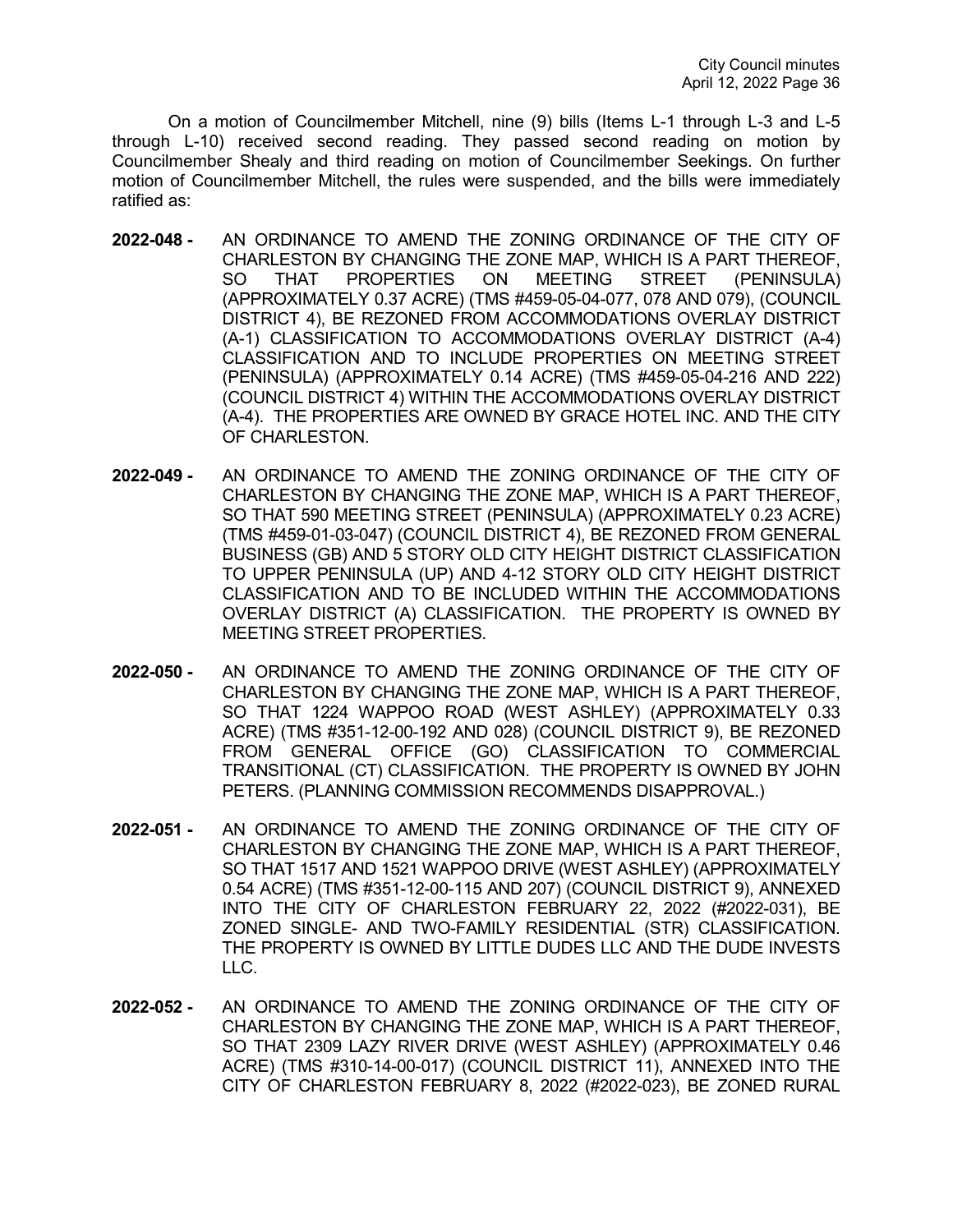RESIDENTIAL (RR-1) CLASSIFICATION. THE PROPERTY IS OWNED BY SEEL LIVING TRUST.

- **2022-053 -** AN ORDINANCE TO AMEND THE ZONING ORDINANCE OF THE CITY OF CHARLESTON BY CHANGING THE ZONE MAP, WHICH IS A PART THEREOF, SO THAT 2131 CLAYTON DRIVE (WEST ASHLEY) (APPROXIMATELY 0.25 ACRE) (TMS #310-12-00-018) (COUNCIL DISTRICT 11), ANNEXED INTO THE CITY OF CHARLESTON FEBRURARY 22, 2022 (#2022-030), BE ZONED SINGLE-FAMILY RESIDENTIAL (SR-1) CLASSIFICATION. THE PROPERTY IS OWNED BY DAVID WILLIAM OGDEN AND ERIN HOPE LEACH-OGDEN.
- **2022-054 -** AN ORDINANCE AUTHORIZING AND PROVIDING FOR THE ISSUANCE OF CITY OF CHARLESTON, SOUTH CAROLINA HOSPITALITY TAX REVENUE BONDS, AND OTHER MATTERS PERTAINING THERETO; PRESCRIBING THE FORM OF BONDS ISSUED HEREUNDER; PLEDGING LOCAL HOSPITALITY TAXES TO THE PAYMENT OF THE PRINCIPAL OF, PREMIUM, IF ANY, AND INTEREST ON THE BONDS; AND MAKING OTHER COVENANTS AND AGREEMENTS IN CONNECTION WITH THE FOREGOING.
- **2022-055 -** A FIRST SUPPLEMENTAL ORDINANCE PROVIDING FOR THE ISSUANCE AND SALE BY THE CITY OF CHARLESTON, SOUTH CAROLINA OF NOT EXCEEDING \$38,000,000 HOSPITALITY TAX REVENUE BONDS, SERIES 2022, AND OTHER MATTERS RELATING THERETO. THE PROCEEDS OF THESE BONDS WILL BE USED FOR THE LOW BATTERY SEAWALL PROJECT.
- **2022-056 -** AN ORDINANCE TO AMEND THE ZONING ORDINANCE OF THE CITY OF CHARLESTON BY CHANGING THE ZONE MAP, WHICH IS A PART THEREOF, SO THAT PORTIONS OF 518 E BAY STREET AND 81 WASHINGTON STREET (PENINSULA) (APPROXIMATELY 0.67 ACRE) (PORTIONS OF TMS #459-13-02- 011 AND 459-13-02-010) (COUNCIL DISTRICT 4), BE REZONED FROM LIGHT INDUSTRIAL (LI) CLASSIFICATION TO MIXED-USE/WORKFORCE HOUSING (MU-2/WH) CLASSIFICATION AND FROM 5 STORY AND WP OLD CITY HEIGHT DISTRICT CLASSIFICATIONS TO 6 STORY OLD CITY HEIGHT DISTRICT CLASSIFICATION. THE PROPERTIES ARE OWNED BY MORRIS SOKOL LLC AND 530 E BAY LP.

The vote was not unanimous. Councilmember Parker voted nay on item 2. Councilmember Appel recused himself from voting on item 10 and completed a Conflict of Interest Form, which is on file in the Office of the Clerk of Council.

Councilmember Parker said, "I apologize, Mr. Mayor, number 2, 'nay.' Item 2."

Mayor Tecklenburg said, "On number 2?"

Councilmember Parker said, "I apologize. Yes."

Mayor Tecklenburg said, "Councilmember Parker votes 'nay.' Okay."

The Clerk said, "And Councilmember Appel recused from item number 10."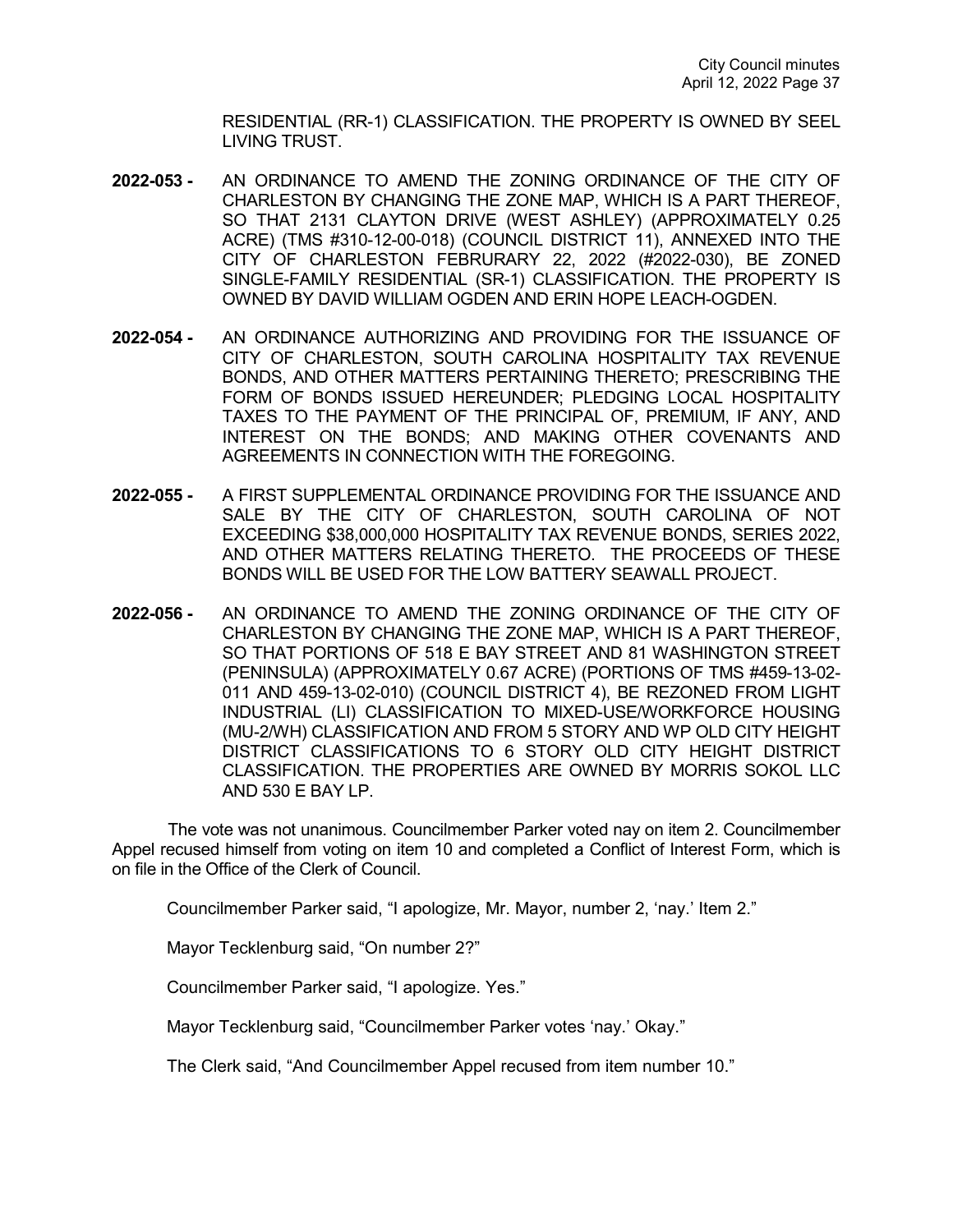Mayor Tecklenburg said, "And Councilmember Appel is recused from number 10, correct. So, then, I just thought we would consider number 4 separately. I know we gave it first reading at the last meeting, but we had a couple of comments here this evening that I think raised a couple of questions. I'll entertain a motion to defer maybe so that we would have time to go back to our Planning Department and ask them a few questions that were raised tonight, but it's at the pleasure of Council."

Mayor Tecklenburg recognized Councilmember Parker.

Councilmember Parker said, "Sure. If you all would like me to speak on this quickly, alright, so after the first reading, prior to the first reading, I had received no public comment, nothing in regards to being opposed to this. The day after our March  $22<sup>nd</sup>$  meeting a constituent reached out to me, so then I spoke briefly with Mr. Morgan, and we discussed the various zoning items within that area. I will say, yes, I truly, I spoke with the constituent yesterday, the constituent that was here. That person was the only one that reached out to me. I'm certain that there is history here, but the Board approved it 3 to 2. I believe it passed at first reading in the presentation. Also from what I understand in looking at the maps with Mr. Morgan, there's other LB. We already have LB in that corridor. I truly believe, just personally, I always knew that this was going to be the most difficult part of this job. You guys can help me there, but I certainly, it's always, I would love to make everybody happy and I just, I don't know if this is a situation that we can stop from happening on Folly Road. When you look at the Comp Plan and Re-Think Folly Road, I mean, unfortunately, these zoning changes are coming up and development is happening. I will say, as I told the constituent, as all of you may know as well, that this Folly Road Overlay District, there are certain requirements, there are limitations. LB also has some limitations, as well. There is no doubt, as I spoke with the constituent, as well, but, obviously, this increases the property value for the future if they were to sell. I understand that, but for what this owner is saying that they're going to do with the property, whether it's true or not, I agree with the Board, the Committee, and I agree with Mr. Morgan that other LB parcels already exist in this area. So, I'm okay with moving forward with second reading. As I told the constituent yesterday, my vote is probably not going to change. That's all I can say on that."

Councilmember Gregorie said, "I second that."

Mayor Tecklenburg said, "Is that a motion?"

Councilmember Gregorie said, "Yes."

Mayor Tecklenburg said, "And what is the motion, please?"

Councilmember Parker said, "To approve. I'm sorry."

Councilmember Gregorie said, "Move for approval."

Mayor Tecklenburg said, "To give it second reading?"

Councilmember Shealy said, "Second."

Mayor Tecklenburg said, "And we have a second. Alright."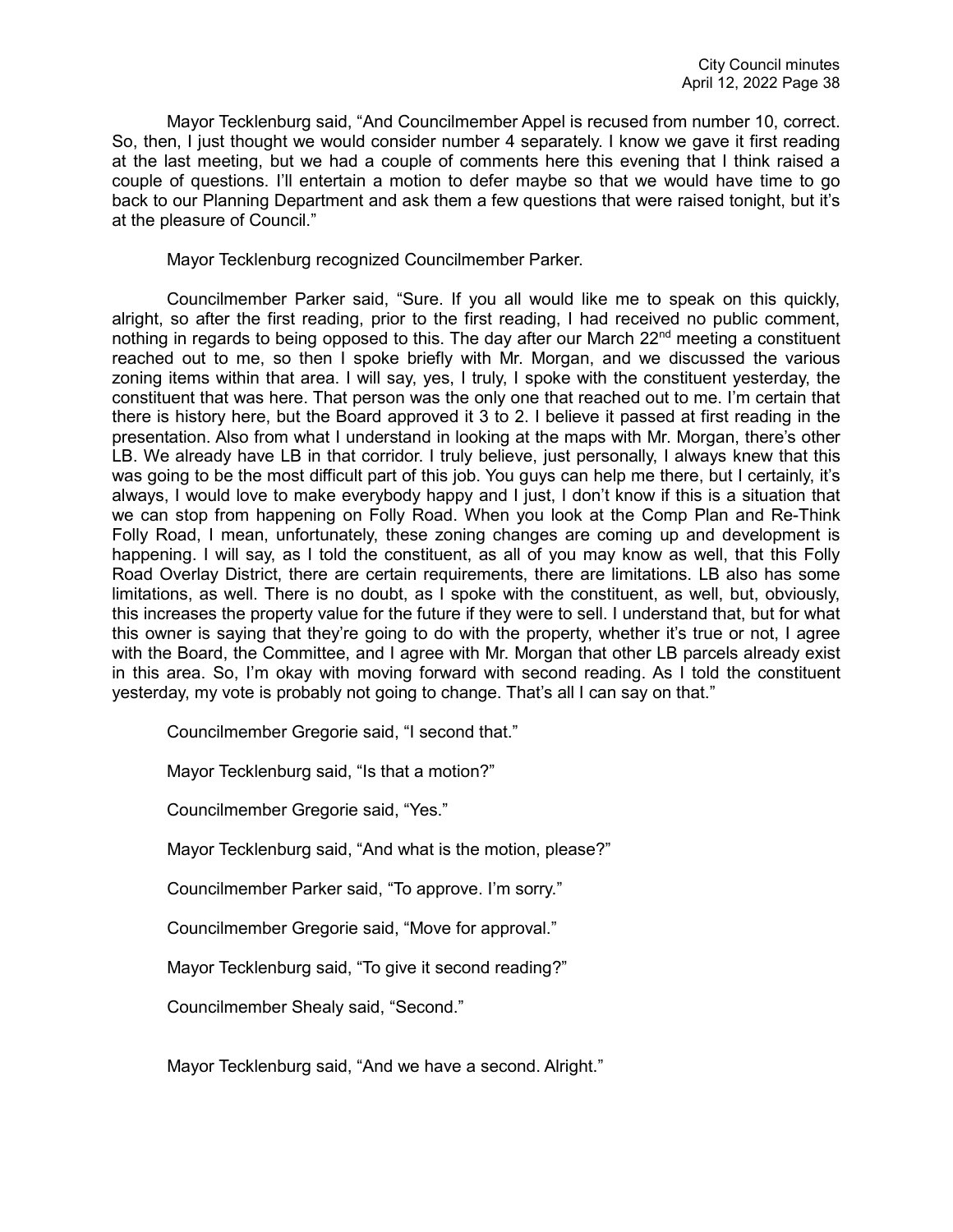Mayor Tecklenburg recognized Councilmember Shahid.

Councilmember Shahid said, "So, Mayor, you had mentioned earlier about wanting to defer it to give an opportunity for more public hearing. Is that what I heard you say? Correct me if not."

Mayor Tecklenburg said, "If it's the pleasure of Council."

Councilmember Shahid said, "Okay."

Mayor Tecklenburg said, "I didn't think that was an unreasonable---"

Councilmember Shahid said, "Well, no, I'm just trying to follow up. Can we do that? Can we give it back for more consideration for the public hearing part of it?"

Mayor Tecklenburg said, "I don't think so."

Councilmember Shahid said, "No. Okay. I just wanted to have clarification."

Mayor Tecklenburg said, "Alright."

Mayor Tecklenburg recognized Councilmember Shealy.

Councilmember Shealy said, "I was going to ask the same question as Councilmember Shahid."

Mayor Tecklenburg said, "I mean, you can approve the motion, or turn it down, or you can have a motion to defer. It's the pleasure of Council. I thought it was reasonable, given some new concerns, but I haven't investigated as you have."

Mayor Tecklenburg recognized Councilmember Mitchell followed by Councilmember Brady.

Councilmember Mitchell said, "Let me ask a question of Councilmember Parker. You just want to give it second reading and then let them take a look at it, or you want to give it second and third reading? I don't know what the motion---"

Mayor Tecklenburg said, "The motion right now is just to give it second reading."

Mayor Tecklenburg recognized Councilmember Brady.

Councilmember Brady said, "Yes. I was just going to add. That was going to be my question, as well, Councilmember Mitchell, but we're under no obligation to upzone a property. Just because one of our constituent appointed boards gives a recommendation, we're under no obligation to follow that, nor do we have to upzone the property. With the comments that the constituents have said, I don't think there is any need to rush into this, to upzone it. I would ask that we just give it second reading and then let people come and make further comments on it if they want. If what some of them are saying is true, I would love to see Livability go out and come back with a report, as well. So, if we're going to upzone and potentially help somebody get rich and sell the property, let's do the due diligence on our side, as the City, before we move kind of headlong into that."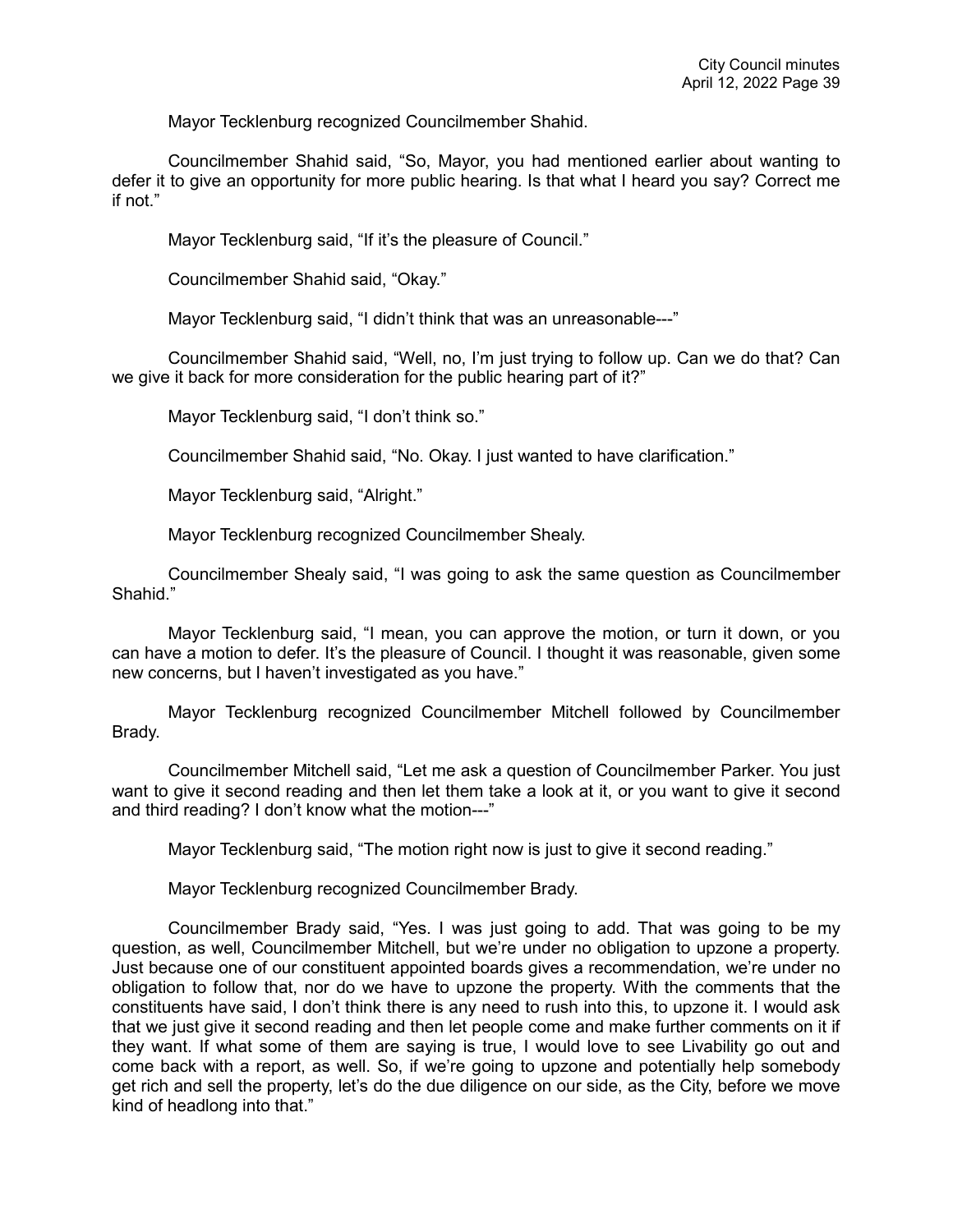Councilmember Mitchell was excused from the Chamber at 7:02 p.m.

Mayor Tecklenburg said, "Alright."

Mayor Tecklenburg recognized Councilmember Waring.

Councilmember Waring said, "Thank you, Mr. Mayor. Mr. Morgan, could you come to the microphone, please? Because I think I asked this question on first reading, and I think I know the answer. You gave the answer, but I think it bears repeating again. Should this property be zoned, the motion, can you talk about the buffer zones that would be required for this owner to put in place and, in particular, on the back of the property between him and his neighbors?"

Mr. Morgan said, "Sure. Because the Folly Road Overlay has extra buffers as part of its requirements, and I'm going to turn to, let's see if I can find the requirements. I believe it's about a 25 ft. buffer at the rear."

Councilmember Waring said, "Yes, sir."

Mr. Morgan said, "That's what we discussed at the last meeting. I'm just going to doublecheck that. I may not have that with what I've got with me, but I'm pretty certain---"

Councilmember Mitchell returned to the Chamber at 7:03 p.m.

Councilmember Waring said, "I believe that's what it is 25 ft."

Mr. Morgan said, "Yes, sir."

Councilmember Waring said, "I just thought that beared repeating because for some of the neighbors to hear. That buffer zone is not in place right now."

Mr. Morgan said, "Not to my knowledge."

Councilmember Waring said, "Right. With the zoning, it will be in place between the neighbors, in particular, to the rear of this property and now, so it's actually going to put a little bit more protection in place for the neighbors. I thought that was worth pointing out."

Mayor Tecklenburg recognized Councilmember Appel.

Councilmember Appel said, "Just to briefly piggy-back on what Councilmember Waring said, you know, assuming that buffer exists, which I have no doubt that it does, it wouldn't just materialize by itself just by dent of the rezoning, of course. It would actually have to take a new site development plan to initiate that through the TRC process. So, what I'm maybe concerned about, and I come from the school of thought that says, you know, Councilmember Parker knows her district better than any of us, and I defer heavily, heavily to her, so this is not intended to step on your toes at all, but to the extent there are existing zoning violations on the property, which I have no idea about, but it's been put out there today. Sometimes a rezoning can have the effect of curing existing violations and so if that is all that is being sought here, in other words, there's no intent to, in the near future, redevelop this property, so as to trigger those buffers, that ought to be something we know about because the buffers all sound great, but buffers don't just come along because we upzone a piece of property.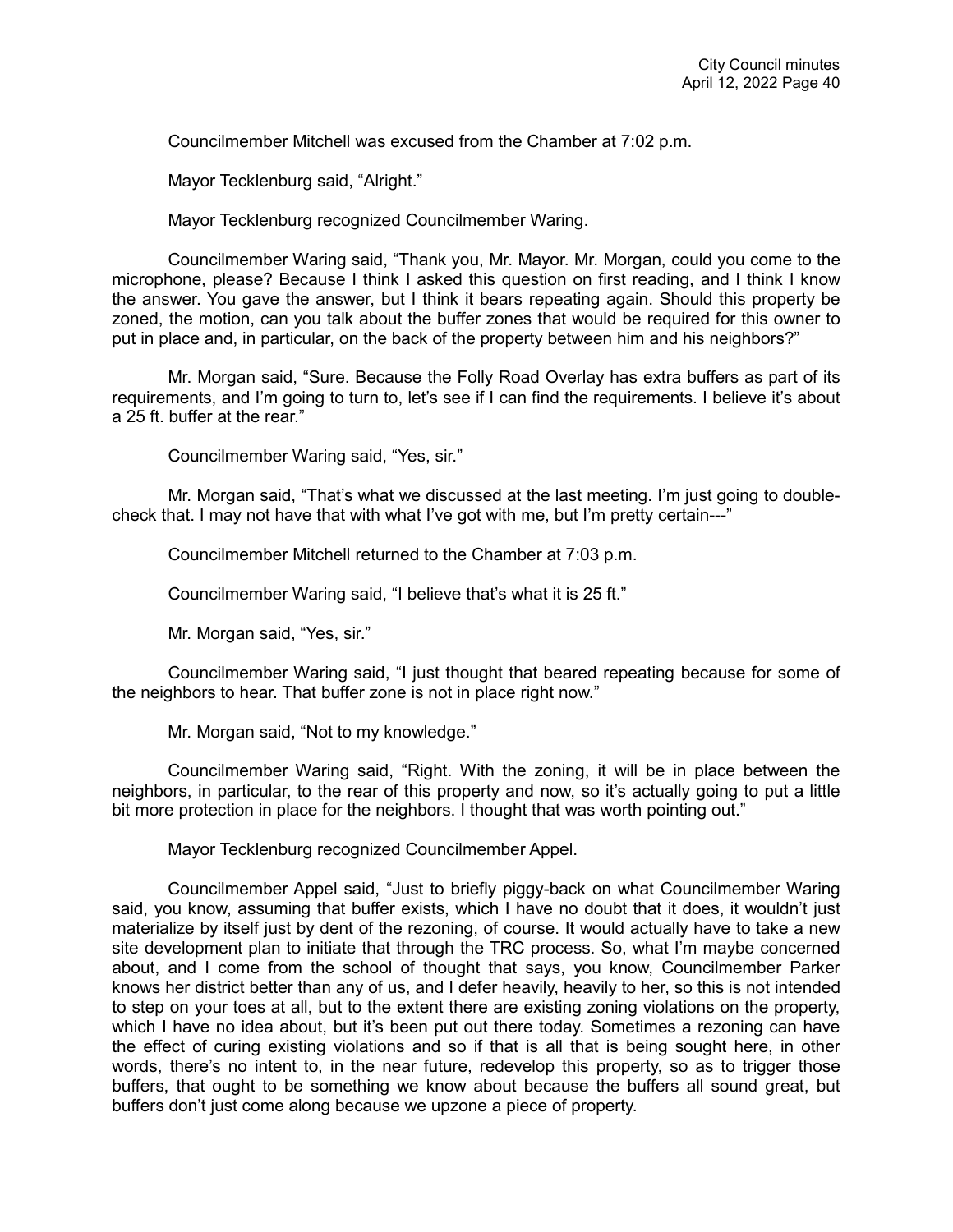Councilmember Brady couldn't have been more correct. Nobody has a right to a rezoning under any circumstances. It's an entirely legislative decision that's fully vested with our discretion. So, I'm not opposed to the Limited Business zoning in theory, but I do think that a little bit more ought to be known about the plans here and the current status of any enforcement issues on the property because, if we're going to upzone this, we, as a Council, better be sure that buffer is coming along in the near future. Because I do think that, on the whole, that could very well be a net benefit for the neighborhood, but that buffer may never come. This property may never be developed according to the Limited Business Zoning District. In other words, this rezoning may be simply sought to cure existing zoning violations. I know in the County, and Lord knows I've had some clients deal with this over the years, you can't even seek a rezoning if there's an active violation on your property. They red tag that property so fast. Nobody will talk to you over there until you fix it, so I just think maybe we ought to get a little bit more information on this. So, I'm happy to give it second reading tonight and then maybe push third reading out so we can maybe get some more information."

Mayor Tecklenburg recognized Councilmember Bowden.

Councilmember Bowden said, "Yes, I certainly agree with that approach, but I'll admit that I was a little bit distracted at our last meeting."

Councilmember Seekings said, "I can't imagine why."

There was laughter in the Chamber.

Councilmember Bowden said, "What is currently on this property, and what is it going to be? Like, why are they seeking this change? What do they want to do with it?"

Mr. Morgan said, "So, there are two former Single-Family residences on the property that are being used for office use because it's got the RO designation, Residential Office, and it's my understanding that they want to have a workout-type facility that does not fit within Residential Office as one of the tenants, not the whole facility, but then to get that business license, of course, they would have to meet all of the standards that would be associated with the Limited Business category."

Mayor Tecklenburg said, "Anyone else?"

No one asked to speak.

Mayor Tecklenburg said, "Back to Councilmember Parker."

Mayor Tecklenburg recognized Councilmember Parker.

Councilmember Parker said, "Yes. So, again, there is no construction being planned, it's really just about the use of the current property and, from what I understand, it's going to be some type of gym for children. Again, if they sell the property and develop it later on, but, again, all of those overlays and things, buffers, and all of that would come into play. Again, I don't know the violations. Like I said, there is a history between a previous Councilmember and this particular property owner. Again, I haven't heard from an abundance of neighbors. As you know, where that property is, I mean, we line up on Folly Road. We have neighborhoods behind a lot of LB zoned properties right behind. They were opposed to, I believe, Black Magic Café, as well.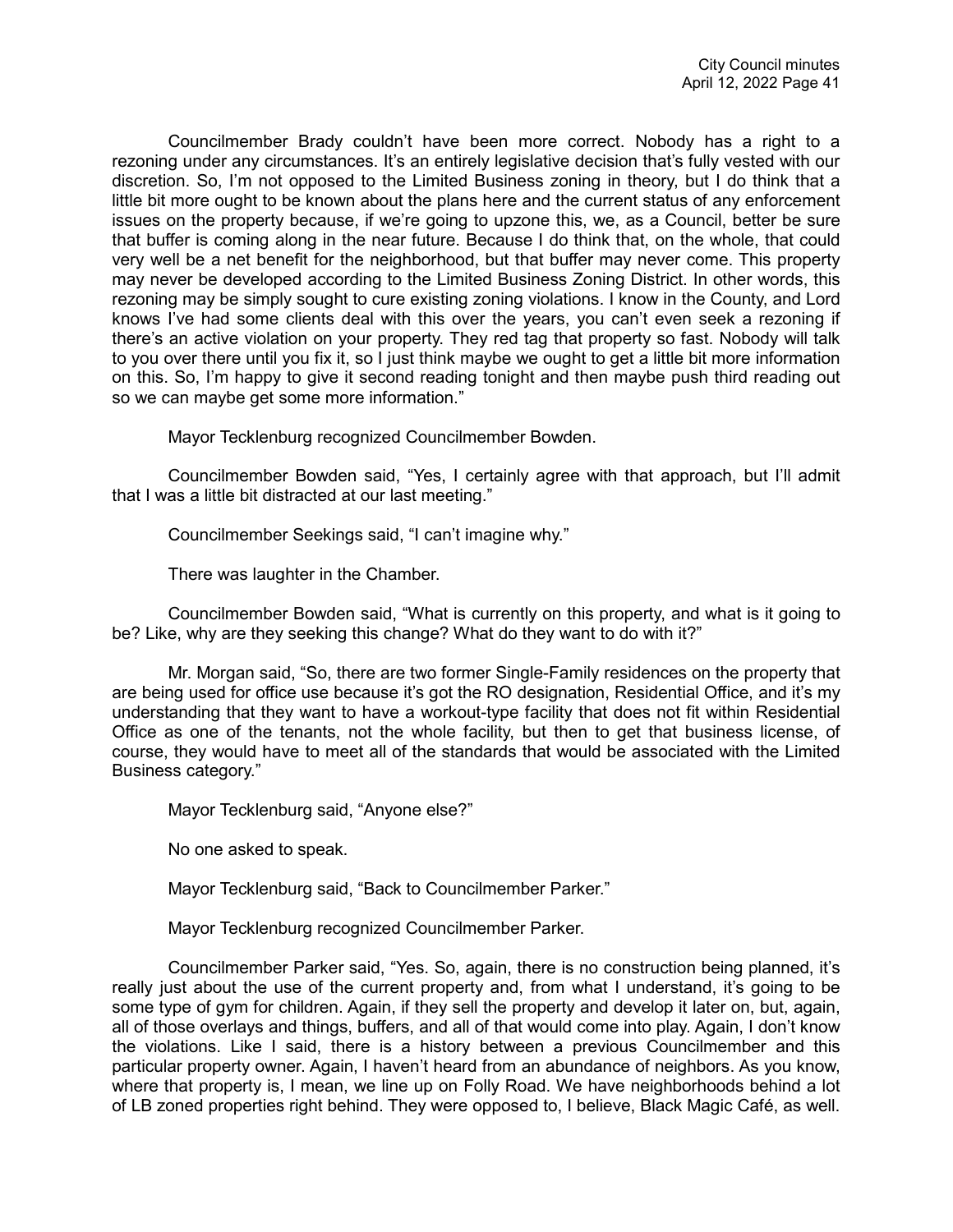It's not something that's easy for me to digest to say, 'Okay, yes, this is okay,' but I don't see a problem with it. I don't. If they have concerns personally, and if this business becomes an issue, then, certainly, and like I said, I don't believe there are violations on the property, but I can't say that with certainty, but I'm pretty sure there aren't, and Mr. Morgan, when they went through this rezoning process, that would've come up, correct?"

Mr. Morgan said, "Well, yes, we had not heard complaints about any of the issues that were raised today, and we have forwarded those to our enforcement personnel to investigate. We don't know if what they're talking about is going on. I think there were some vehicles that they said that were parked that were not supposed to be parked there, that kind of thing, but if it is in fact true, it can be easily remedied."

Councilmember Parker said, "Yes."

Mayor Tecklenburg said, "Alright.

Mayor Tecklenburg recognized Councilmember Sakran.

Councilmember Sakran said, "This will be brief. I just want to say that, as we go through this process, that we apply the same criteria that we've applied to other potential folks, and we're not doing anything egregious or doing something because we've heard from constituents, which is important. I just want to make sure we're applying the same consistent criteria for other folks that have gone through this process. Thank you."

Mayor Tecklenburg said, "Thank you. Alright. So, we have a motion on the floor to approve, give second reading, and a second. Any further discussion?"

No one else asked to speak.

On a motion of Councilmember Parker, seconded by Councilmember Gregorie, City Council voted unanimously to give second reading to the following bill:

*An ordinance to amend the Zoning Ordinance of the City of Charleston by changing the Zone Map, which is a part thereof, so that 1144 and 1150 Folly Road (James Island) (approximately 0.88 acre) (TMS #425-13-00-030 and 031) (Council District 12), be rezoned from Residential Office (RO) classification to Limited Business (LB) classification. The property is owned by Bennett Construction & Realty LLC.*

Councilmember Seekings said, "So moved."

Mayor Tecklenburg said, "Now, do you want to take a motion for third reading?"

Councilmember Waring said, "Second."

Mayor Tecklenburg said, "And we've got a second. Can I respectfully make a motion to defer? Would anyone second my motion?"

Councilmember Brady said, "Second."

Mayor Tecklenburg said, "Any discussion on the motion to defer?"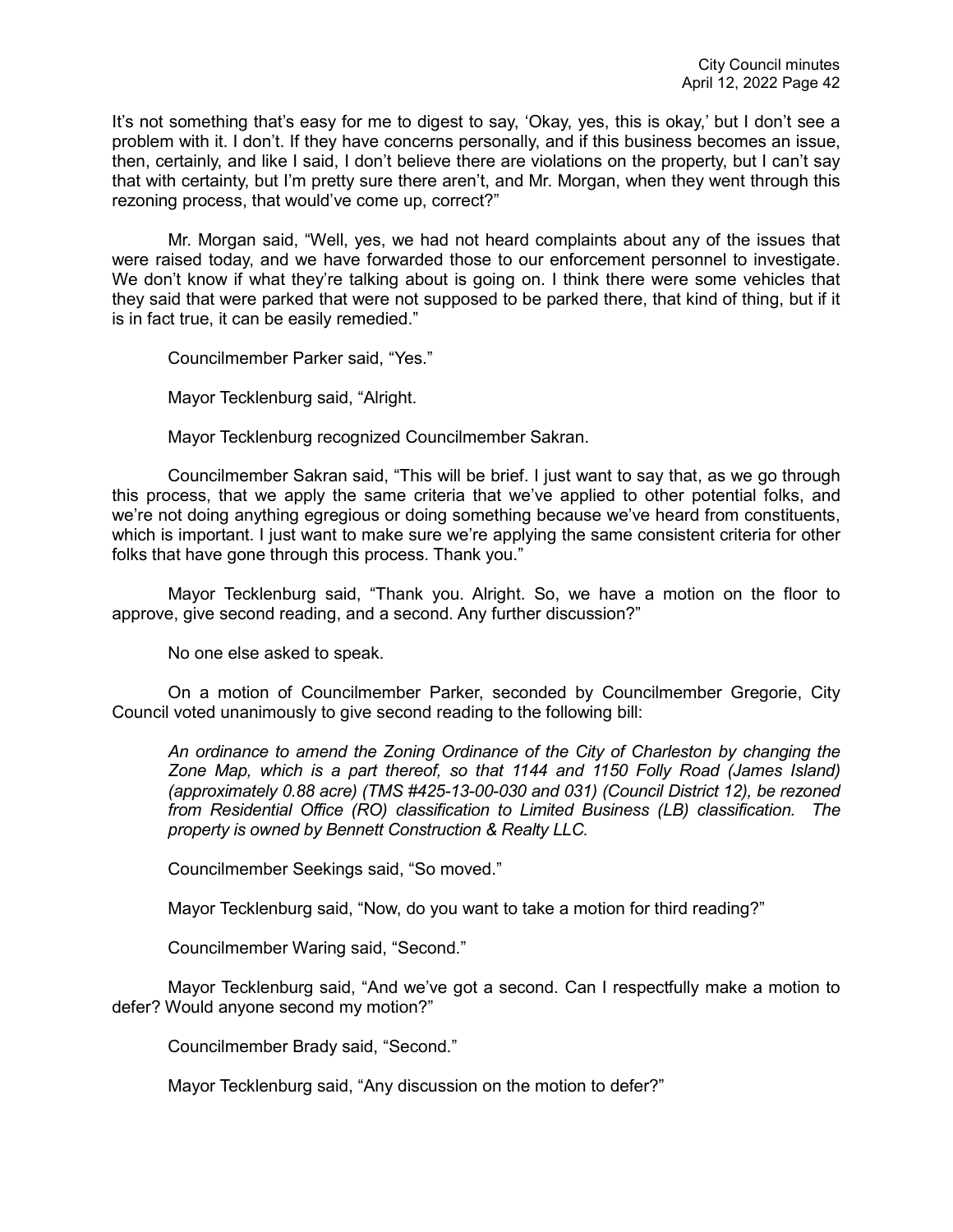Mayor Tecklenburg recognized Councilmember Shahid.

Councilmember Shahid said, "I think, Mayor, that when it comes back up, I'd like to hear from the applicant again and from the citizens who raised these questions to answer some of the issues that were just brought up. That's why I work with Councilmember Waring and Councilmember Appel as to these buffers and whether or not it is legal on that property. I'd like to get a full report of what's going on and why we should approve this, so I support the motion to defer."

Mayor Tecklenburg said, "Thank you."

Councilmember Shahid said, "But I'd like to hear back from the applicant to see what's going on."

Mayor Tecklenburg said, "Right. Any further discussion?"

Councilmember Seekings said, "Just very briefly."

Mayor Tecklenburg recognized Councilmember Seekings.

Councilmember Seekings said, "Back to Councilmember Sakran's observation, I just think we've got to be really careful. This isn't a place to air a grievance between people who are not happy with each other. If there's a process, like Mr. Morgan said, that we can send our enforcement team over there to investigate, that's fine. I just think we're putting off doing what we're asked to do, which is vote on rezonings that have been brought to us through the process, to then have grievances aired back up again, and I worry about setting that precedent. I don't think that's what we want to do around this table, but again, I understand the motion, and I'll vote accordingly but, I think, a cautionary tale on this one."

Mayor Tecklenburg said, "Well, I hear you and I do resonate with Councilmember Appel's remarks a minute ago that there were some comments made tonight. I would just like to personally satisfy myself as to the answers to some of those questions before voting affirmatively on the matter."

Councilmember Gregorie said, "Mr. Mayor."

Mayor Tecklenburg recognized Councilmember Gregorie.

Councilmember Gregorie said, "I agree with you, but if there are violations or whatever, we should have a record of it. If there were any complaints, we should have a record of it, and one would assume that our Planning Department would take those things into consideration and share them with us. We can go through the process."

Mayor Tecklenburg said, "Right."

Councilmember Gregorie said, "But I'm just assuming that, if there had been violations, there should be a record somewhere."

Mayor Tecklenburg said, "We can check."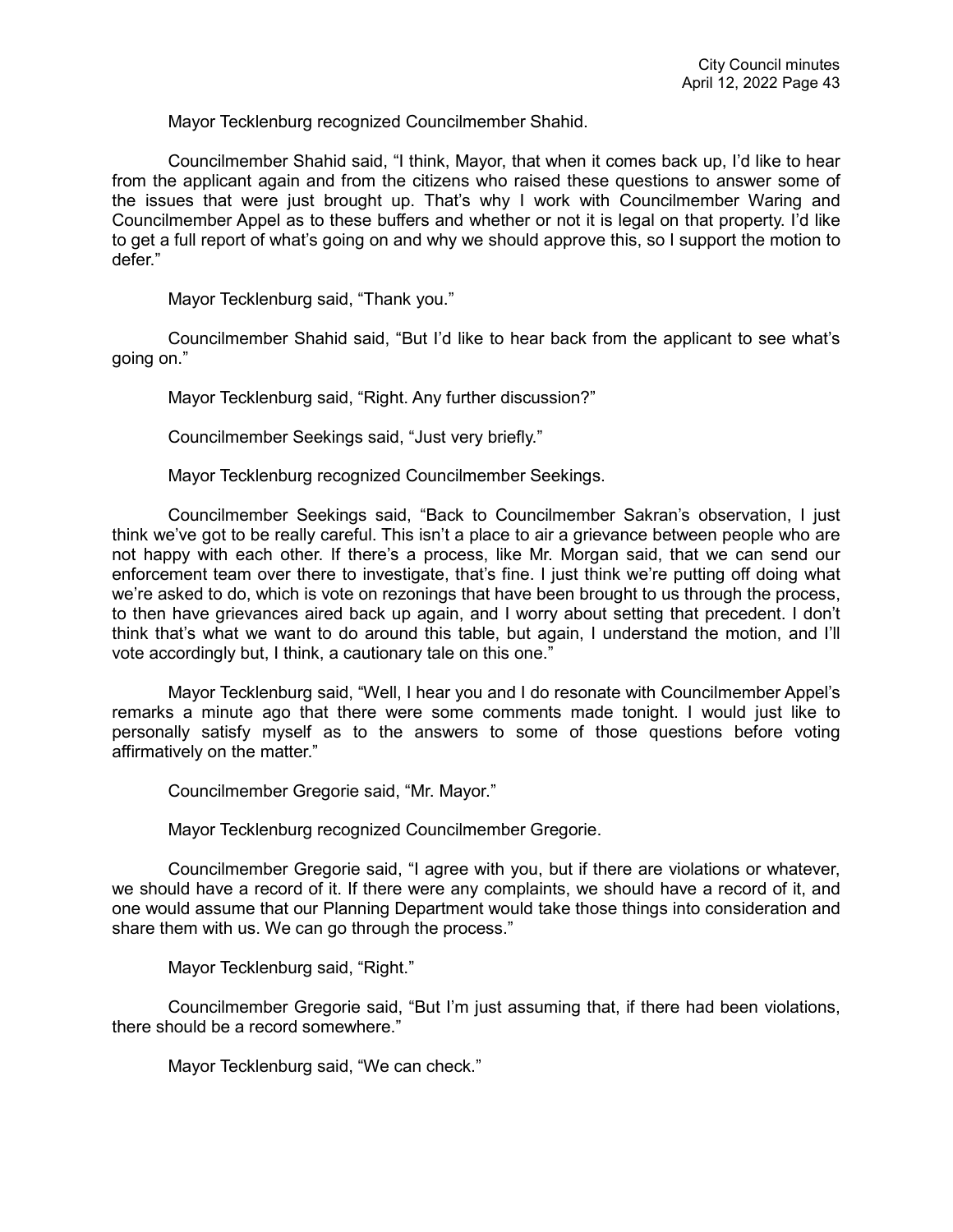Councilmember Gregorie said, "I did not hear any of the folks who are opposed to it that said anything specifically about a violation of our ordinance. I don't have a problem with us doing what we're going to do, but I just think that---"

Mayor Tecklenburg said, "We'll double-check."

Councilmember Gregorie said, "Sure, we can."

Mayor Tecklenburg said, "If we get a deferral, I'll double-check."

Councilmember Gregorie said, "I just think that all of that should have been done before we even got here. Thank you."

Mayor Tecklenburg said, "Thank you."

Mayor Tecklenburg recognized Councilmember Parker.

Councilmember Parker said, "Thank you, Councilmember Gregorie. Once again, I just feel exactly like you said. I just hope that this personal grievances situation isn't coming into Council. They've gone through the process, there's certainly plenty of rezonings that come up that constituents are not happy about, we vote on them all of the time. I certainly don't think that that's our duty to re-bring those up, and there are things that I won't bring to Council regarding some of these zoning issues. I'm sure if we let the owner do that and the neighbors do that, I mean, if that's what you would prefer, but I have to say that I'm disappointed. It seems like one rezoning in my district, and I understand that you want a deferral, but---"

Mayor Tecklenburg said, "Alright. So, that motion's on the floor. It might not pass. I don't know."

The Clerk said, "So, you want to do a roll call? Okay. Councilmember Shealy."

Councilmember Shealy said, "Nay."

The Clerk said, "Councilmember Sakran."

Councilmember Sakran said, "Nay."

The Clerk said, "Councilmember Mitchell."

Councilmember Mitchell said, "I vote nay."

The Clerk said, "Councilmember Brady."

Councilmember Brady said, "Aye."

The Clerk said, "Councilmember Gregorie."

Councilmember Gregorie said, "Nay."

The Clerk said, "Councilmember Waring."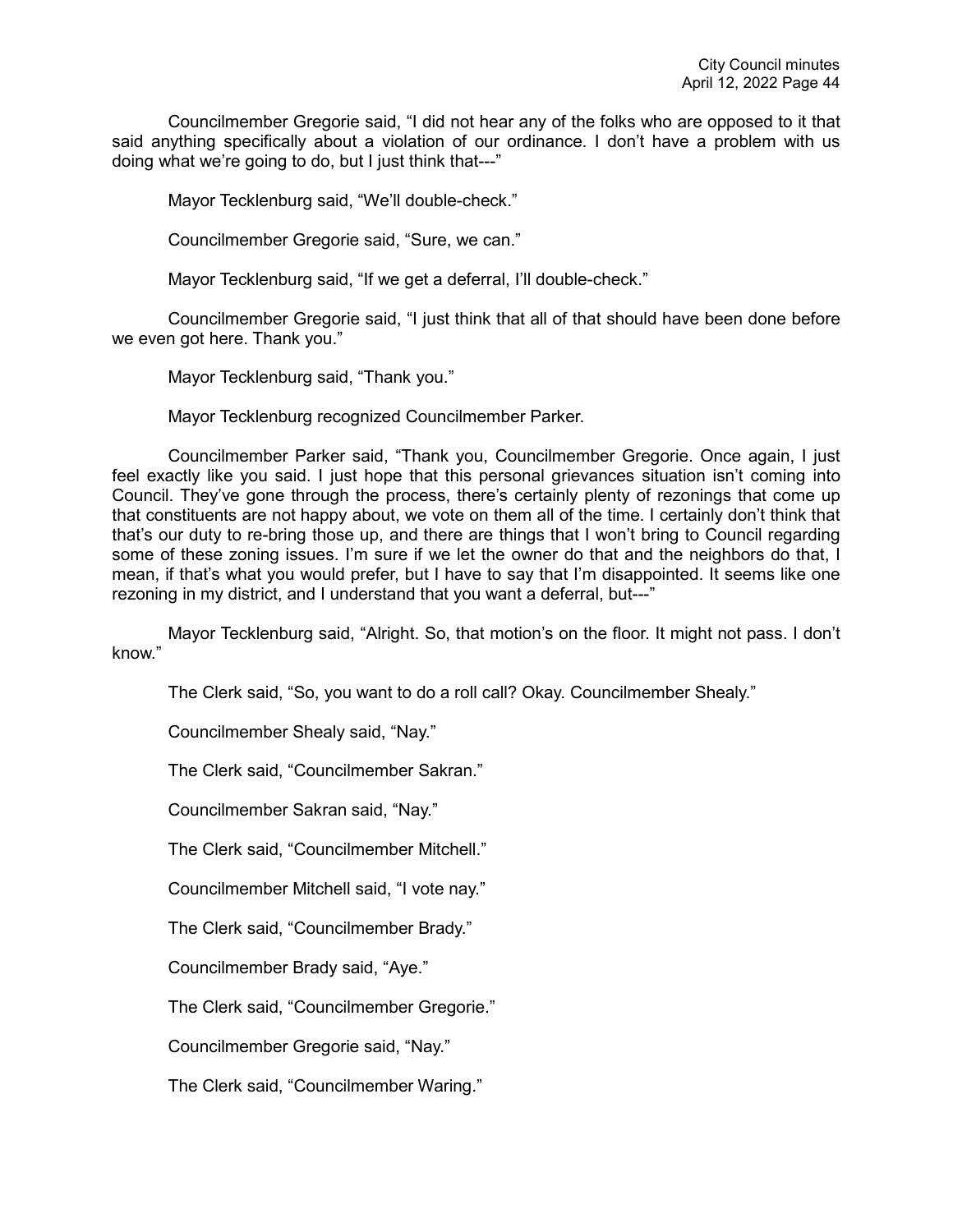Councilmember Waring said, "Nay."

The Clerk said, "Councilmember Seekings."

Councilmember Seekings said, "Nay."

The Clerk said, "Councilmember Shahid."

Councilmember Shahid said, "Aye."

The Clerk said, "Councilmember Bowden."

Councilmember Bowden said, "Aye."

The Clerk said, "Councilmember Appel."

Councilmember Appel said, "Aye."

The Clerk said, "Councilmember Parker."

Councilmember Parker said, "Nay."

The Clerk said, "Mayor Tecklenburg."

Mayor Tecklenburg said, "Aye. The motion fails."

The Clerk said, "Yes."

On a motion of Mayor Tecklenburg, seconded by Councilmember Brady, City Council considered deferring third reading of Item L-4 on the agenda.

The motion failed 7 to 5. The vote was not unanimous. Councilmembers Brady, Shahid, Bowden, Appel, and Mayor Tecklenburg voted in favor of the motion.

Mayor Tecklenburg said, "So, now, for third reading and ratification. Any discussion? We already had a motion on the floor before the deferral?"

The Clerk said, "Yes."

Mayor Tecklenburg said, "Any further discussion?"

No one asked to speak.

On a motion of Councilmember Seekings, seconded by Councilmember Waring, City Council voted to give third reading to the following bill:

**2022-057 -** AN ORDINANCE TO AMEND THE ZONING ORDINANCE OF THE CITY OF CHARLESTON BY CHANGING THE ZONE MAP, WHICH IS A PART THEREOF, SO THAT 1144 AND 1150 FOLLY ROAD (JAMES ISLAND) (APPROXIMATELY 0.88 ACRE) (TMS #425-13-00-030 AND 031) (COUNCIL DISTRICT 12), BE REZONED FROM RESIDENTIAL OFFICE (RO) CLASSIFICATION TO LIMITED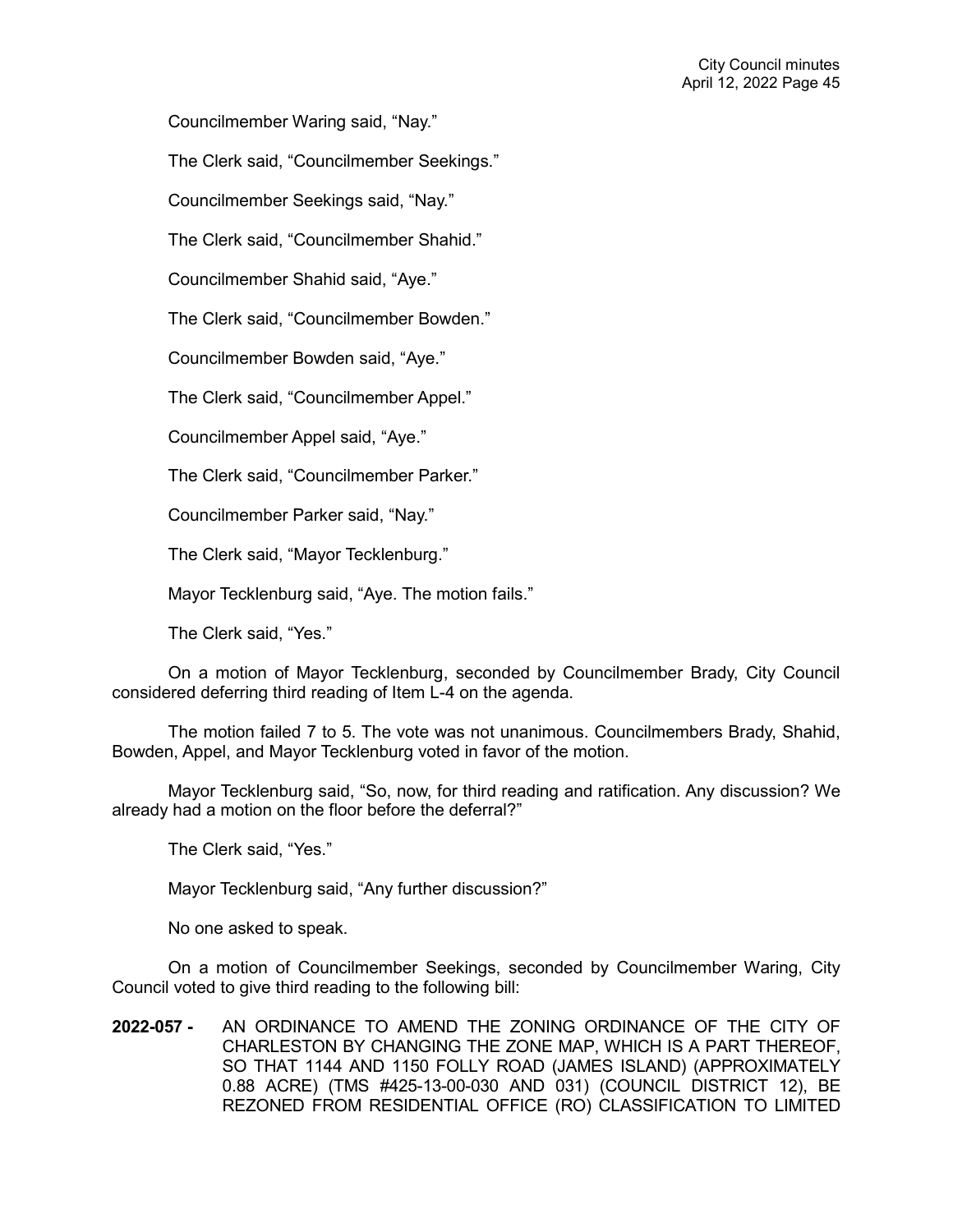BUSINESS (LB) CLASSIFICATION. THE PROPERTY IS OWNED BY BENNETT CONSTRUCTION & REALTY LLC.

The motion passed 7 to 5. The vote was not unanimous. Councilmembers Brady, Shahid, Bowden, Appel and Mayor Tecklenburg voted nay.

The Clerk said, "Who are the 'nays' just for the record? That's Councilmember Brady, Councilmember Shahid, Councilmember Bowden, and Councilmember Appel."

Mayor Tecklenburg said, "Alrighty. So, our two items for first reading are deferred, and now we have a request for an [Executive Session](https://youtu.be/9vYkYTqz1Vc?t=8119) to receive Legal advice on the Municipal Improvement District on Johns Island."

Councilmember Waring said, "Mr. Mayor."

Mayor Tecklenburg said, "Yes."

Councilmember Waring said, "Prior to going into Executive Session, I thought about this during Council Communications, but I got a call today from, well, yesterday, from former Councilmember and current representative Wendell Gilliard. It's about the Hate Crime Bill that this body has supported passage in the past and certainly you spoke, too, recently over at Dor Tikvah. It is going to be presented in front of the Senate soon, and he would like whatever support, letters or otherwise, maybe even another Resolution. There are nine Senators that are holding it up in the South Carolina Senate. It's passed the House, and it's now in the Senate. He has asked for our support, and I know we would want to give that. We're coming up on the anniversary of the Mother Emanuel tragedy. There's an example for a Hate Crime Bill and 48 states in the union have passed Hate Crimes legislation. There are two states that don't have it. I believe it's Wyoming and the great State of South Carolina, so we're trying to get it through. Whatever we can do as a City, I like the idea of putting it on the agenda, so over the next two weeks, people can think about that. In the interim, whatever we need to do to send, or I'll give the list of the Senators who are standing in opposition in the South Carolina Senate against it to you, but prayerfully our Council will do what we've done in the past and support passage of this piece of legislation in the South Carolina Senate, I mean, the General Assembly."

Mayor Tecklenburg said, "A-okay."

Councilmember Waring said, "Thank you, sir."

Mayor Tecklenburg said, "So, I must ask, I believe we had a Resolution supporting the State Hate Crime Bill that we adopted a couple of years ago."

Councilmember Waring said, "We did."

Mayor Tecklenburg said, "So, this is not a new matter for Council, and if it's simply a matter of pulling that up and re-sending it to those folks, I mean, we've already given it our seal of approval."

Councilmember Waring said, "But it will be good to send that, and current letters, and as Councilmember Seekings said, maybe even a letter from our Police Chief reiterating our stance on this."